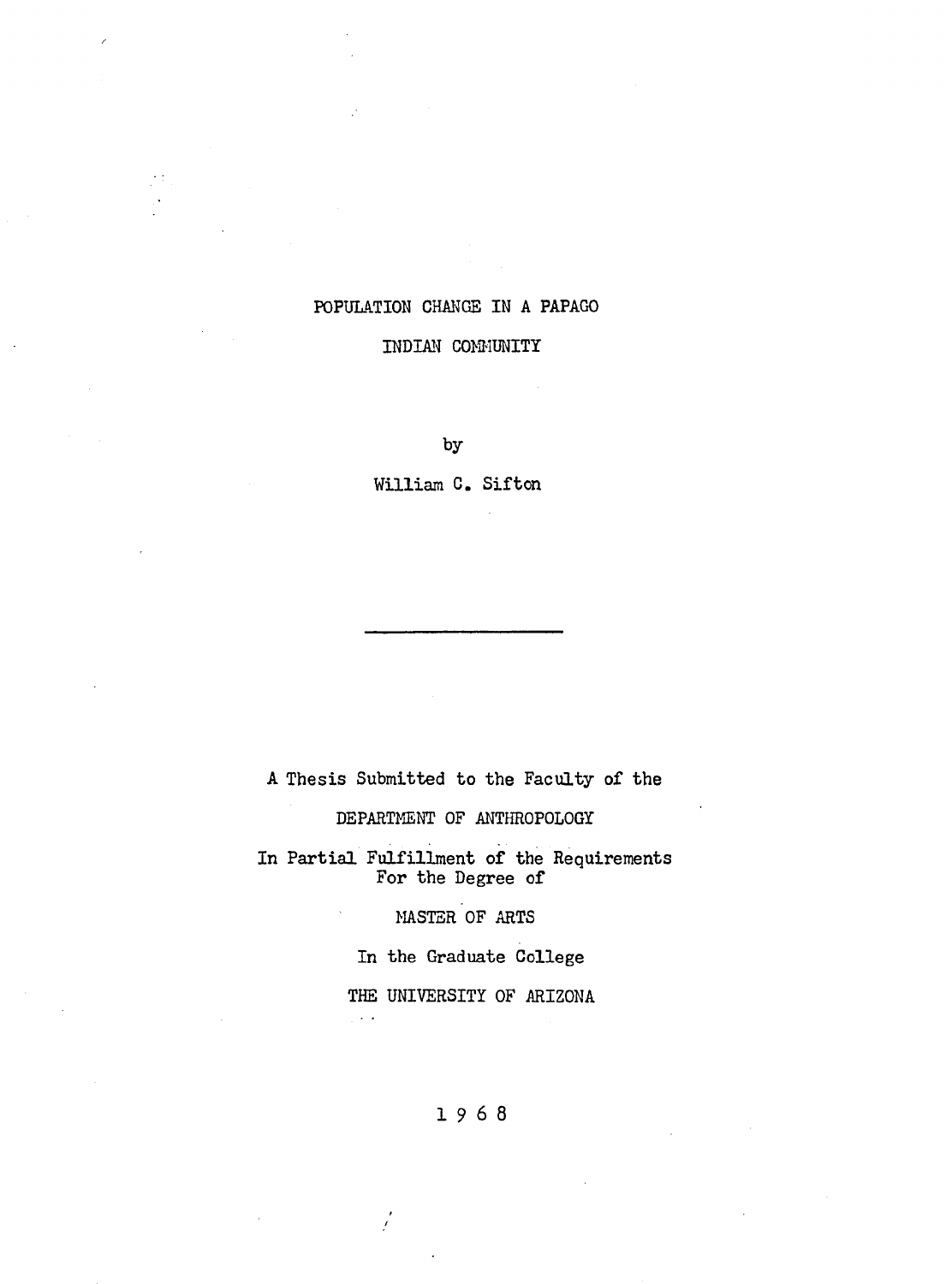### **STATEMENT BY AUTHOR**

This thesis has been submitted in partial fulfillment of requirements for an advanced degree at The University of Arizona and is deposited in the University Library to be made available to borrowers under rules of the Library.

Brief quotations from this thesis are allowable without special permission, provided that accurate acknowledgment of source is made. Requests for permission for extended quotation from or reproduction of this manuscript in whole or in part may be granted by the head of the major department or the Dean of the Graduate College when in his judgment the proposed use of the material is in the interests of scholarship. In all other instances, however, permission must be obtained from the author.

STONED: William C. Silts

## APPROVAL BY THESIS DIRECTOR

This thesis has been approved on the date shown below:

Bernard P. Fontana May 29, 1968

BERNARD L. FONTANA Lecturer, Department of Anthropology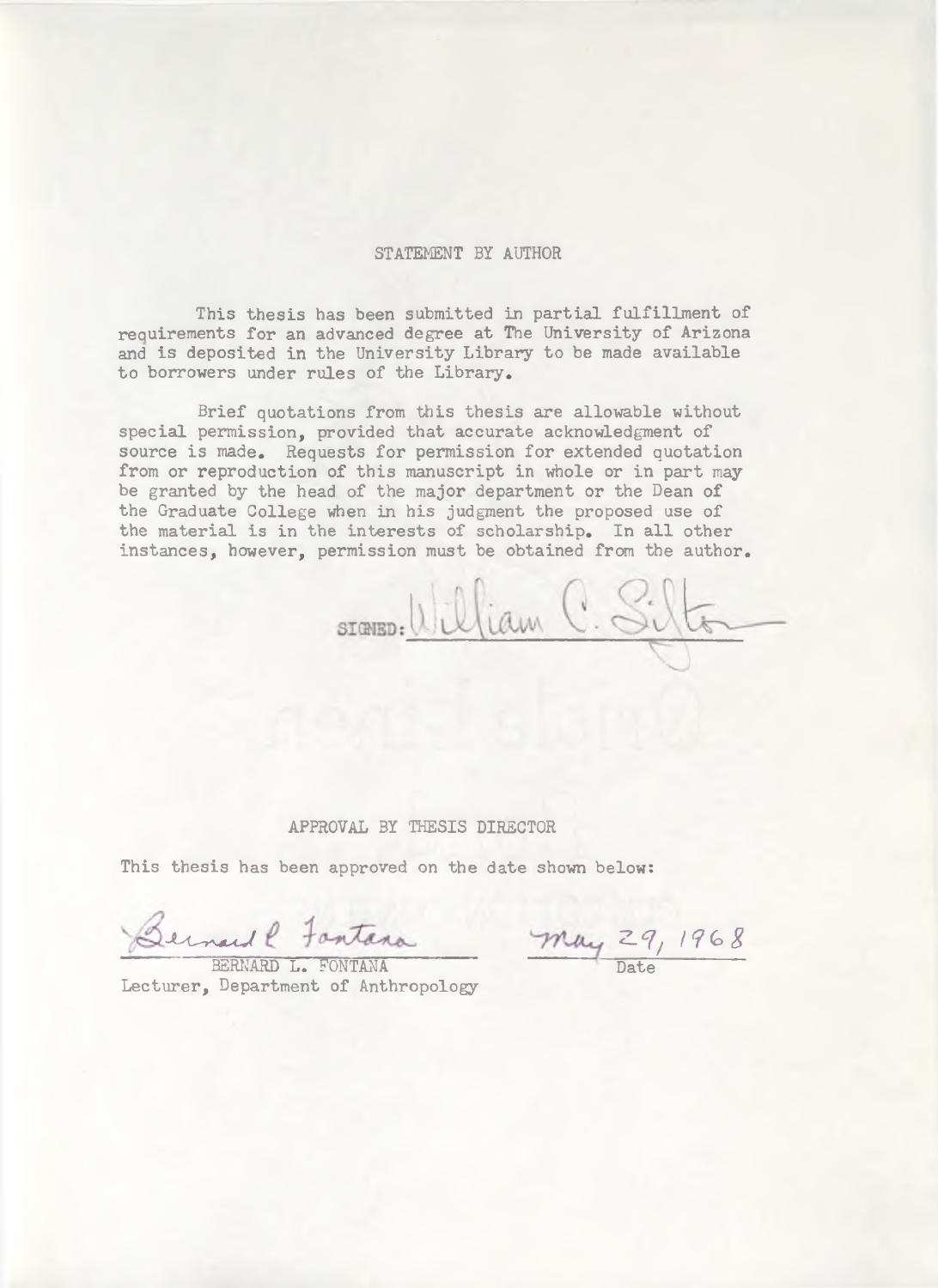#### PREFACE

In 1960, and again in 1966, two censuses were taken of the Papago population on the San Xavier Indian Reservation near Tucson, Arizona. When compared, these two censuses revealed a *h9»5%* turnover in population. The immediate reasons for this turnover are known.

The basic problem is to determine the rates of turnover in a previously determined isolate, "previously determined" by the attitudes of prior researchers in relation to this community and other like communities. The study points out some of the difficulties that may be encountered by prejudging the nature of the unit to be considered.

The specific value of this study is that it provides a base for any further studies of population, culture or social interaction at San Xavier. Besides providing this basic material, it may serve as an illustration that the assumption of isolated communities is not always valid.

The primary field work for the second census was carried out in August of 1966. The great majority of the footwork was done by Thomas Cox and myself, visiting every house on the reservation. When certain small difficulties arose, such as language barriers with a few of the older people, Mrs. Ella Rumley assisted us. The secondary work-follow-up, checking, and rechecking, was accomplished at intervals over the next year by myself.

**iii**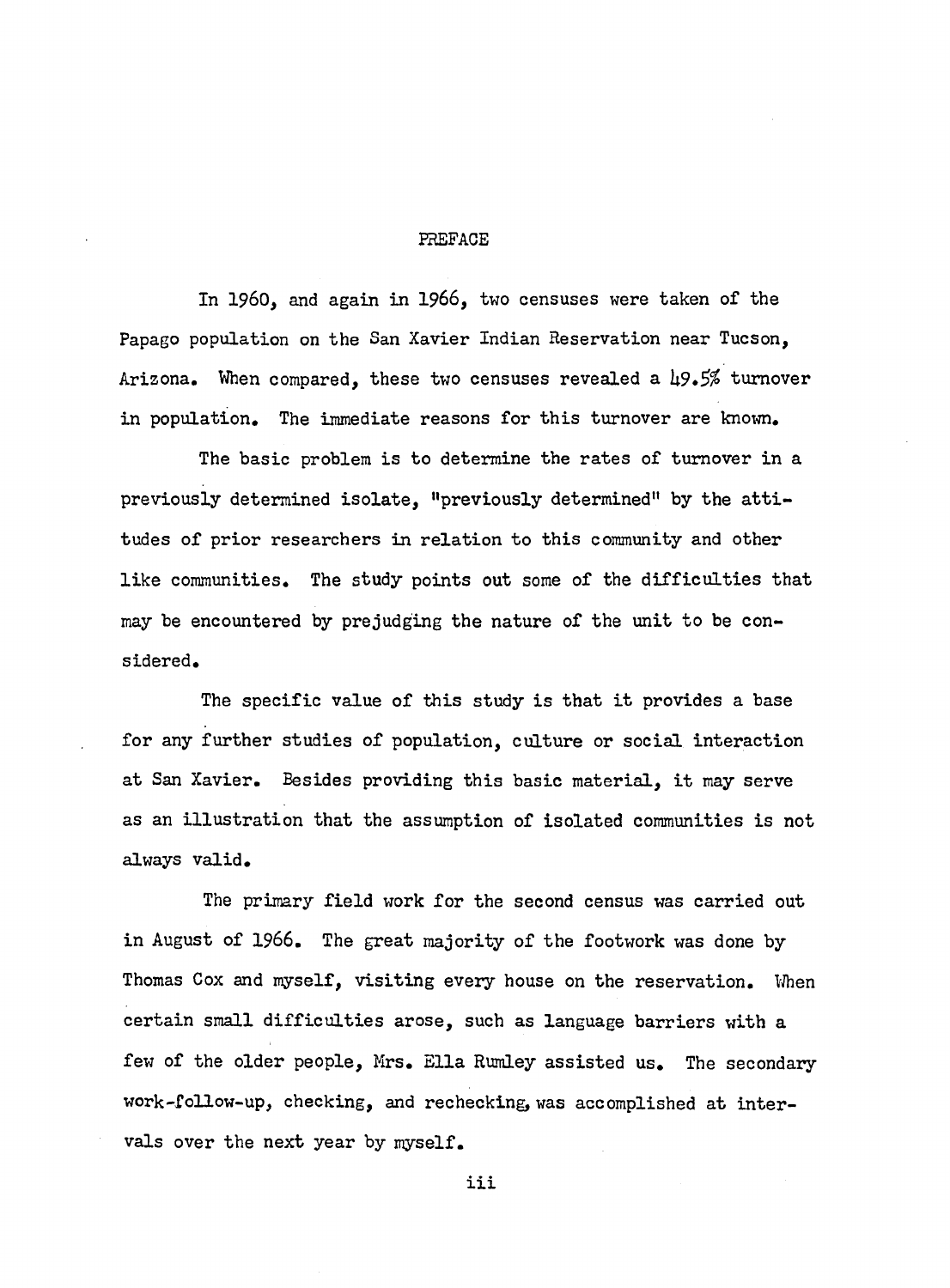I owe special thanks to Bernard L. Fontana, Ethnologist, Arizona State Museum, who provided the opportunity for the field work and the suggestion for this thesis topic. Without his direction, encouragement, and patience, the value of this thesis would not have been realized.

I also acknowledge the help of William H. Kelly, Director of the Bureau of Ethnic Research, Department of Anthropology, University of Arizona. He provided funds through the Bureau for the field work.

I am grateful to those professors who gave freely of their time and advice, Hermann K. Bleibtreu, James F. Downs, and Harland I. Padfield. Raymond H. Thompson and Harry T. Getty provided help in overcoming administrative hurdles that arose in the course of this study.

My colleagues, Thomas Cox and Ella Rumley, helped gather data in the field. Their work on the house to house survey on the Papago reservation is the basis for this thesis. Jan Hastings, and San Xavier residents, Molly Manual and Della Antone helped me clarify obscurities and define details in the data.

Marvin Mull, M.D., Director of Vital Statistics for Operation San at the U. S. Public Health Service Hospital, San Xavier, assisted me with statistics.

I wish to acknowledge the aid of Hazel Gillie, who typed and helped correct the manuscript, and Wes Jemigan, who drew the house map (Figure  $2$ ).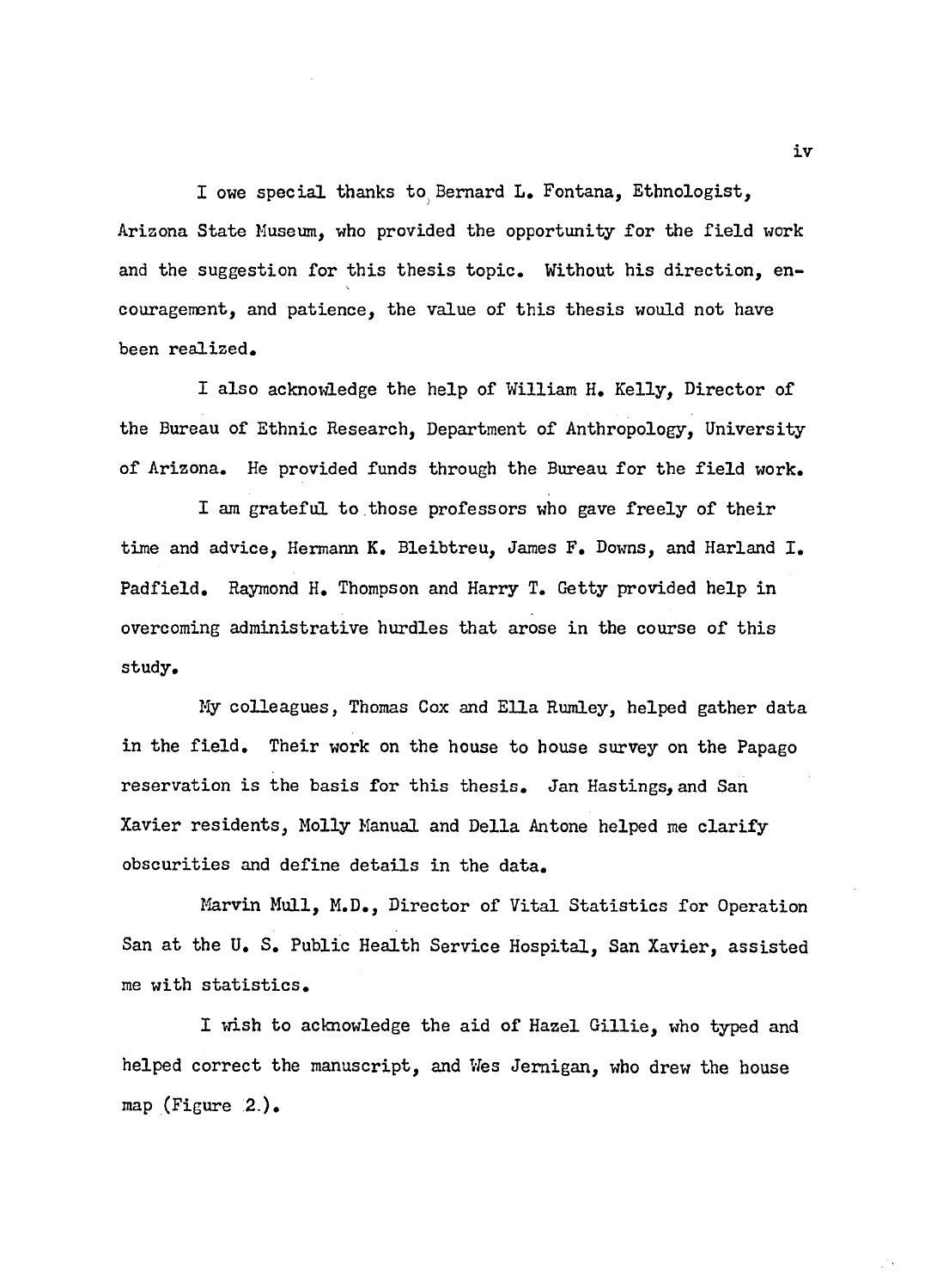To my wife, Ruth, who has born the brunt of the discomfort involved in reaching this plateau, I owe a debt of gratitude that cannot be expressed in a few lines of prose.

 $\mathcal{L}$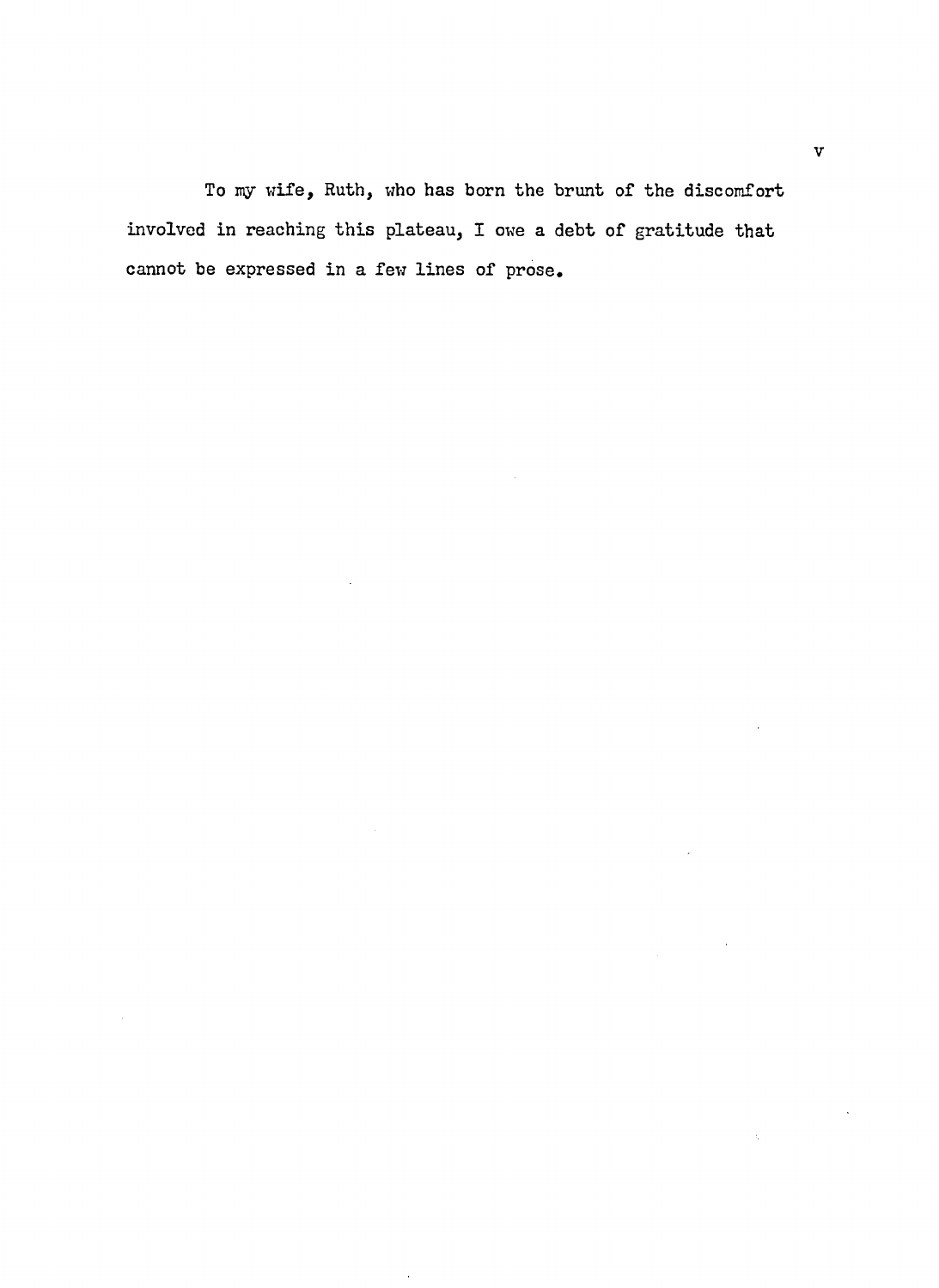# TABLE OF CONTENTS

 $\mathcal{L}_{\text{max}}$  .

 $\sim$   $\sim$ 

|     |                                                                                                       | Page                 |
|-----|-------------------------------------------------------------------------------------------------------|----------------------|
|     | LIST OF TABLES                                                                                        | vii                  |
|     | LIST OF ILLUSTRATIONS                                                                                 | .viii                |
|     | <b>ABSTRACT</b>                                                                                       | ix                   |
| ı.  | INTRODUCTION                                                                                          | ı                    |
|     | Legal and Physical Description<br>Historical Notes.<br>$\sim$ $\sim$ $\sim$ $\sim$                    | 2<br>h               |
| 2.  | POPULATION TURNOVER                                                                                   | 6                    |
|     | Turnover by Settlement Clusters<br>$\mathbf{r}$ , $\mathbf{r}$ , $\mathbf{r}$<br>Comparative Material | $\overline{7}$<br>11 |
| 3,  | CAUSES OF MOBILITY AT SAN XAVIER                                                                      | 15                   |
|     | Causes for Departure<br>Reasons for Settlement at San Xavier.                                         | 15<br>18             |
| ، L | BIRTH AND DEATH RATES AND AGE DISTRIBUTION.                                                           | 22                   |
|     | Birth and Death Rates<br>Age Distribution                                                             | 22<br>25             |
| 5.  | <b>SUMMARY</b>                                                                                        | 32                   |
|     | APPENDIX I                                                                                            | 35                   |
|     | APPENDIX II                                                                                           | 37                   |
|     | APPENDIX III.                                                                                         | h2                   |
|     | REFERENCES.                                                                                           | <u>կև</u>            |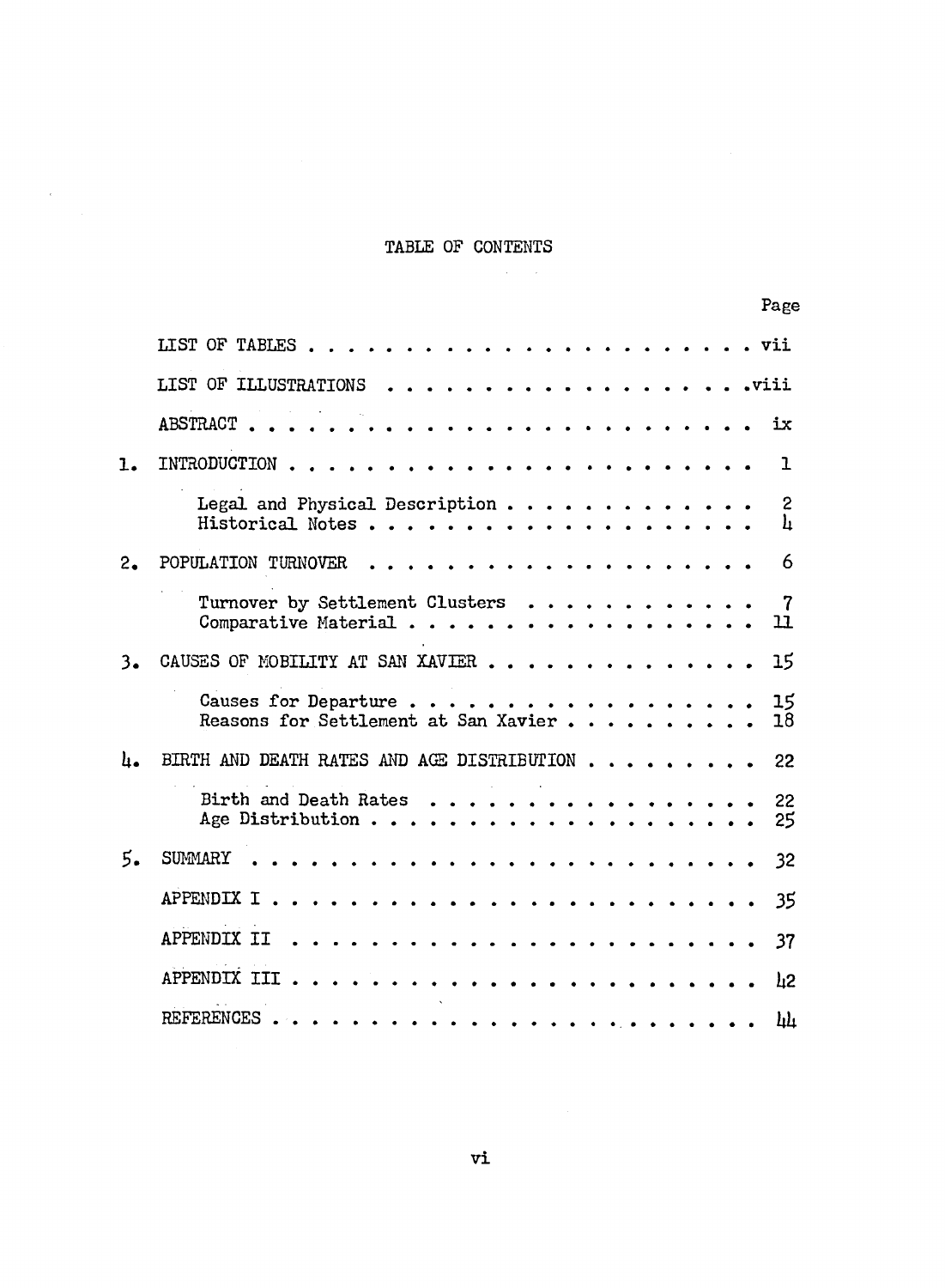# **iLIST OF TABLES**

 $\mathcal{A}$ 

|    | 1. Distribution of new residents by arbitrary district and<br>test for randomness of distribution using 95% confidence                                                 | 10 |
|----|------------------------------------------------------------------------------------------------------------------------------------------------------------------------|----|
|    | 2. Reasons for departure, for men and women, from reser-<br>vation during six year census period by number and<br>percentage                                           | 17 |
|    | 3. Reasons for arrival or return to San Xavier. (The<br>categories are mutually exclusive.) $\cdots$                                                                   | 20 |
|    | 4. Percentages of deaths by cause                                                                                                                                      | 26 |
|    | 5. Age of specific death rate by number and by percentage                                                                                                              | 27 |
| 6. | Comparison of age distribution between the 1960 census<br>and the 1966 census $\ldots \ldots \ldots \ldots \ldots \ldots$                                              | 29 |
|    | 7. Comparison of age distribution of the total population<br>in the western and mountain states of the United States<br>with the San Xavier Indian population $\cdots$ | 30 |

 $\sim 10^{-10}$ 

 $\sim$   $\sim$ 

 $\mathcal{L}^{\text{max}}_{\text{max}}$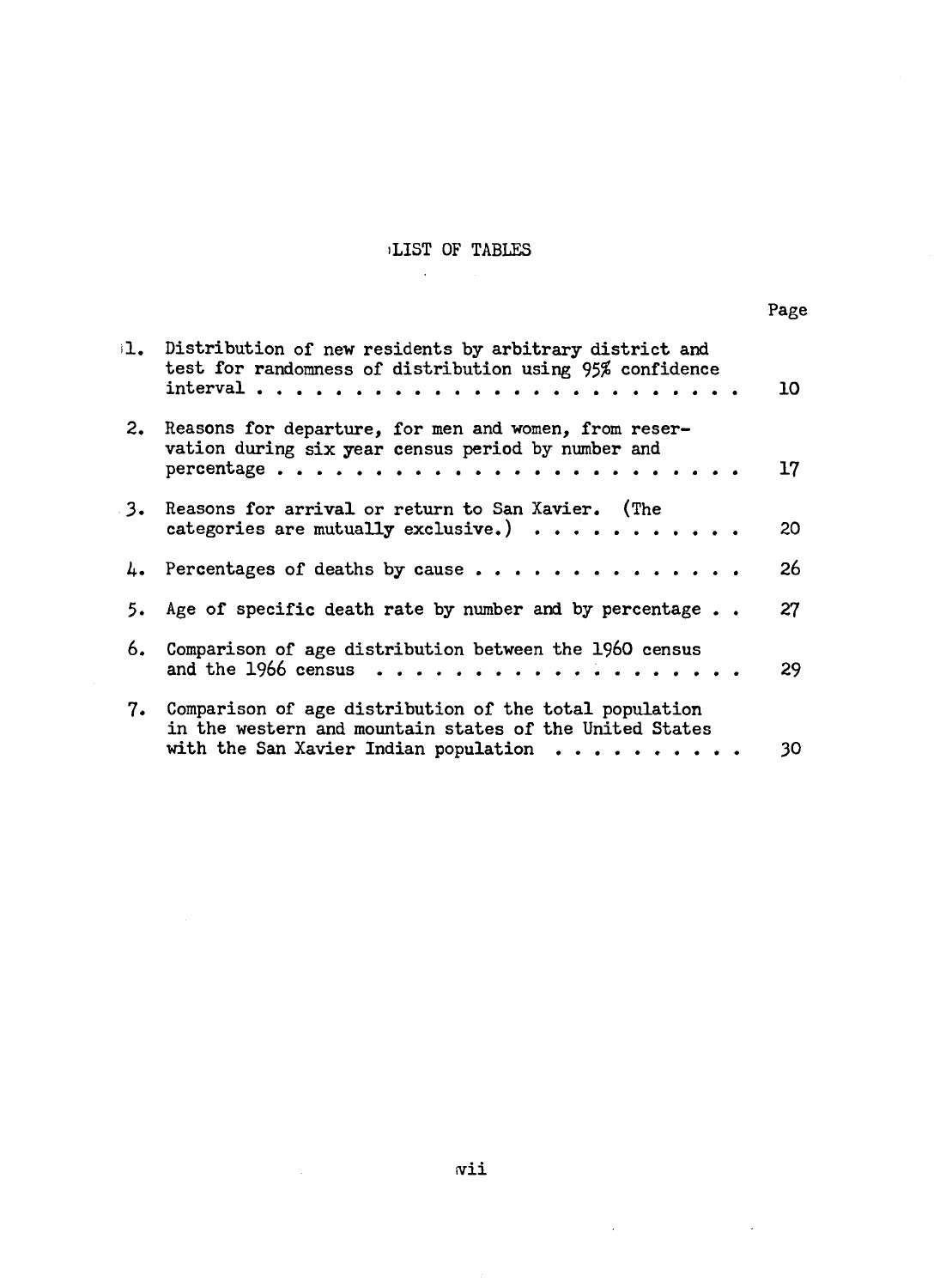# **LIST OF ILLUSTRATIONS**

| Figure | and the control of the control of the control of the control of the control of the control of the control of the                                                                                                                                                |  |  |  |  |  |  |  |  | Page    |
|--------|-----------------------------------------------------------------------------------------------------------------------------------------------------------------------------------------------------------------------------------------------------------------|--|--|--|--|--|--|--|--|---------|
|        | 1. Papago Indian Reservation 3<br>and the second contract of the second contract of the second contract of the second contract of the second contract of the second contract of the second contract of the second contract of the second contract of the second |  |  |  |  |  |  |  |  |         |
|        | 2. San Xavier Community  In                                                                                                                                                                                                                                     |  |  |  |  |  |  |  |  | Pocket. |

V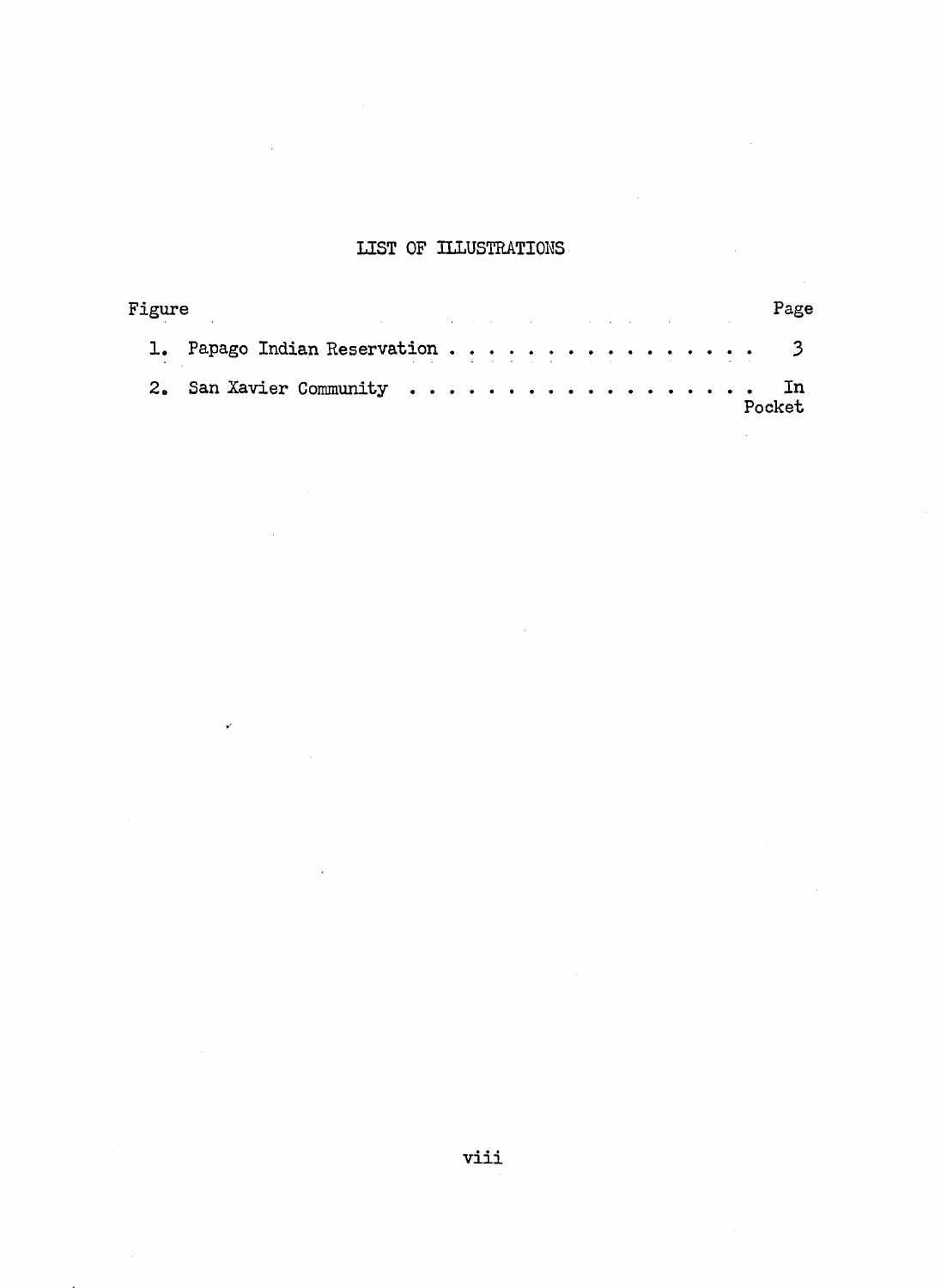## ABSTRACT

This thesis points out problems related to describing Indian reservations as isolates. The reservations more closely resemble the mobile Anglo communities in demographic character than before supposed.

Population turnover rates and mobility rates on the San Xavier Reservation near Tucson, Arizona, are comparable with those of certain kinds of non-Indian populations and the areas of similarity and dissimilarity are pointed out. The randomness of the mobility on the reservation is surveyed and pertinent conclusions are drawn. The causation for the mobility is researched and recorded.

A study of the birth and death rates at San Xavier is made and comparisons are drawn with all Indians in the United States and with the over-all non-Indian population. The causes and ages at death are recorded and comparisons made.

An age distribution study is made and results are compared with national averages and with Fontana's age distribution figures from his census of 1960.

**ix**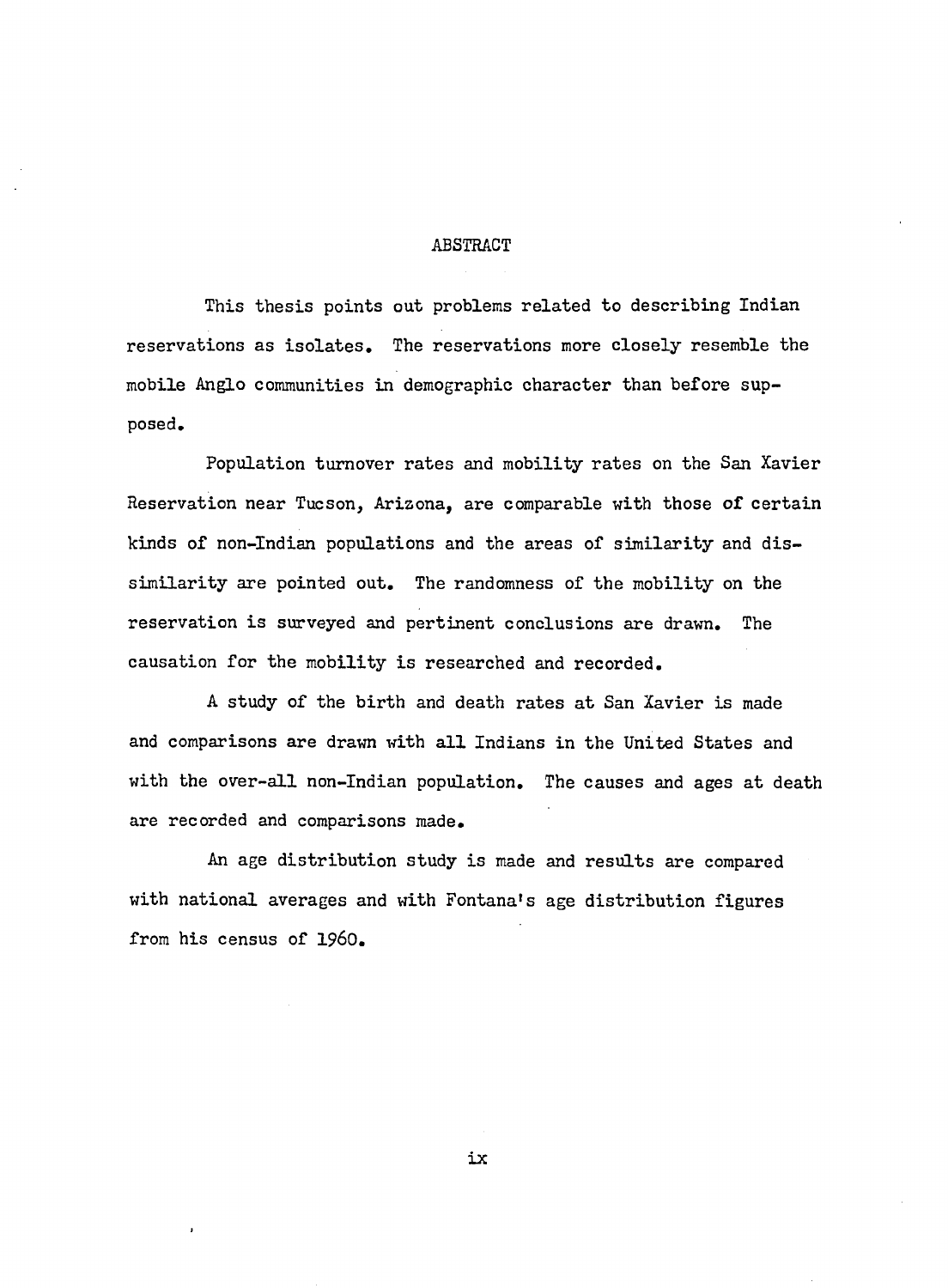## **CHAPTER 1**

#### **INTRODUCTION**

In 1960, Bernard L. Fontana took a census of the population of the San Xavier Indian Reservation near Tucson, Arizona. The purpose of the census was to provide some information on assimilative change in a Papago Indian community. Then, in 1966, under Fontana's direction, another census was taken by Thomas Cox and William C. Sifton. This census was taken to provide material for comparison with the first. It was hoped that some assessment could be made of the changes that had taken place. This thesis is an analysis of the demographic material from both censuses (Appendix I).

In prior research at San Xavier, it has been the assumption of researchers that the reservation community is an isolate. This assumption is more than likely the result of casual observation not connected to field data. Researchers have intuitively assumed that because there is a great deal of easily observable isolation on the social interaction level, the isolation would also exist in the demographic structure. When examining aspects of social interaction, such as voting or employment patterns, the breadth of social distance between the reservation and the non-Indian community of Tucson becomes evident.

At the time of the **1966** census, only *lk%* of the Papagos had jobs off the reservation, and only *2Q%* of those jobs were permanent.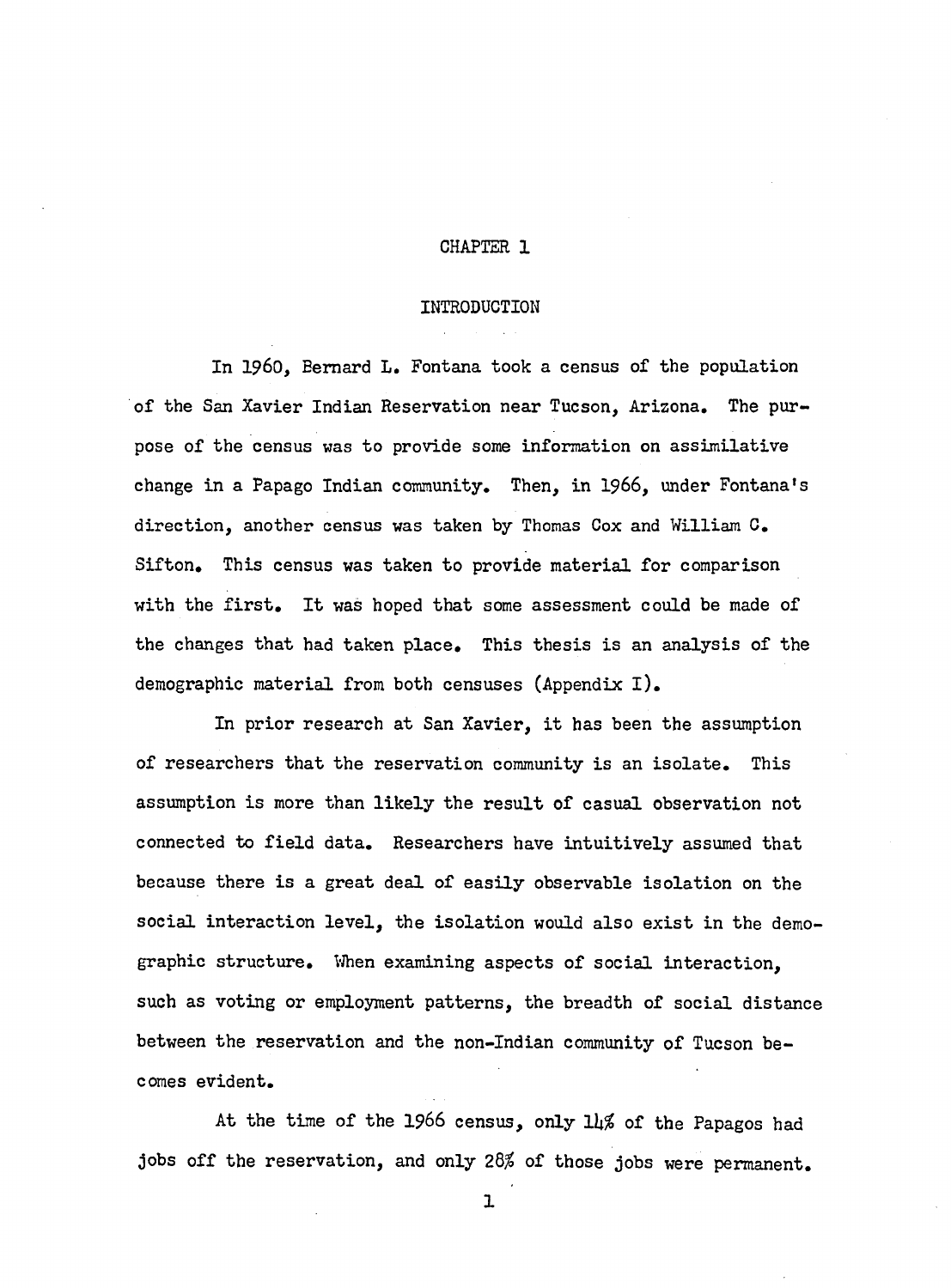Or, in the case of voting, only three people out of 227 eligible voters as of August, **1966**, were registered in January 1968. Both of these criteria indicate a very limited participation of Indians in off-reservation society. Factors such as these, as well as casual conversation with the residents of the reservation concerning their feelings about the surrounding non-Indian community, would lead the researcher to believe that the isolation is real. The following thesis argues for the incompleteness of this assumption.

## Legal and Physical Description

The San Xavier Papago Indian Reservation lies to the south and slightly to the west of the City of Tucson, Arizona. The city limits are contiguous with a large part of the reservation boundary to the north.

The reservation area contains slightly over 111 square miles  $(Fig. 1)$ . The residents, however, live within a nine square-mile area in the northeast corner of the reservation around Mission San Xavier. None live outside of this limited section of the reservation.

The landscape is relatively level except for a few hillocks in the vicinity of the Mission (Fig. 2). "Black Mountain" is the only large hill on the reservation. It is located southwest of San Xavier del Bac about two or three miles, and is an extruded basaltic flow. Black Mountain is relatively flat on top, and in the past, the Papagos ran cattle and horses there to prevent other Indians from stealing them. The landscape is generally covered with mesquite, palo verde, creosote bush, various cacti, and other smaller varieties of desert

 $\overline{c}$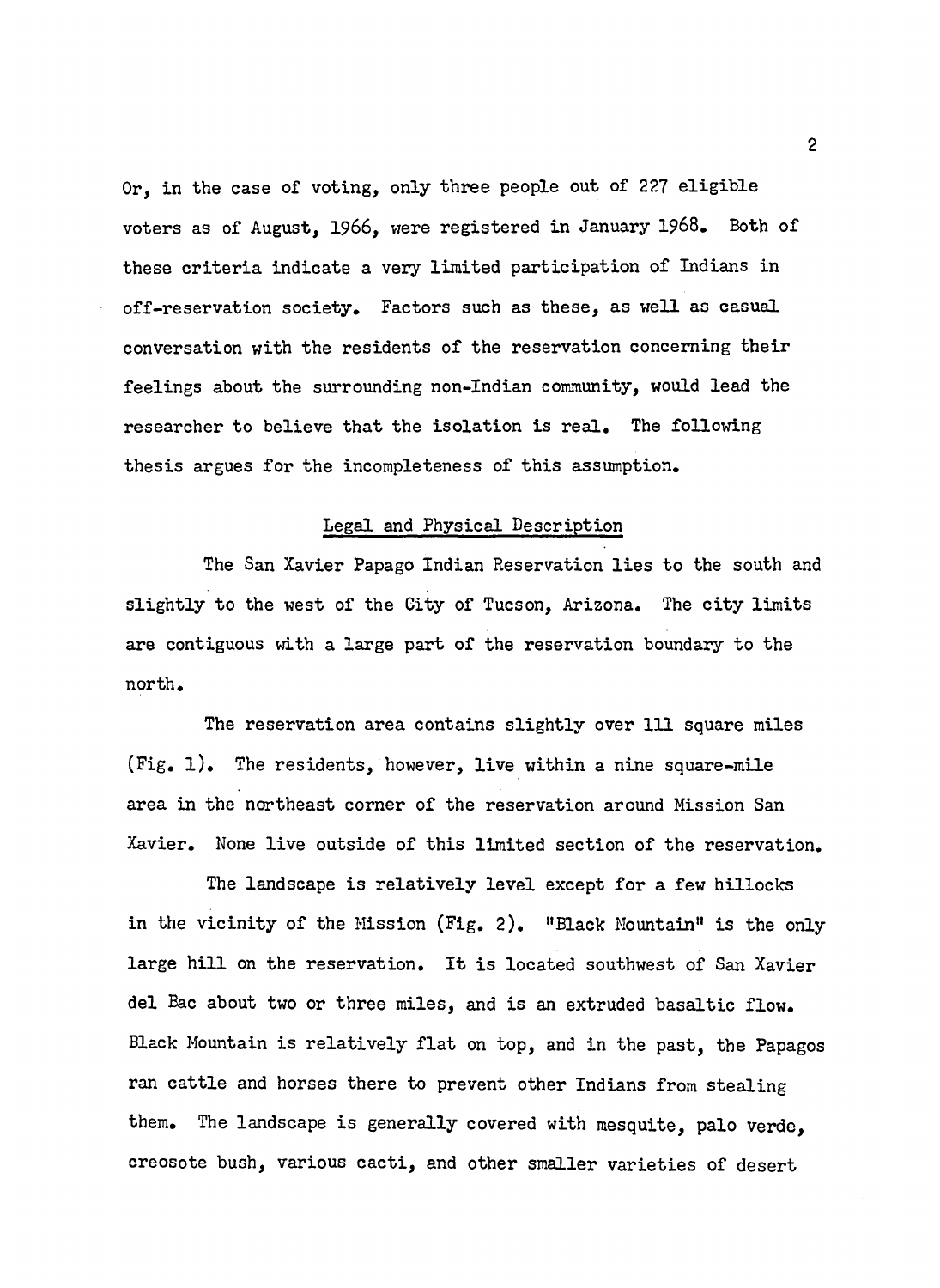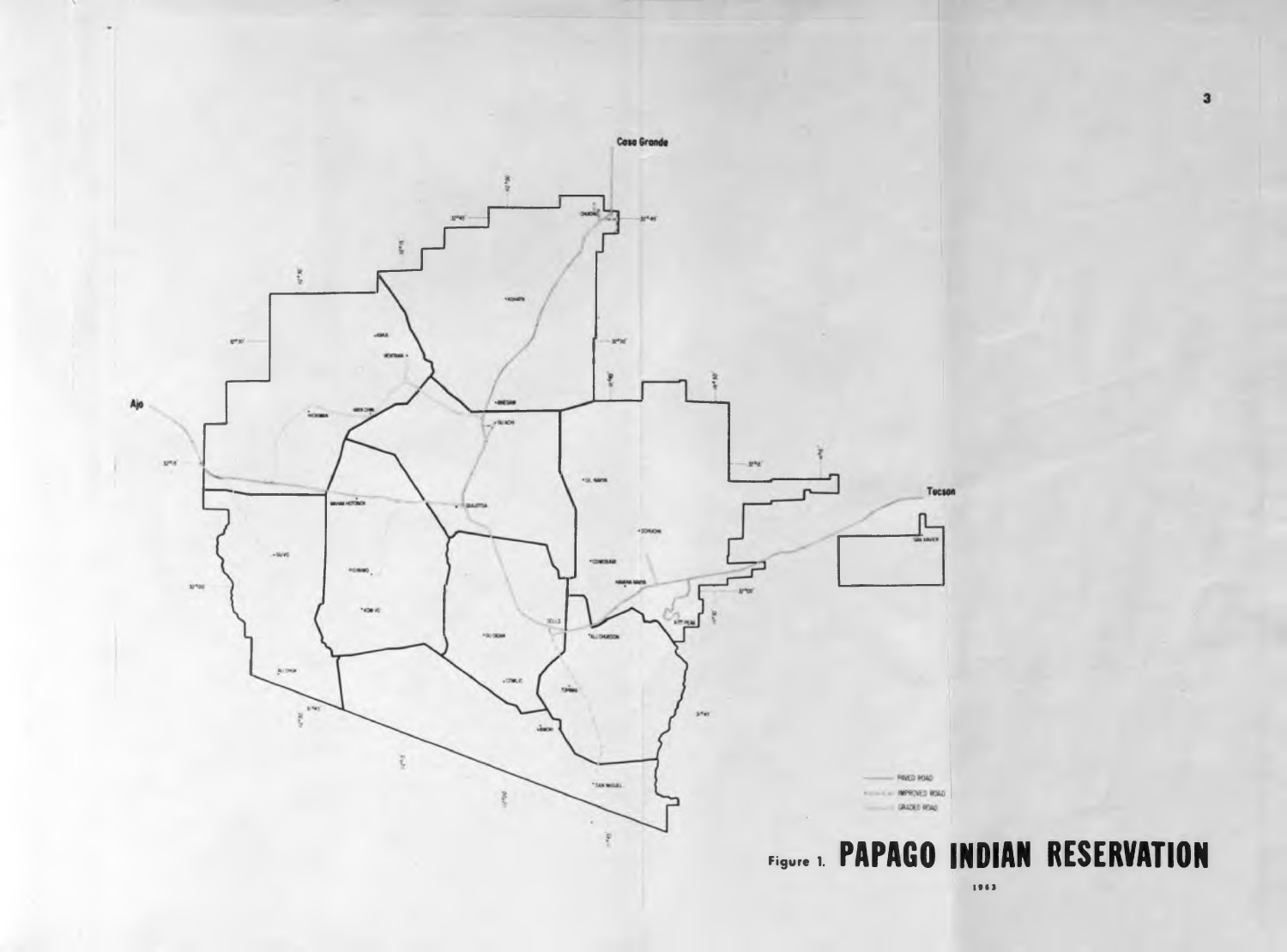flora. Because water is inaccessible to the Papagos, very little is gleaned from the land other than mesquite for fire wood for home use, and for purposes of sale to non-Indians. There are some mining leases in the southern portion of the reservation. A few Papagos work in the mines and many others receive lease monies, most of which are small amounts. Generally the land is unproductive for the Papagos.

#### Historical Notes

The first Indian settlers at San Xavier del Bac were a Pimanspeaking group whom the Spaniards called Sobaipuris. Some of them had fled their original settlement site on the San Pedro Valley because of Apache raids, and had arrived at San Xavier in 1762. In 1859 another group of Papagos, the Kohatk, arrived at San Xavier. By 1869, nearly all members of these two groups were wiped out by what may have been malaria, or they may in part have emigrated to the west to the area today embodied by the main reservation.

Prior to the extinction or emigration of the Sobaipuris and the Kohakt, a number of Papagos of the Totokwan dialect group participated in transhumance activities between several villages to the west and San Xavier. The western villages included Achi, Sil Nakya, Havana Nakya, Ban Dak, and San Pedro. Achi was considered to be the parent village. When the two original groups disappeared, the transhumant Totokwan began to establish permanent residence in San Xavier.

Many of this group finally settled at San Xavier, and in 18?U, a reservation was established for the Papagos. Most of the *h*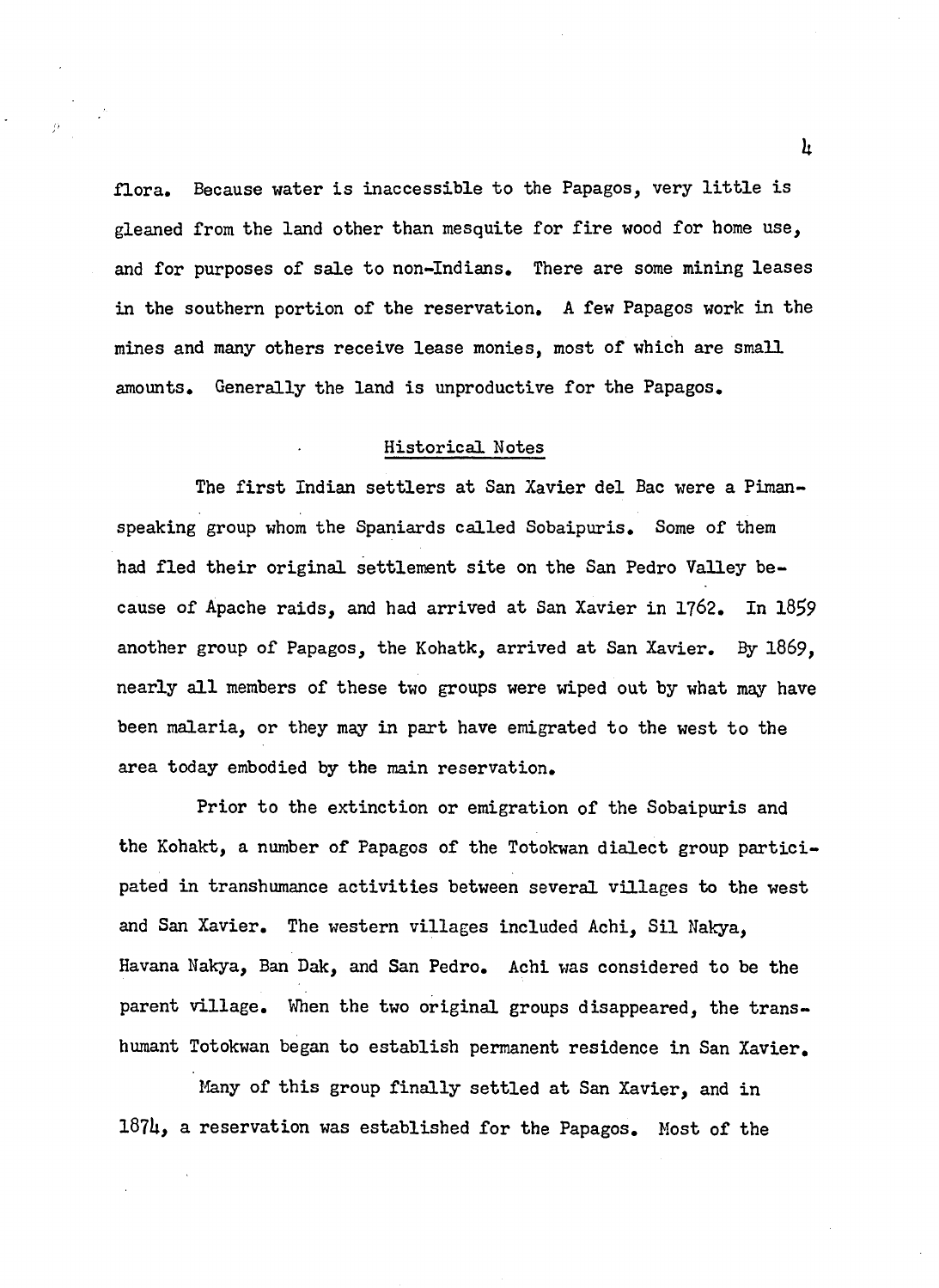Indians now living at San Xavier trace their origins to one of the above villages by kinship (Fontana 1960: 5-6).

It is interesting that marriages, mentioned later on in the text as a reason for mobility, are more often than not into one of these villages of origin. It would appear that the ties remain stronger than first supposed. Most of the movements of married couples are for economic reasons and are back and forth between San Xavier and the original villages.

 $5\overline{)}$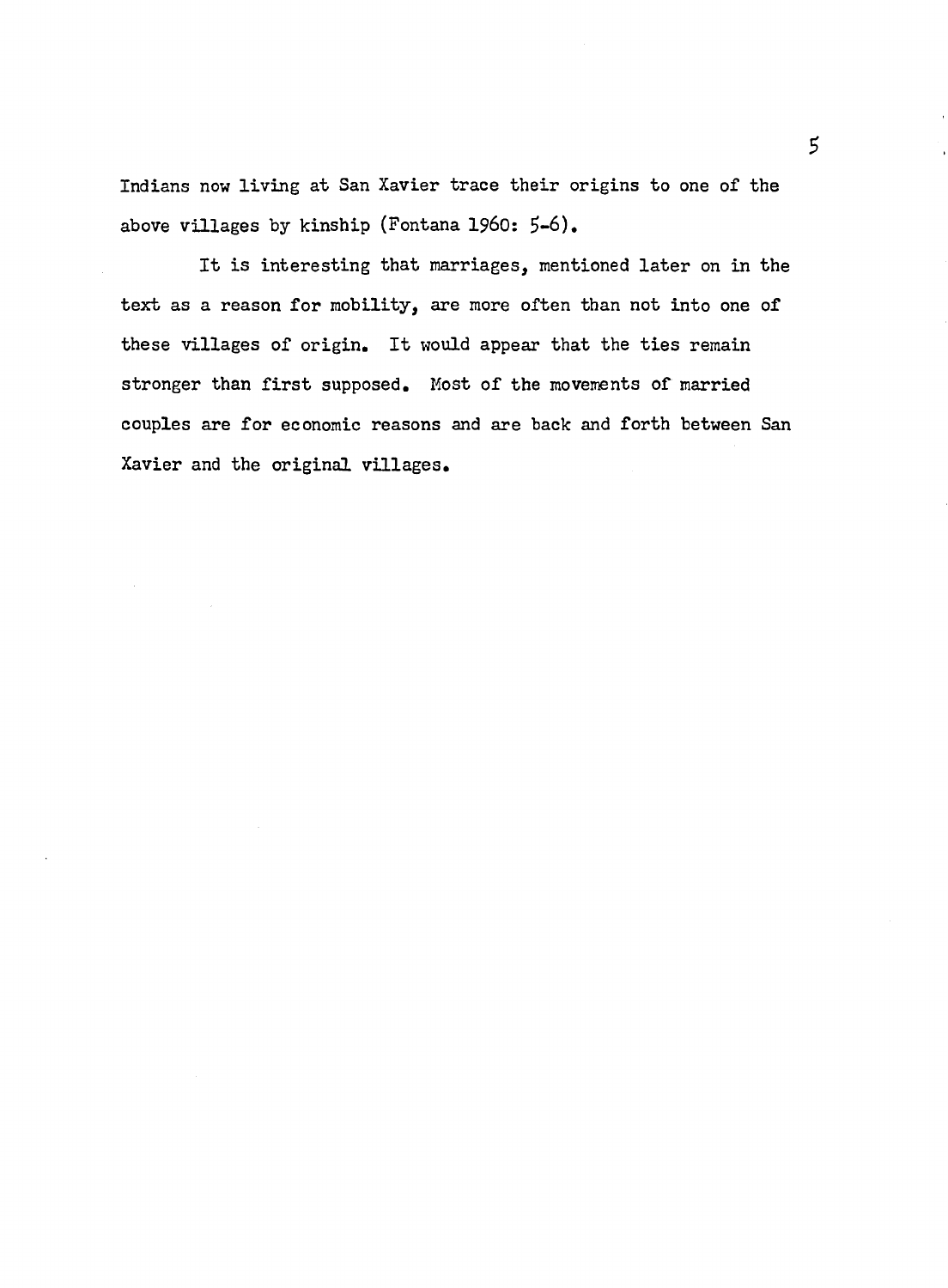#### **CHAPTER 2**

#### POPULATION TURNOVER

It was suspected that the rate of turnover on the San Xavier Papago Reservation was slight. This was based on observation by various anthropologists working in the vicinity, most particularly on the intuitive observations of Bernard L. Fontana. Fontana has lived adjacent to the reservation for nearly **12** years and he knows personally a large number of the residents. He felt that the population was increasing because of the new faces and new houses that appeared. What Fontana did not recognize was that there were missing faces too. The population had increased slightly, but the basic population had also changed in content.

When Fontana took the 1960 census there were 497 residents. This included all of those temporarily away at school. It did not include those who farmed at San Xavier part of the year and who then returned to the main reservation for the rest of it  $(Fig, 1)$ . The people counted were all those who were in residence at the time of the census including the temporarily absent students.

In the **1966** census, **£63** people were counted. This is an increase of **66** individuals. This census also included only those in residence at the time of the census and students who were away at school. People in local jails on misdemeanor charges were included.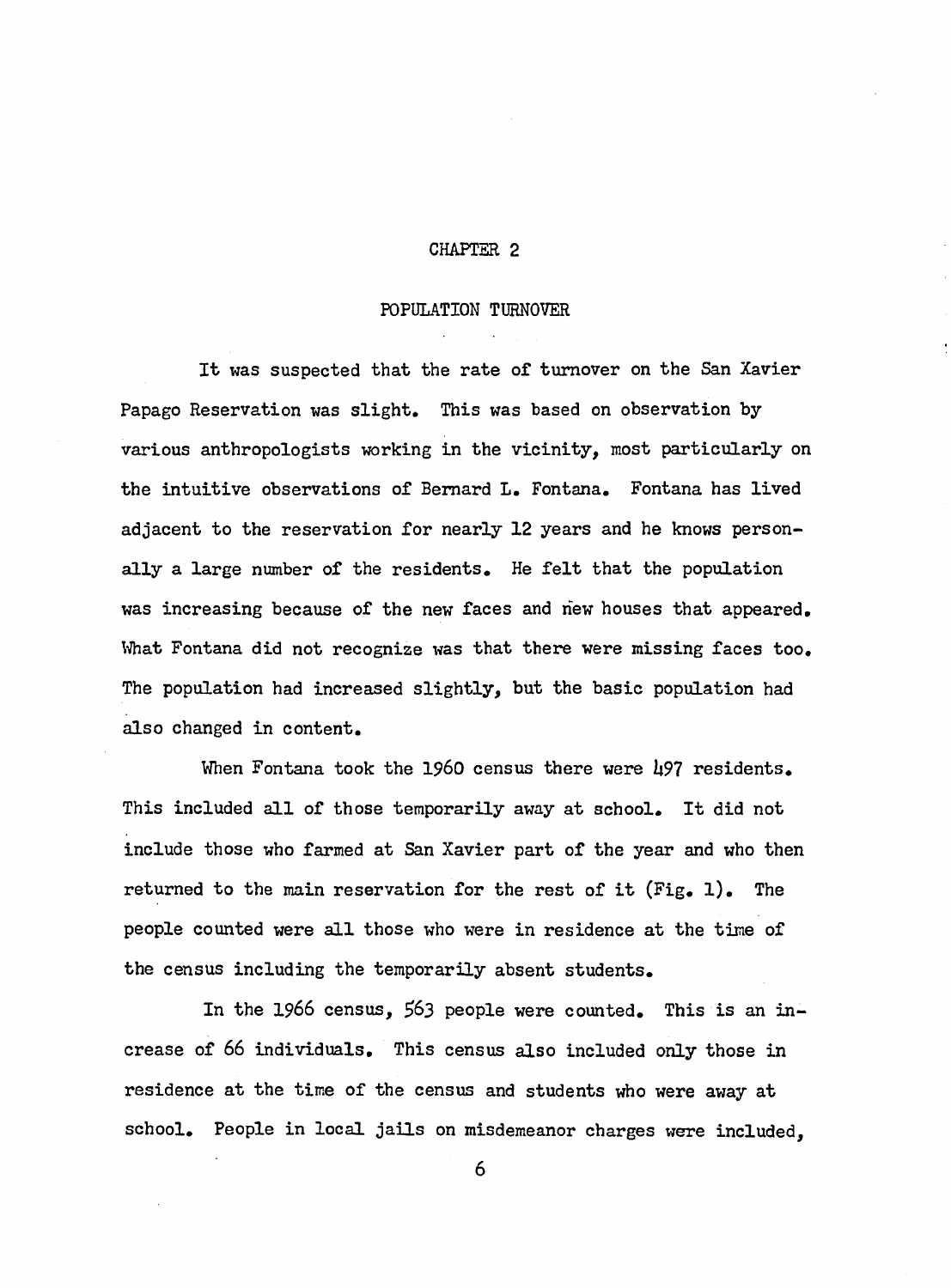but others institutionalized for any other reasons were not (Table 2).

An accounting was made of deaths and of the whereabouts of the residents who left the reservation during the interim between censuses. A record of births was compiled as well as points of origin of emigrants to the reservation. During the period between censuses, 139 individuals either left the reservation or expired. During the same period 205 individuals arrived or were born on the reservation. When the departures, which include deaths, are subtracted from the I **960** census and the remainder are added to the arrivals, which includes births, there are 13 persons who remain unaccounted for. These 13 persons are unaccounted for in the sense that their whereabouts is unknown (p. **15**).

Given the above figures, the total counts in 1960 and in 1966, and the numbers of departures and arrivals, the turnover rate for the six year period is  $\frac{19.5}{6}$ , or an average  $8.7\%$  per year. To arrive at these figures I first took the difference between the totals of the two censuses and added that to the 1966 census total. I then added the departures to the arrivals, and finally divided the second figure by the first. This gives the quotient  $\mu$ 9.5%  $\pm$  1.5%. The plus or minus is the result of the unaccountability of the 13 persons mentioned above.

# Turnover by Settlement Clusters

Because during the course of the investigation I hypothesized that certain residence areas on the reservation had greater turnover rates in population than others, I divided the reservation into six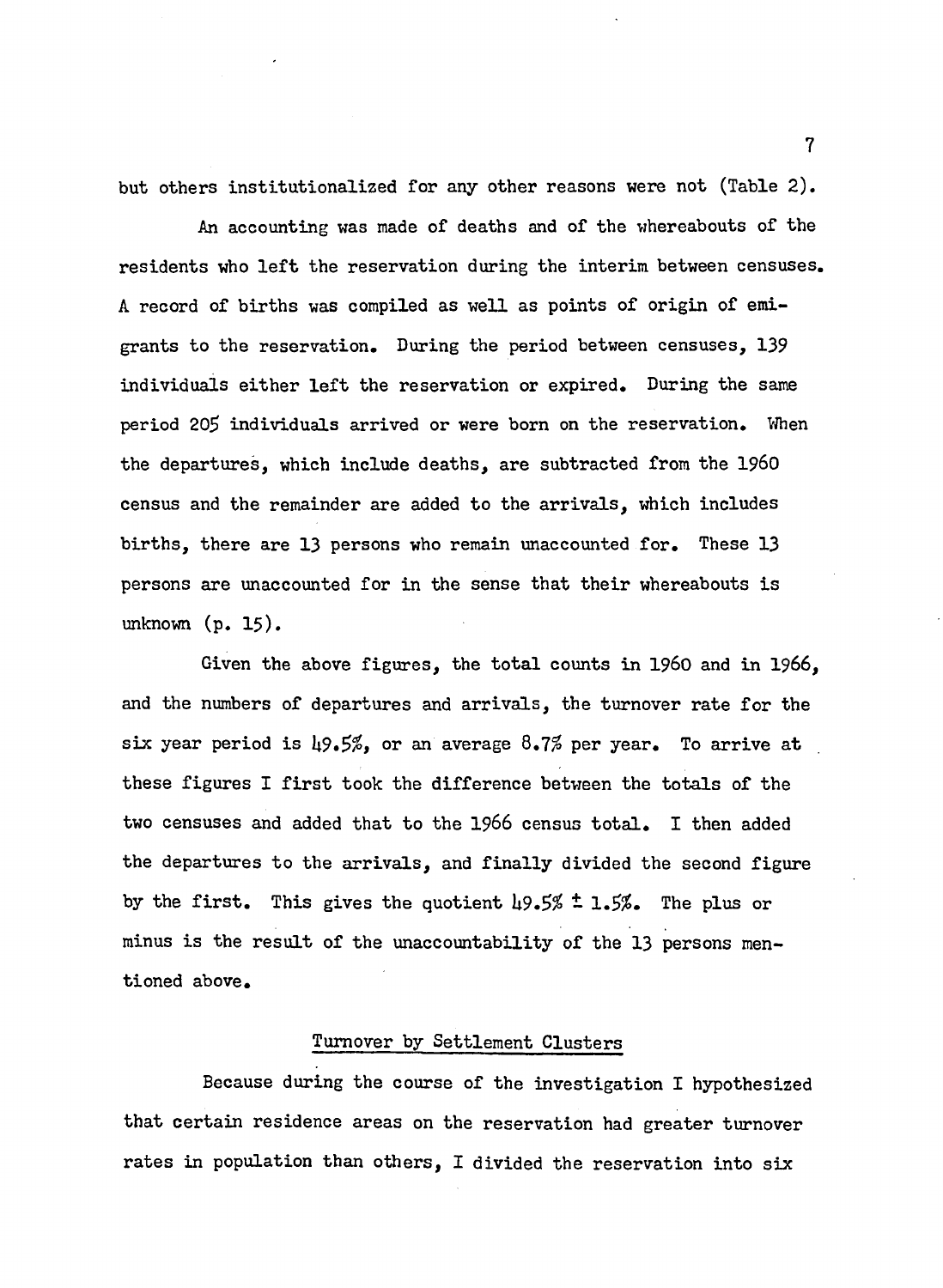settlement clusters, using as closely as possible natural clusters of houses (Fig. 2). The assigning of the districts was arbitrary on my part, and there is no necessary connection between them and any geographic or demographic units as recognized by the Papagos. This was done to see if there was any truth in my supposition. One of the six units showed an unusually high turnover rate and one showed a very low turnover rate.

District 1 was defined as including the locally-named clusters called "Mouse Sits" and "Little Bush" in the northern portion of the reservation near Valencia Road. District 2 included "Many Ants" and all of the houses at the intersection of San Xavier Road, Twin Buttes Road, and Mission Road. The cluster adjacent to Mission San Xavier, called Bac, represents district 3. District  $\mu$  is the farthest south on the reservation and is made up of "Goat Drink," "Little Nogales," and "Skunk's Hanging." District  $5$  is to the east and represents mostly the new houses of the people who moved here from the flat area east of the Santa Cruz River and to the north of the San Xavier Loop Road because of the new freeway (U.S. Interstate 19) begun in 1966. The 6th and last district is made up of the scattered residences throughout the rest of the reservation. Most of the people in the 6th district are attempting to farm or are associated with farming and are, in fact, rural dwellers (Fig. 2).

I felt that the population living in the 2nd district especially was less permanent in composition than that of any of the other districts. I also felt that the populations in the 3rd and 6th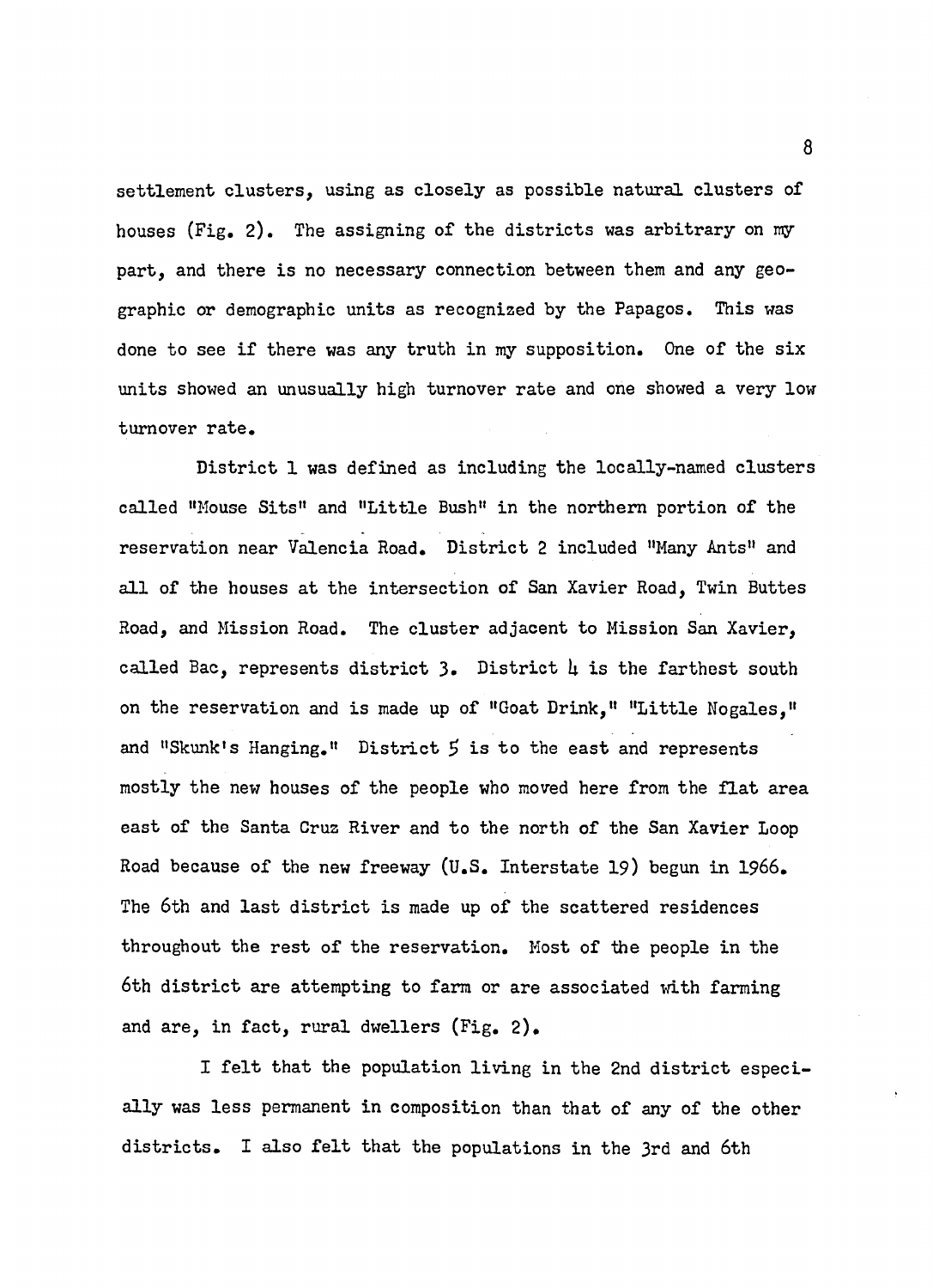districts were of a more permanent nature. This was only partially home out by an analysis of the data.

A "Z" score for a  $95\%$  confidence interval was applied to the number of new individuals as opposed to the number of permanent residents. In other words, I compared the population present only in the **1966** census with the population present for both. The people present only in the 1960 census were not included because it was not possible to determine exactly where they had lived. I w ill assume that the above group, people present for the 1960 census only, were distributed much the same as the people present for the 1966 census only. The assumption is made because the majority of the houses existing on the reservation were present for both censuses, either an original or a rebuilt structure, and the turnover probably represents simply the moving in and out of existing structures.

Table 1 demonstrates that in one of the districts there is a significantly higher rate of population turnover than in the other five. District 2 shows a much greater proportion of turnover. There are also a larger number of new houses in this district than in any other. The district 5 proportion falls within the confidence interval but it appears to be too small a population to make a valid judgment. District 6, the scattered rural residences, falls outside the confidence limits with very little in the way of turnover.

It is interesting to note the randomness of the distribution of the new population, with the exception of districts 2 and 6. Although more permanency was expected in district  $3$ , it was not made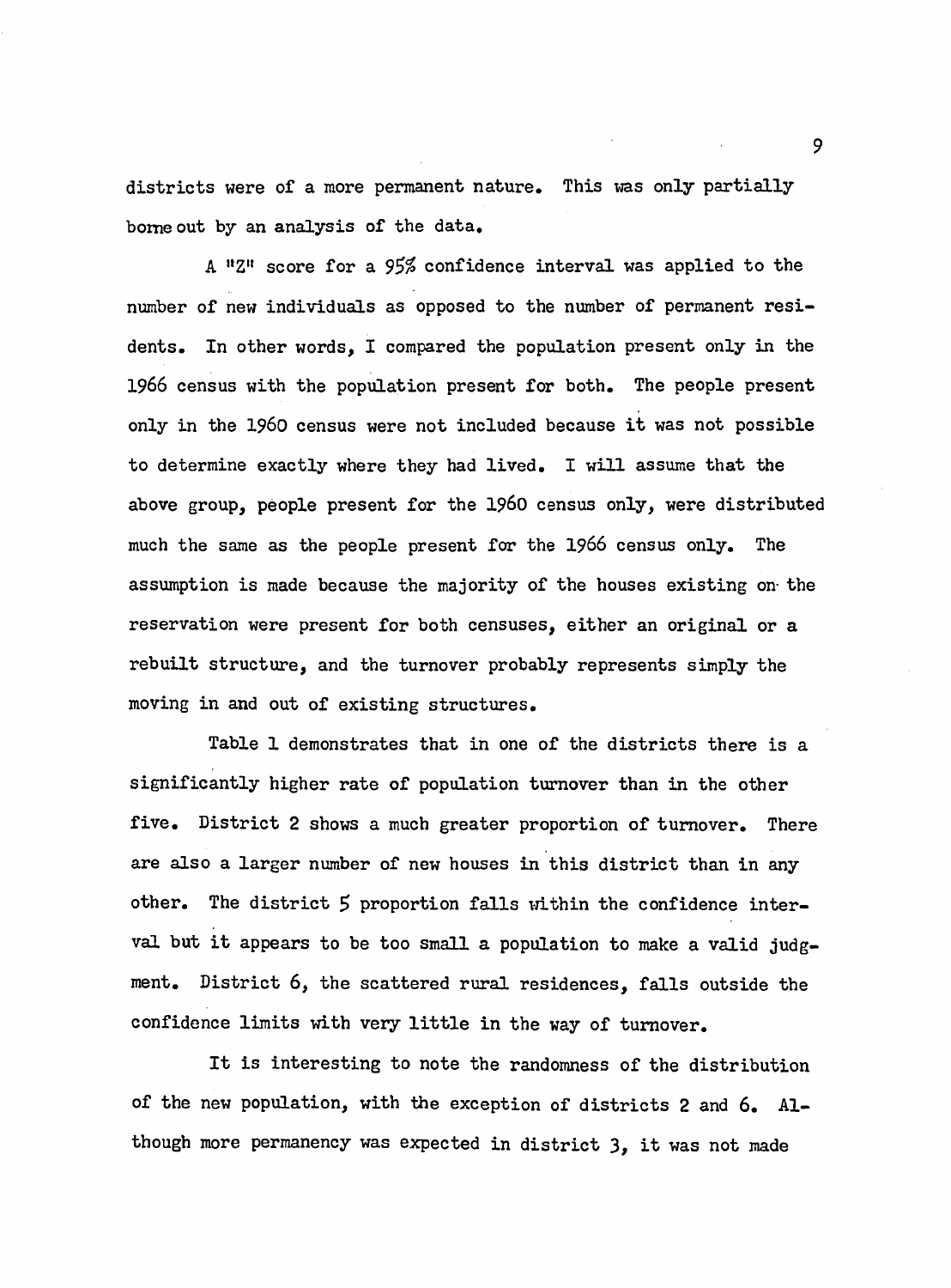| District       | Permanent<br>Residents | New<br>Residents | Expected<br>Proportion | 95%<br>Confidence<br>Interval |
|----------------|------------------------|------------------|------------------------|-------------------------------|
| $\mathbf{1}$   | 57                     | 31               | .362                   | $.253 - .451$                 |
| $\overline{c}$ | 46                     | 51               | .362                   | $.427-.635$                   |
| 3              | 111                    | 65               | .362                   | $.299 - .439$                 |
| h              | 56                     | 29               | .362                   | $.242 - .440$                 |
| 5              | 20                     | <b>16</b>        | .362                   | $.281-.607$                   |
| 6              | 63                     | 13               | .362                   | .087-.255                     |
|                |                        |                  |                        |                               |

Table 1. Distribution of new residents by arbitrary district and test for randomness of distribution using 95% confidence interval.

 $\bar{\chi}$ 

 $\bar{z}$ 

 $\ddot{\phantom{a}}$ 

l.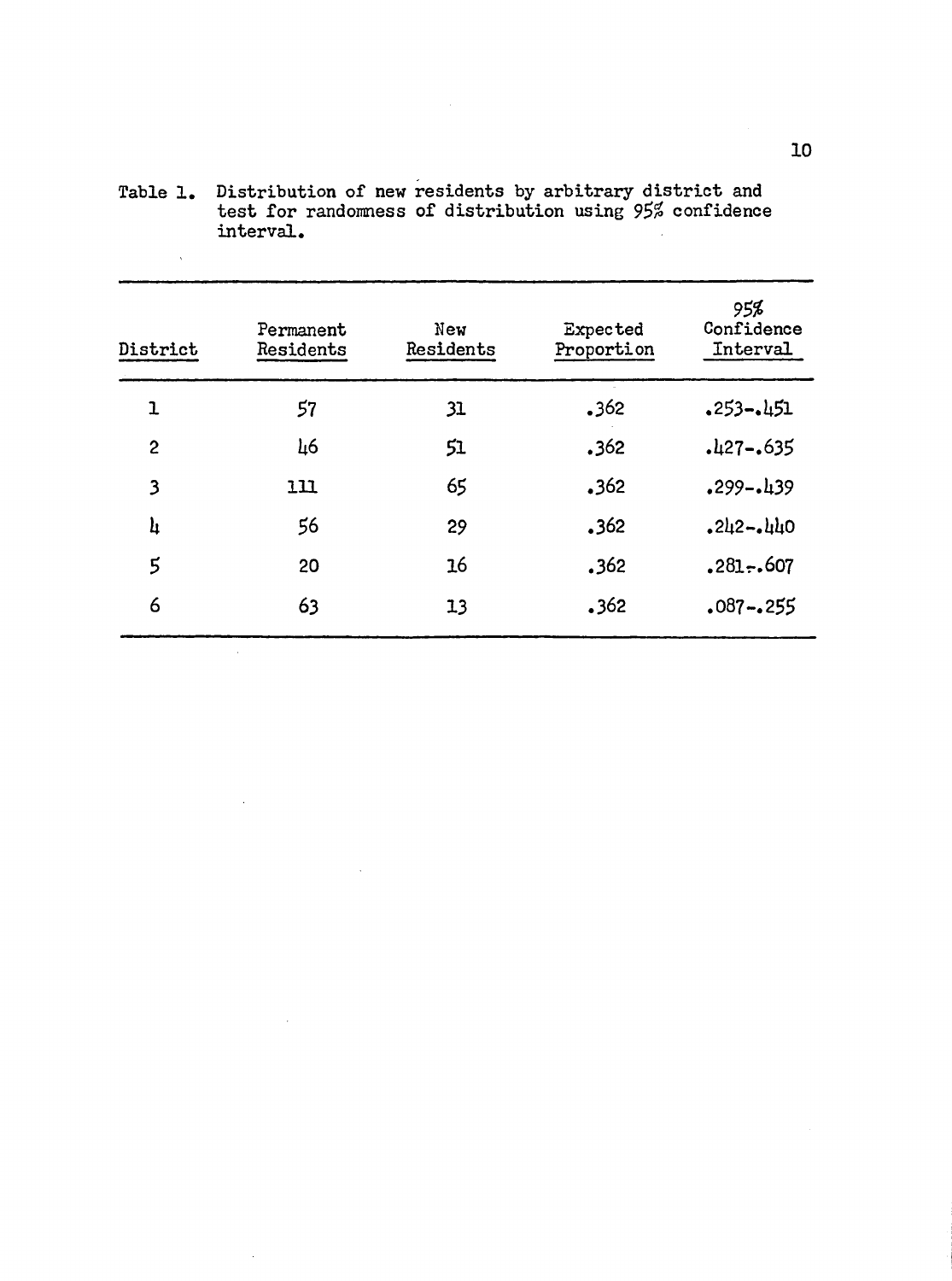evident by the research, and although there are two districts which do not fit the random distribution there is an indication of settlement by kinship through the research methods in which location of kin was noted.

It was found that there are absolutely no families living on the reservation without one member being able to trace legitimate kinship at least through a cousin, to some other family living there. usually at the minimum of one degree of collaterality. Because there is a tendency for Papagos to live with or near the extended family unit, the new family would be expected to settle according to the residence of the nearest relatives at San Xavier. New people coming to the reservation are related to randomly distributed permanent residents, and, therefore, settle according to where their nearest kin happen to live.

People do not move onto the reservation without the right to be there according to the traditional patterns of Papago social organization. San Xavier1s transient population does not have the same character as non-Indian transient populations. The residence pattern is determined by kinship, not by economics, but it is very likely that the chief reason for moving on or off the reservation is an economic one.

## Comparative Material

To understand better the nature of modern Papago migration patterns some form of comparison should be made with other populations. The most logical population with which to compare that of San Xavier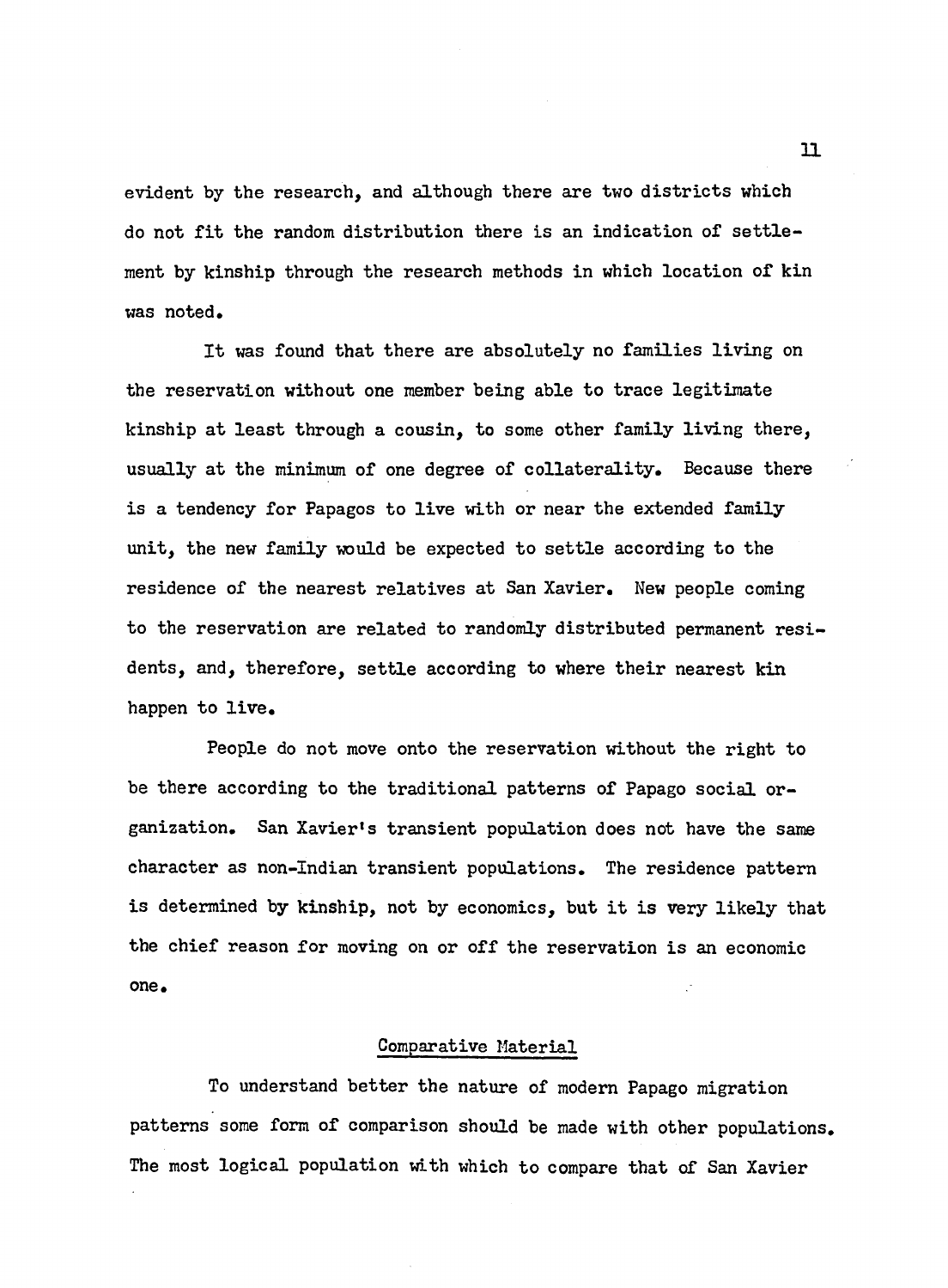would seem to be specific Anglo rural communities. This, however, turned out to be unsatisfactory due to the steady rate of attrition from rural to urban areas. This provided no real basis for comparison inasmuch as the San Xavier population increased its size in six years.

Instead, comparison with the U. S. Census Bureau figures for the United States describing population mobility proved to be more appropriate. This description of mobility concerns itself with populations segregated in terms of legal political units. Figures are presented for mobility within cities, within counties, within states and, finally, interstate.

At this point, it becomes necessary to make definitive statements as to what "mobility" is according to the U. S. Census Bureau, and what "turnover" is in relation to this thesis. Mobility, according to the U. S. Census Bureau, is the movement of any individual one year of age or older out of, or into, a previously-designated legal political unit. Turnover, in relation to this thesis, includes all movement into or out of the reservation, including births and deaths. These are two distinctly different definitions. For the purposes of comparison, births and deaths will be eliminated from the reservation turnover rate, and a straight comparison of mobility as defined by the U. S. Census Bureau will be used.

The broad category for comparison in the U. S. Census Report with the Indian reservation is all movement into and out of the legal political unit described as a county. For the purposes of this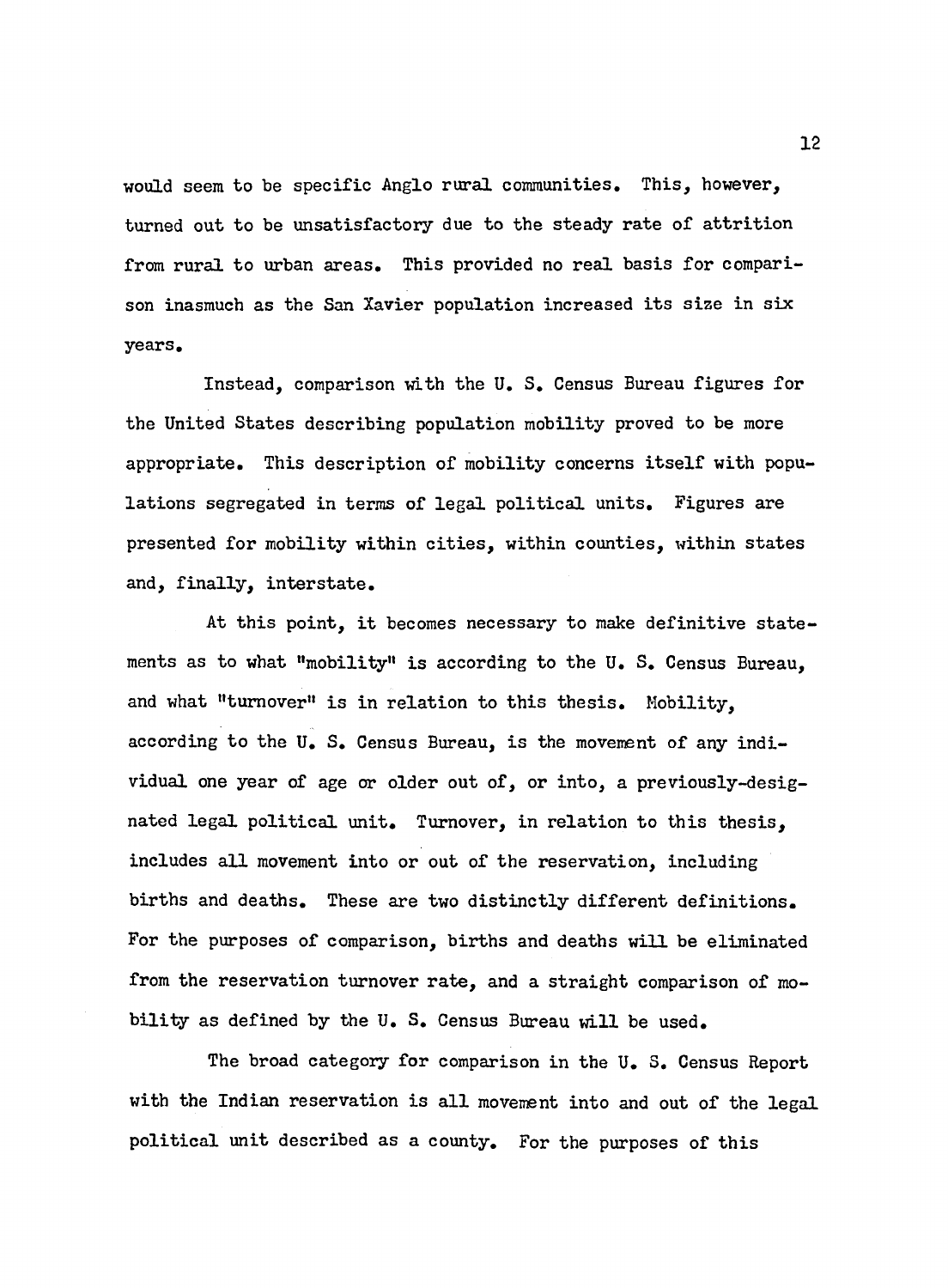thesis, the reservation will be considered to be the same as a county. The primary reason that the county was used is because there is no comparable data available from other Indian reservations. A county seems to be the most comparable unit to the reservation. There are some similar aspects of both. They are both usually rural and their political structures are similar. It is obviously not an exact comparison, but it is the best of the available data.

There are several categories in the U. S. Census Report, inclusive in the broad category above, related to geographic areas, metropolitan areas, and racial characteristics of mobility. The comparisons will be made with the broad category and then with the several lesser divisions of that category.

According to the U. S. Census Bureau Report (1966: 12), mobility, relating to movement in and out of all counties in the western United States, is  $8.6\%$  for the year inclusive between March 1965, and March 1966 (the last year included in the San Xavier census study). The mobility for rural counties for the period was 9.2% higher than the  $5.8\%$  six year average for San Xavier. For the urban counties, the mobility was  $8.0\%$ , which was also higher. If the entire United States was to be considered, the mobility rate was  $6.6\%$ . San Xavier's mobility rate compares more favorably with the latter.

When the mobility rate for the entire United States is further subdivided by considering metropolitan areas only, the comparison with San Xavier is more valid. The metropolitan areas are subdivided into the internal city, for which the rate is  $5.1\%$ , and into the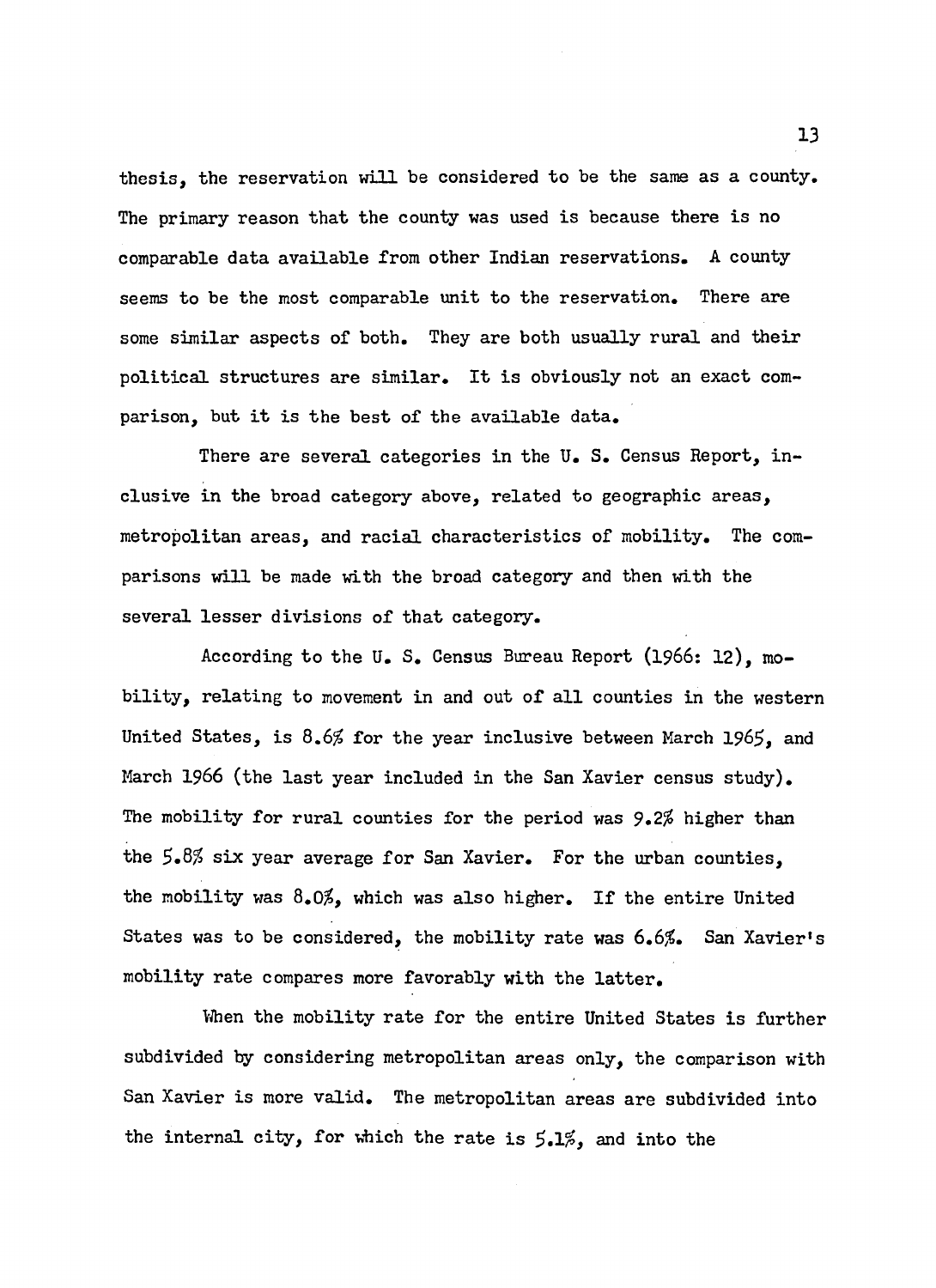surrounding area, for which the rate is 7.1%. San Xavier fits into the latter category because of its proximity to Tucson, Arizona.

One other comparison should be made; that of San Xavier's mobility rate with non-white populations in the metropolitan areas. The metropolitan non-whites within the city had a mobility rate of 3.9% while the non-white population in the surrounding community had a rate of U.1%. San Xavier's mobility rate of *\$.8%* is significantly higher.

Considering the fact that the San Xavier reservation mobility rate so closely approximates that of comparable non-Indian demographic units, and that the non-Indian units are usually not studied as total isolates by anthropologists, it must be evident that to consider reservation communities as legitimate cultural isolates in an anthropological sense is questionable. Given the fact that people move on and off the reservation to more traditional Papago communities and into the Anglo urban centers, these people are participating in the culture differentially. Their cultural isolation is therefore difficult to characterize. Biologically they are considerably more isolated than any Anglo community due to the fact that the movement is kin oriented. If the problems are approached in a topical sense, and with an awareness of the tenuous demographic situation, anthropological studies of modern reservation should have more validity.

*Ik*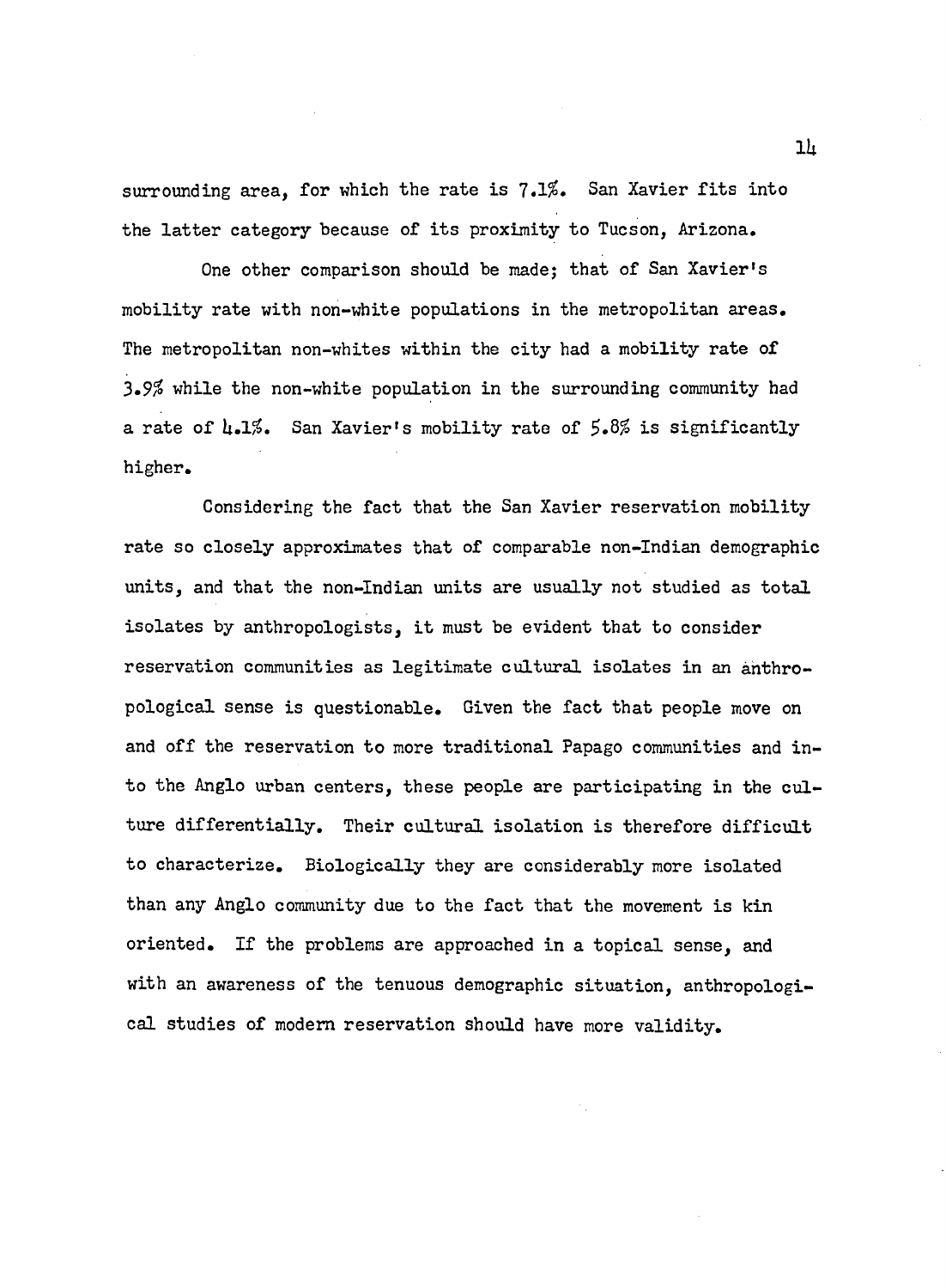## **CHAPTER 3**

## CAUSES OF MOBILITY AT SAN XAVIER

The first portion of this chapter concerns itself with the causes for mobility as defined in Chapter 2. Although certain causal categories relate to such factors as marriage, or moving to relatives' homes, the underlying reason for most of the moves is economic. The specific economic reason, in most cases, was not determinable. Whenever an informant indicated economic cause, I will mention the fact in relation to the material described.

The actual figures for mobility and births and deaths are as follows: Mobility; those that left the reservation,  $81$ , and those that came to the reservation, 117; births, 88; deaths, 58.

#### Causes for Departure

The two most important categories causing people to leave the reservation represent  $55.8\%$  of all the departures. Both of these categories are economic in nature. The first, representing 19 out of the 68 persons leaving the reservation during the six year census period, consists of those who left to take jobs off the reservation. The majority of those jobs were in southern Arizona, but one was in Phoenix, Arizona, one in the midwestern United States, and two were in California.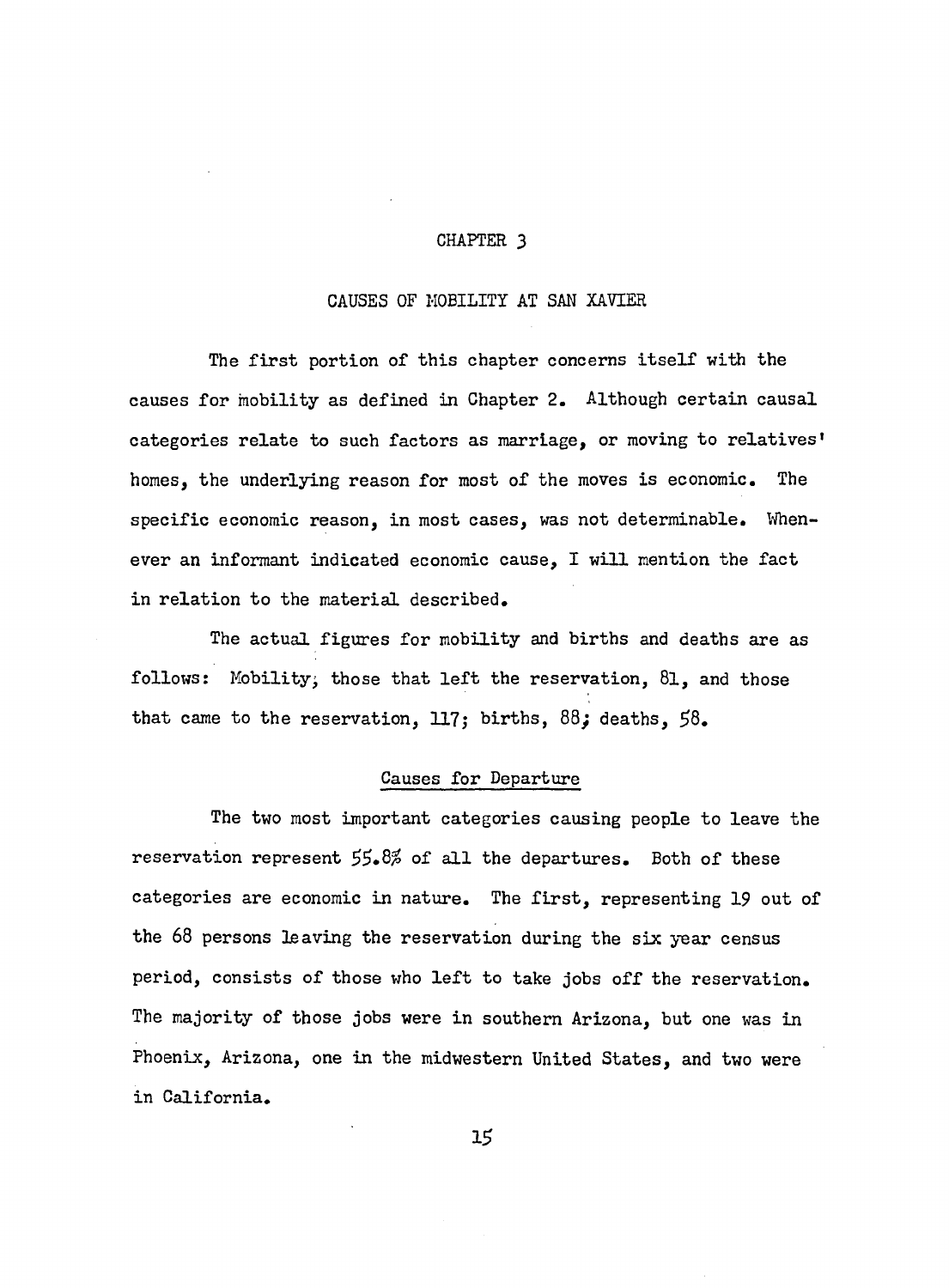The second category, also representing 19 out of 68 departures, consists of those people who have moved to their original homes on the main Papago reservation after unsuccessful attempts at maintaining permanent jobs in the Tucson area. In most of these cases, a job was acquired before moving to San Xavier, and then the job was terminated. According to my informant, these people generally found living at San Xavier too difficult without a job. They were more easily able to sustain themselves on the main reservation by family based agriculture or through extended family support. In some cases, individuals returned to their original homes because of the pressures of the more acculturated life of San Xavier.

The third largest category is comprised of the children of divorced parents and who are living with the parent who moved from San Xavier. There are twelve such children, six from one family.

Seven people are residing at various public institutions. Six of the seven are at homes for the aged and the other is a child at the Arizona Children's Colony (home for retarded children). There were five individuals, all women, who married off the reservation and who are now living with their husbands. The last four categories are; two individuals living at boarding schools, two living with relatives off reservation, one in the military service, and one in the Arizona State Penitentiary (Table 2).

The first two categories, those primarily involved with employment patterns, indicate that San Xavier is a more convenient location for individuals who wish to work in the more lucrative employment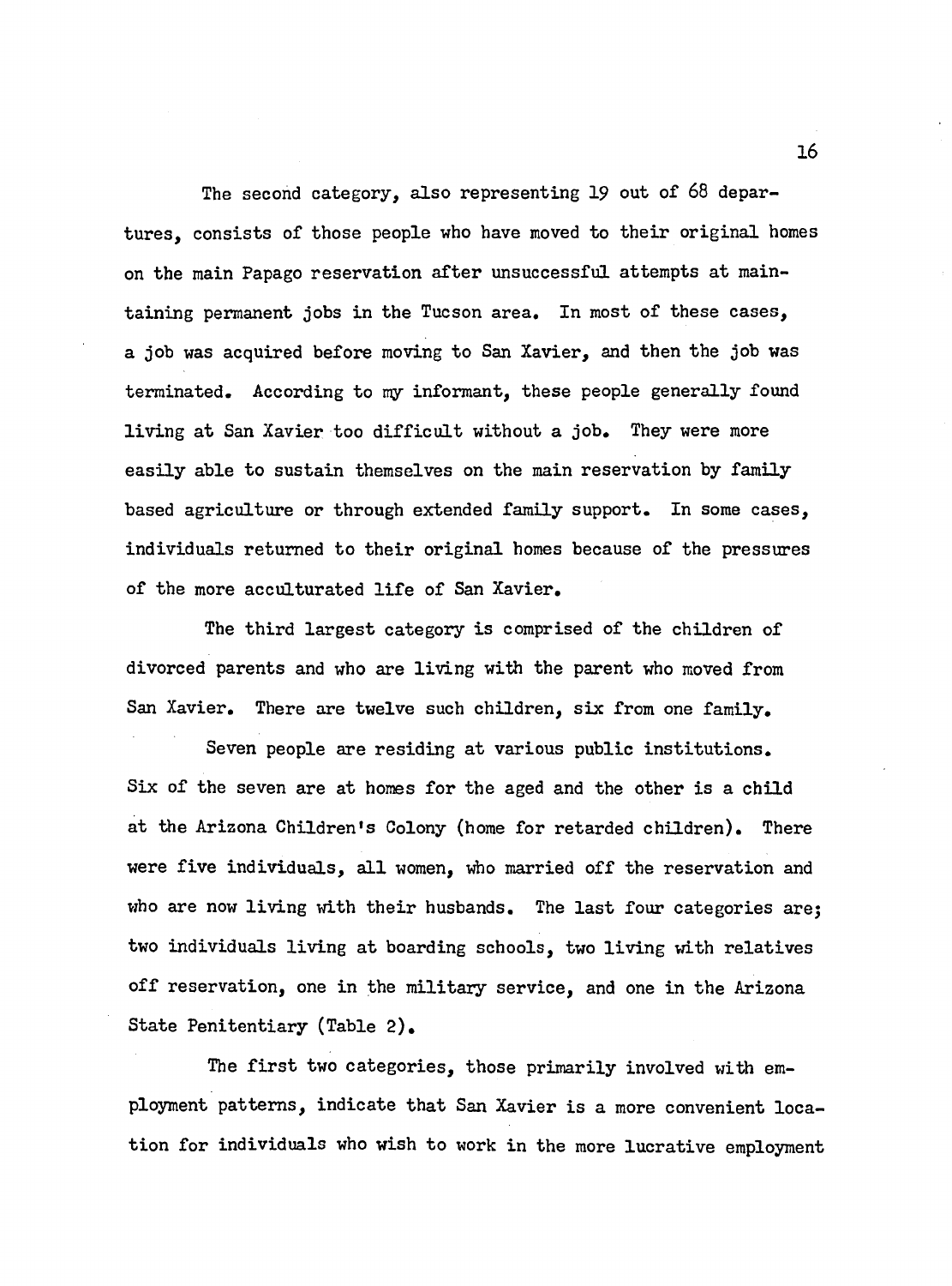| Category                                   | Number            | $%$ of<br>Departures |
|--------------------------------------------|-------------------|----------------------|
| Returned to Point of Origin                | 19                | 27.9                 |
| Moved Because of Employment                | 19                | 27.9                 |
| Children with Divorced Parents             | $12 \overline{ }$ | 17.7                 |
| Non-Penal Institutions                     | 7                 | 10.3                 |
| Married to Non-Resident Off<br>Reservation | 5                 | 7.1                  |
| Boarding School                            | $\overline{2}$    | 2.9                  |
| Living with Relatives Off Reservation      | $\overline{2}$    | 2.9                  |
| Military Service                           | ı                 | 1.5                  |
| Penal Institutions                         | 1                 | 1.5                  |
|                                            |                   |                      |

Table 2. Reasons for departure, for men and women, from reservation during six year census period by number and percentage.

 $\mathcal{L}$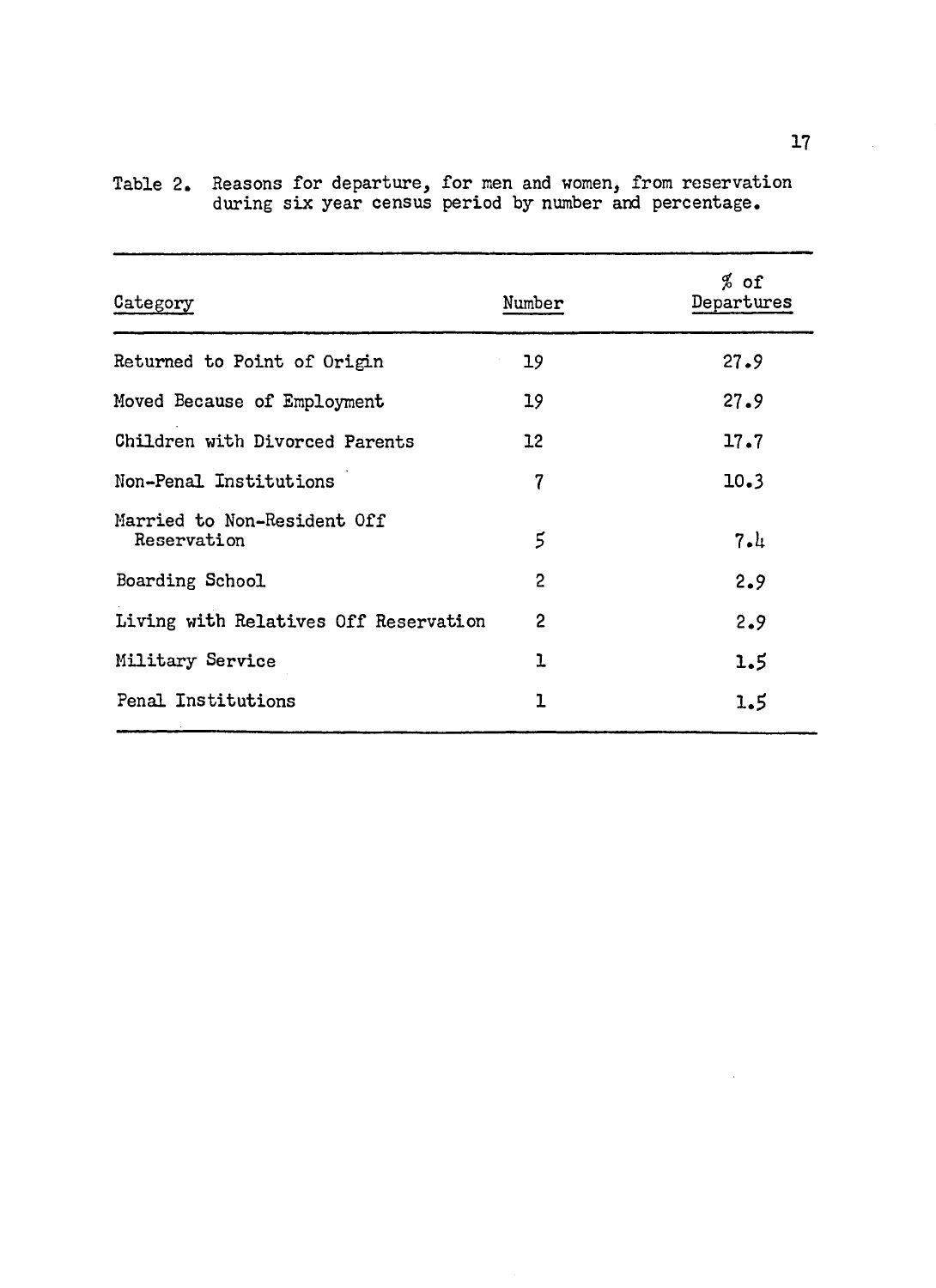area of Tucson. Again, it is important to recognize that San Xavier can only be used as a community of convenience if there are kinship ties available (Table 2).

## Reasons for Settlement at San Xavier

The people coming to San Xavier can be divided into two segments: those who are returning to their original homes at San Xavier, and those who are moving to San Xavier for the first time.

The largest group of those who returned were those people who came back after terminating jobs off the reservation and who had moved nearer the jobs for the sake of convenience. There were 20 individuals in this category. Some of these people could not integrate themselves into off-reservation society and others were not able to retain their jobs. Related to this group is the largest number of returnees, children who came back to the reservation with their parents when the reason for off-reservation residence terminated. Thirty-seven such children returned to the reservation with their parents. all of them born prior to the I960 census.

The last two categories include one of five people who had been living with relatives off-reservation and who returned, and one person who had been away at a boarding school during the i **960** census.

Within the second group of people, those moving to San Xavier for the first time, the largest number were those who came to stay with relatives. They represent a large variety of kinship ties and their reasons for moving to San Xavier were many. Some probably came because of work; some were old people who needed care; and some were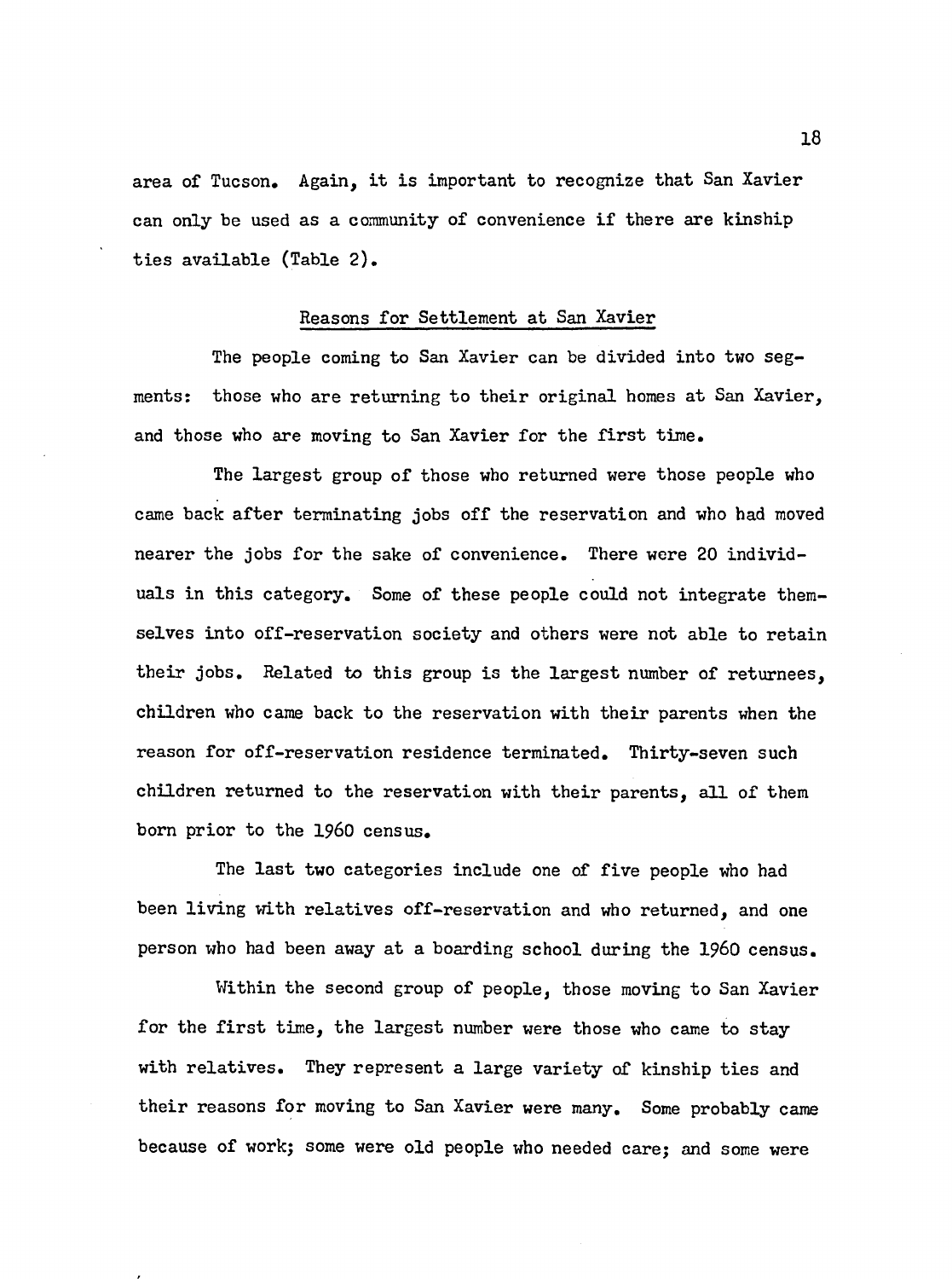children who lost their parents because of death or divorce. There were 22 people who moved to San Xavier to live with relatives. Another group who moved to San Xavier were people who came because of jobs. Of the 15 in this group, three were family heads and the rest were spouses and children.

The two remaining categories present an interesting set of factors. The data present a picture of residence patterns of newlymarried couples. In the past, the tradition of Papago residence pattern was verilocal (Underhill 1939: 180). It was determined that between the censuses of I960 and 1966 eight males moved to the San Xavier reservation to live with their spouse's family, and that nine females moved to San Xavier to live with their spouse's family. Oscar Lewis (1966) has suggested that matrifocality is a symptom of the "Culture of Poverty." The accentuation of the female role, due to economic factors, in relation to the diminishing importance of the male, has produced a shift from patrilocality to matrilocality. It has been implied that this change in residence patterns among the Papagos is the result of a form of Lewis' "Culture of Poverty." The fact that there is no specific pattern of settlement of newly marrieds at San Xavier does not really confirm this supposition, but there seems to be some indication that there is a shift of pattern. The shift could also be the result of the long-proposed hypothesis that the more sedentary a group becomes, the more likely they are to shift from patrilocality to matrilocality (Steward 1955: 169). Both of these hypotheses are potentially testable on the San Xavier reservation (Table 3).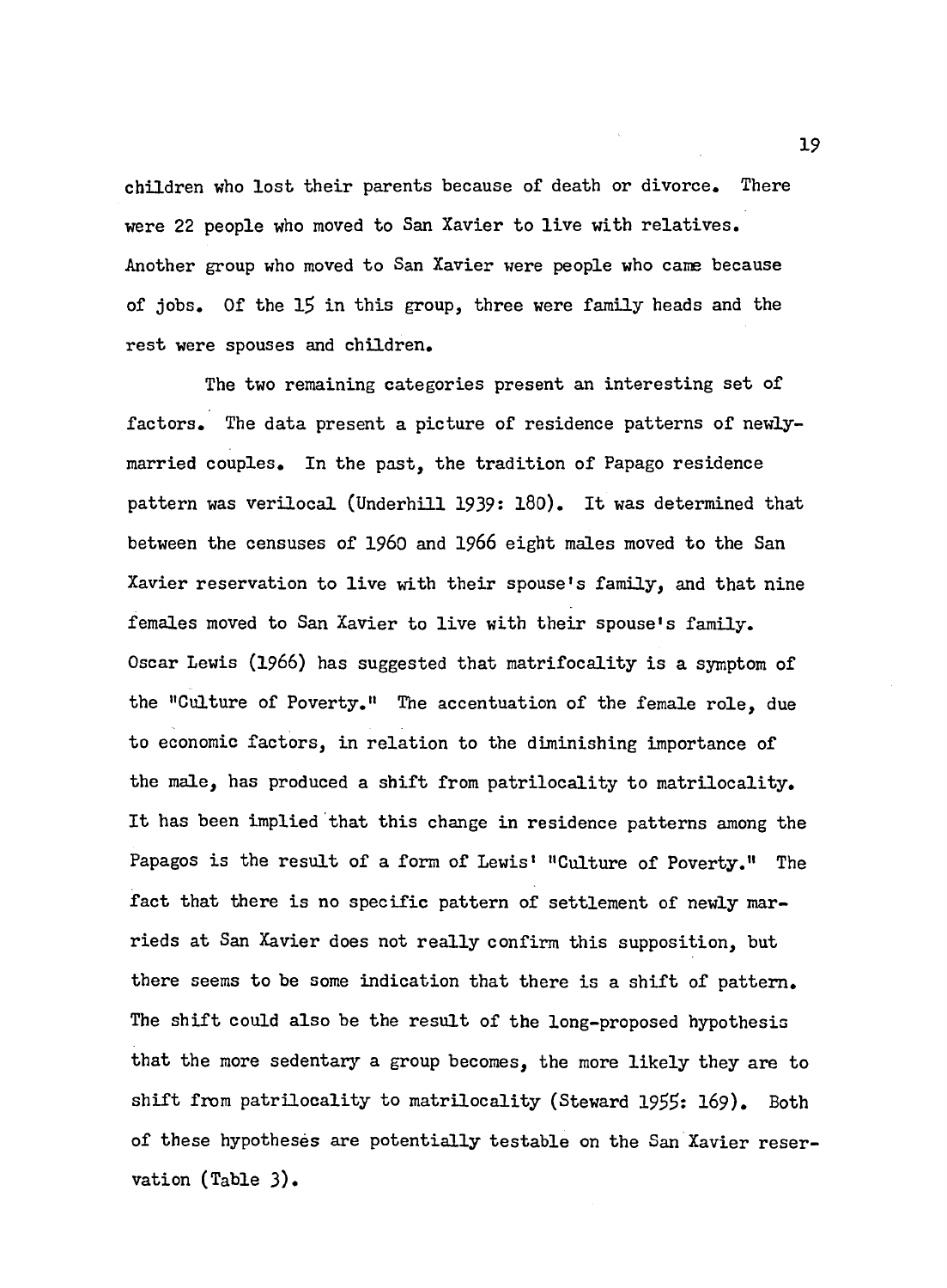| Category                                                | Number | $%$ of<br>Arrivals |
|---------------------------------------------------------|--------|--------------------|
| Children Returned with Parents                          | 37     | 31.6               |
| Moved in with Reservation Relatives                     | 22     | 18.8               |
| Returned Due to Termination of Off-<br>Reservation Jobs | 20     | 17.1               |
| New Residents (for work)                                | 15     | 12.8               |
| Off-Reservation Female Married to<br>Resident           | 9      | 7.7                |
| Off-Reservation Male Married to<br>Resident             | 8      | 6.8                |
| Returned from Living with Off-<br>Reservation Relatives | 5      | 4.3                |
| Returned from Boarding School                           | 1      | 0.9                |
|                                                         |        |                    |

 $\mathcal{A}^{\mathcal{A}}$ 

 $\hat{\mathcal{A}}$ 

 $\mathcal{A}$ 

|                                 | Table 3. Reasons for arrival or return to San Xavier. (The cate- |  |
|---------------------------------|------------------------------------------------------------------|--|
| gories are mutually exclusive.) |                                                                  |  |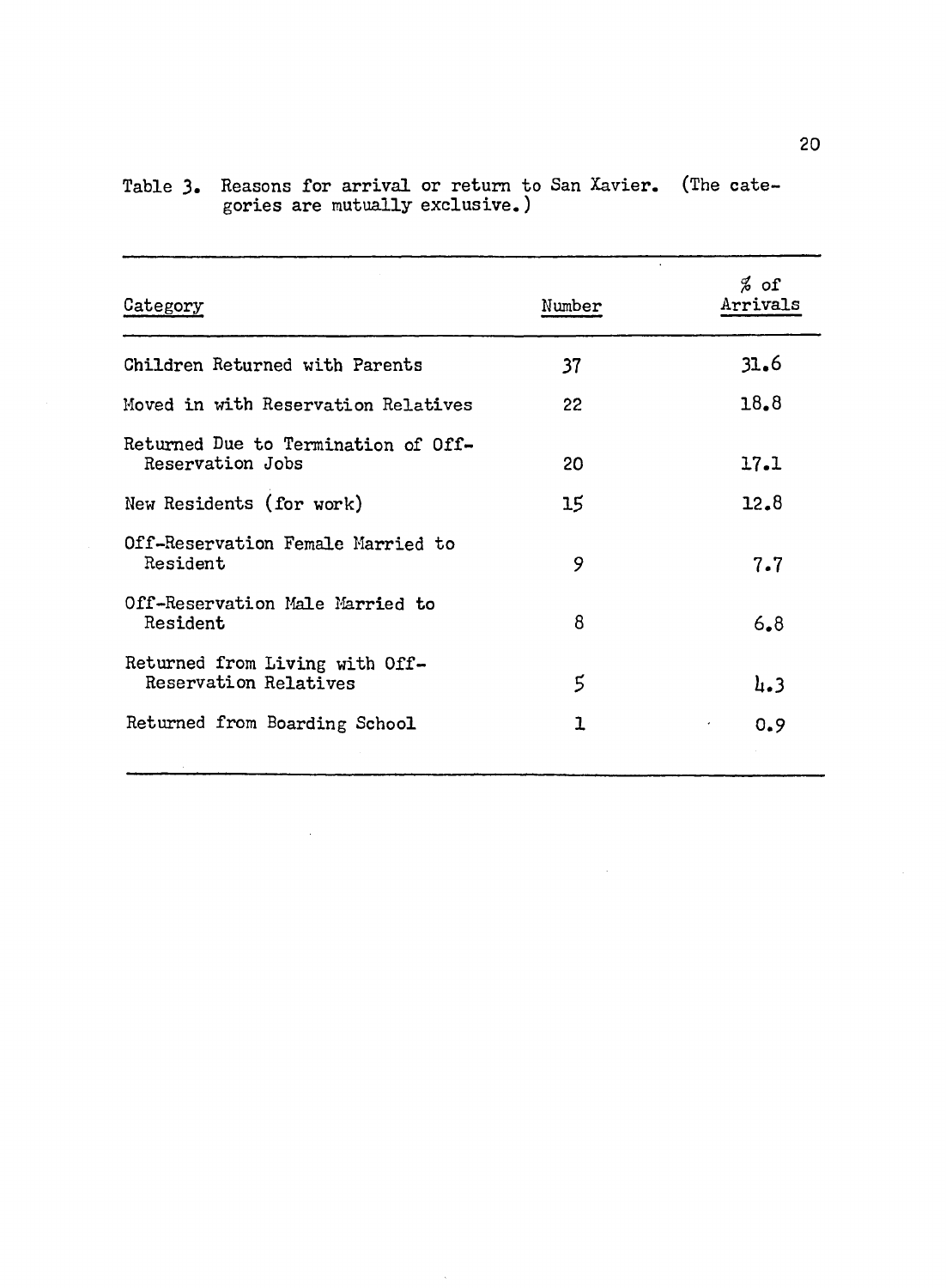As shown above, the greater proportion of people establishing themselves at San Xavier between the i **960** and the **1966** censuses, were those who were returning after a self-imposed absence. Most of the causes for absence among the returnees were in some way related to economics. Of the people moving to San Xavier for the first time, some of the reasons may have been economic, but a large proportion of the moves were for strictly personal reasons.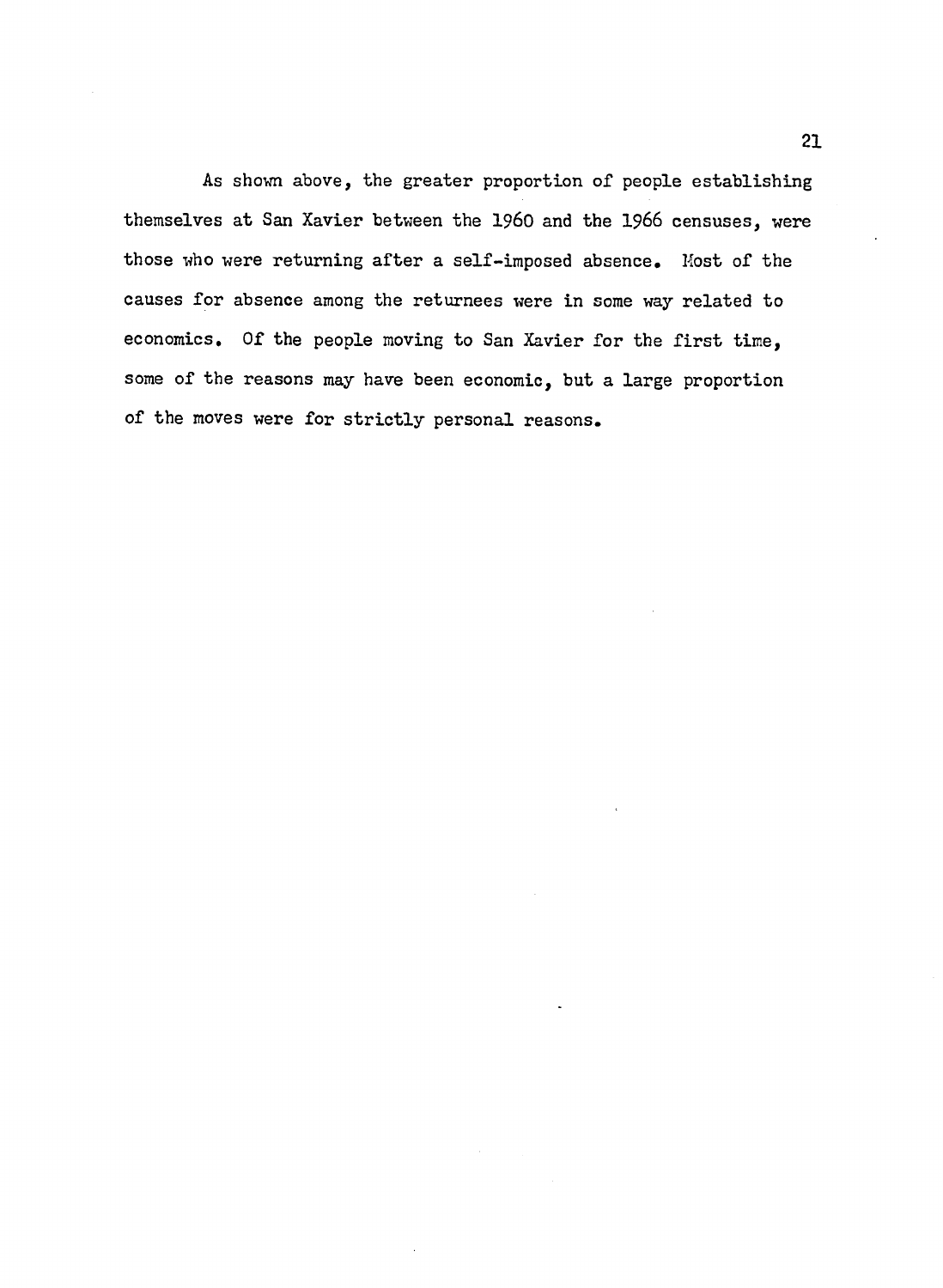#### CHAPTER *k*

## BIRTH AND DEATH RATES AND AGE DISTRIBUTION

The birth and death rates at San Xavier for the six year period between the i **960** and **1966** censuses were averaged on a yearly basis. The comparative figures from the U. S. Public Health Service (1966) were from the year 1963, the last year available. From the figures for 1960 to the figures for 1963 there was a slight drop in the rates, and assuming that the rates continue to drop at the same rate until 1966, it is a fair assumption that 1963 represents a mean average of the six year period. The age distribution at San Xavier was compared with Fontana's figures for i **960** and the U. S. Census Bureau figures for 1966.

## Birth and Death Rates

In the year 1963, among all races in the mountain states, the birth rate was 23.75 per 1000 per year. In the same year, among all Indians in the mountain states, the rate was  $\mu$ 3.2, almost double according to the U. S. Public Health (**1966**). At San Xavier, the birth rate average for the six year period was 26.4 per year, close to the all races average for the mountain states. There is no explanation I know for the dissimilarity between the San Xavier Papagos and all other Indians' birth rates.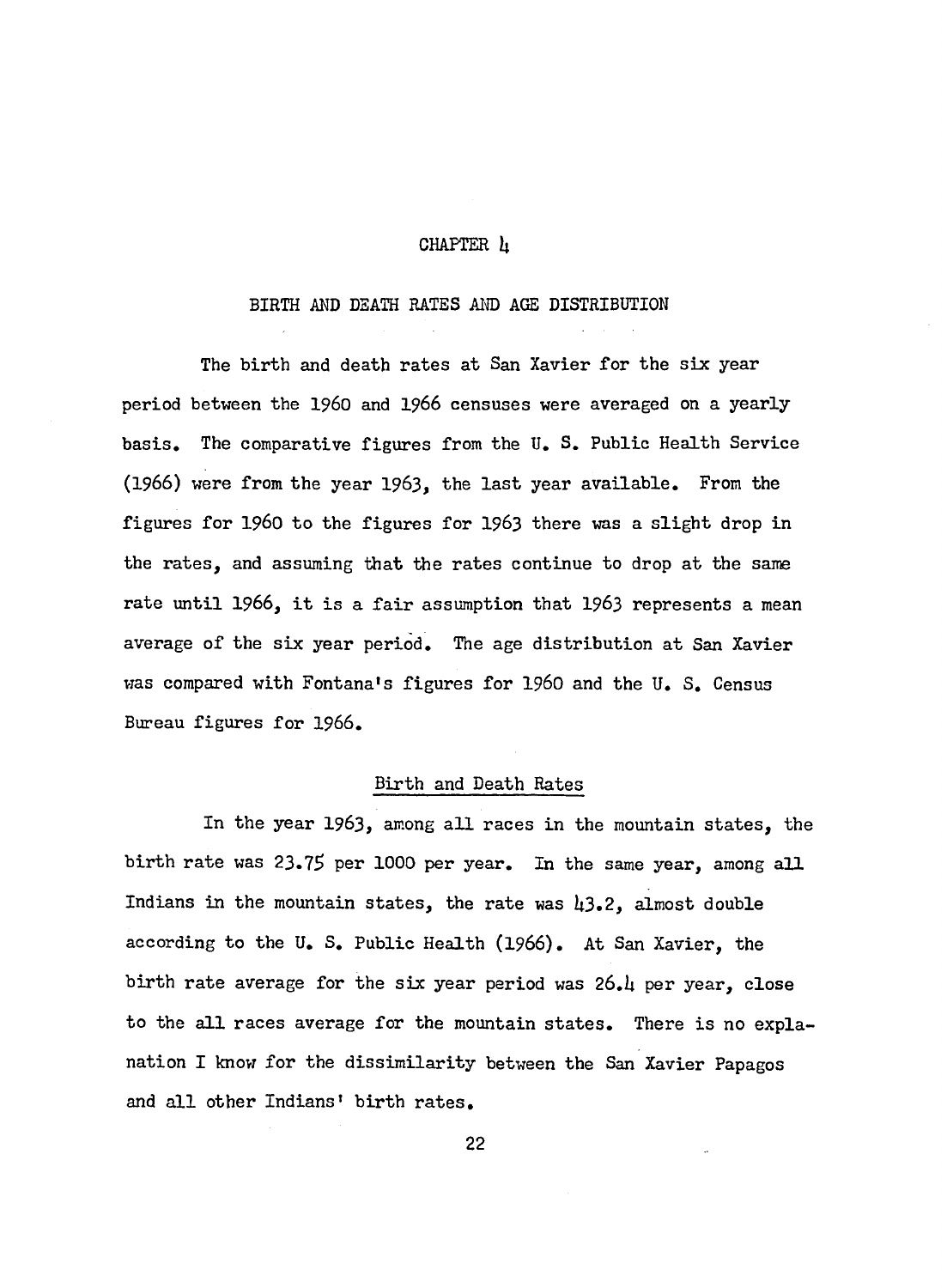There were 66 children born to residents present for both the I960 and 1966 censuses and 29 children bom to residents who arrived during the interim between the two censuses. The ratio of births among the new residents to those among the permanent residents is less than the ratio of new residents to permanent ones. Of the births, there were *30.5%* to new residents, and *69.5%* to permanent residents. The ratio of new residents to permanent is  $\mu\delta$ .5% for the former to  $51.5%$  for the latter.

There were a total of 65 deaths at San Xavier during the six year period between the i **960** and **1966** censuses. The death rates and causes were compared with the tables in the Public Health Service manual (1966) also. The death rate for all races per 1000 for 1963 was 9.4. The death rate for all Indians per 1000 was 9.3. The death rate for San Xavier Papagos per 1000, taken on an average for the six year period, was 20.6, a much higher rate than either of the other two groups. There was no discernible reason for the high death rate at San Xavier. There is an easily accessible out-patient clinic at San Xavier, so it would appear that medical attention is not a factor. The proportions of causes of death approximate those of other Indian populations, so that there does not seem to be any outstanding unusual circumstance causing the high death rate.

Although there was a high number of people for whom the causes of death are unknown, as well as some in the category of miscellaneous causes, the ones for whom the causes are known match in frequency very closely to the causes of death of Indians on most other reservations.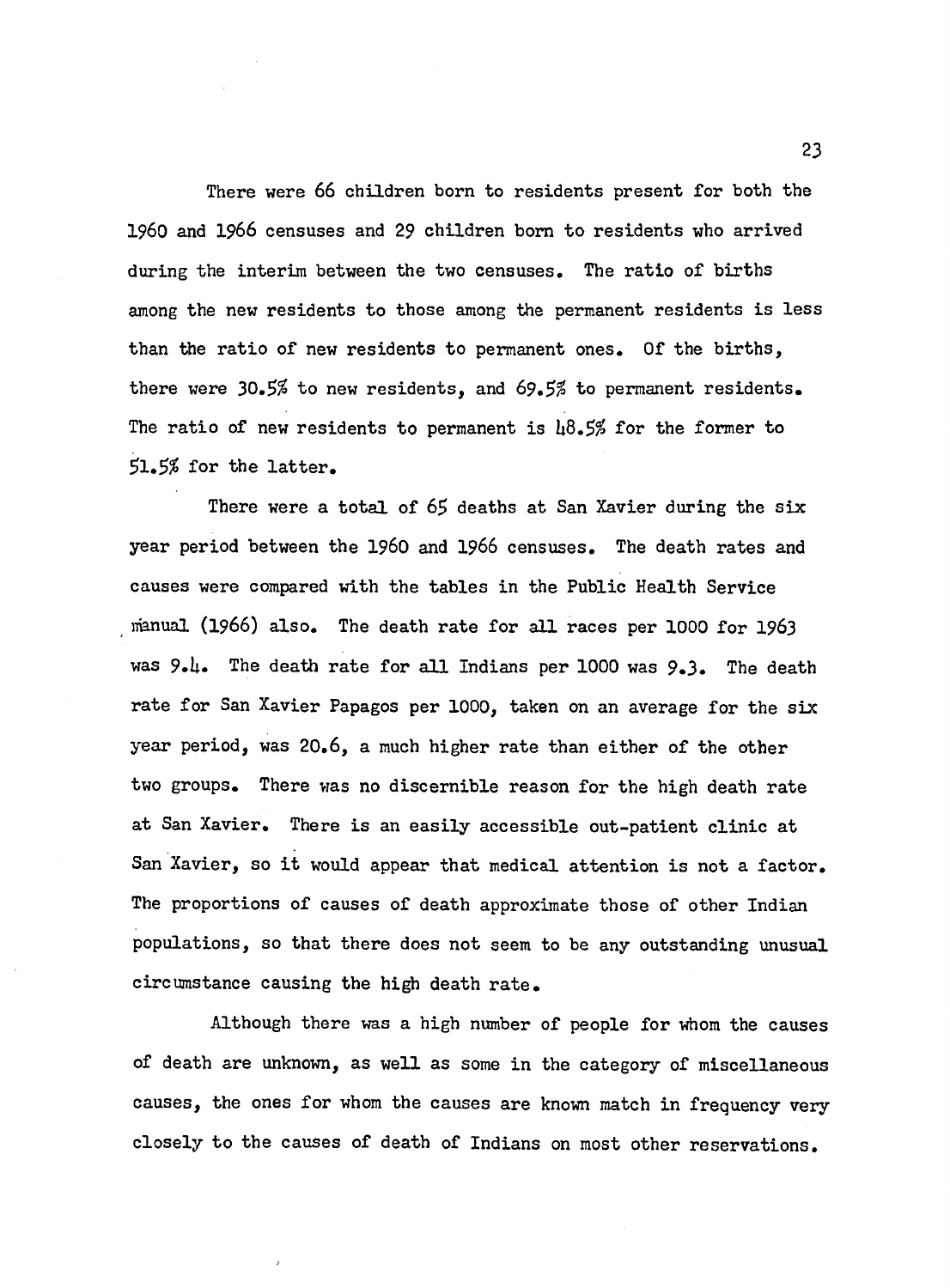There were 39.h<sup>%</sup> of deaths in the category of unknown or miscellaneous.

The percentage of deaths caused by accidents at San Xavier very nearly match that of accidental deaths for all other Indians:  $18.3\%$  for the former and  $18.8\%$  for the latter. The majority of these at San Xavier were automobile accidents. Only two out of 12 were other types of accidents. There were seven, or 10.6%, deaths caused by heart disease at San Xavier as compared with 15.9% for all other Indians and  $38.9\%$  for all races in the United States. When observing the great discrepancy between heart disease death among Indians as compared with all races it was first assumed that the Indians had less because they did not reach an age where heart disease would become a factor. When this assumption was tested by observing ages at death, it was determined that it was a valid assumption.

When it was first determined that  $58.2\%$  of the Indian population at San Xavier lived to the age of  $\mu$ 5, I felt that heart disease should be more of a factor in the causes of death. But when the fact that  $9\nu\%$  of all the races population of the United States live to the age of  $\mu$ 5, it indicates that in fact the Indians may not live long enough for heart disease to become a real factor in death rates. Age  $\mu$ 5 was chosen as the breaking point as a factor in heart disease because the U. S. Health and Welfare figures in the manual "Indian Health Highlights" (1966) show the group 45-65, among the all races reategory, as the first group really effected by heart disease.

*2h*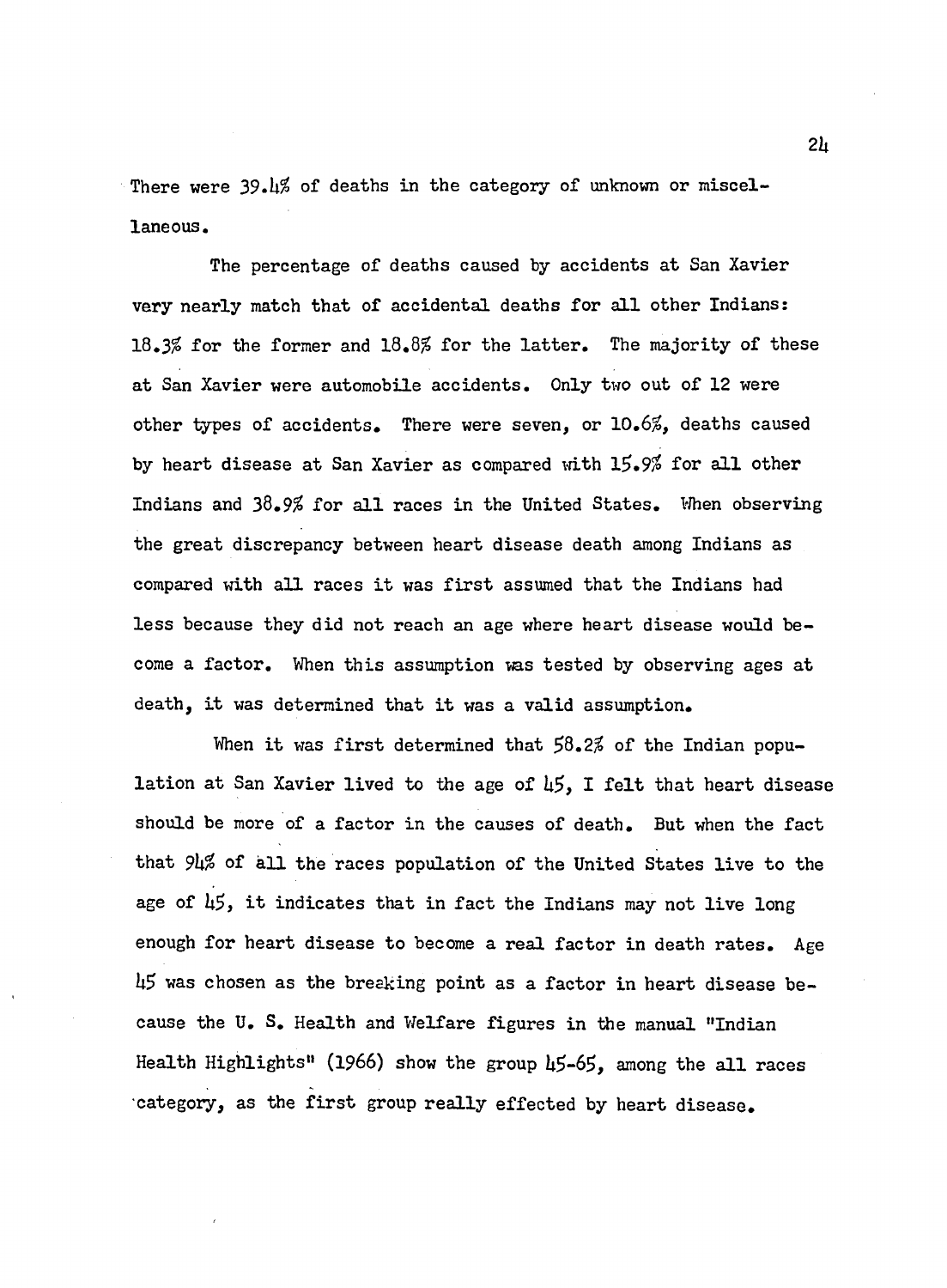The rest of the categories of cause of death match relatively well with the over-all figures on all Indian deaths. In some cases, however, they are slightly different due probably to the small sample available  $(Table \tln)$ .

The age distribution at death was determined using those people for whom the age was available. The ages for  $55$  out of the  $65$ deaths recorded are tabulated by percentage  $(Table 5)$ .

There are two more categories of cause of death that should be noted. The first of these relates to homicide, of which there was one recorded, and the second, which relates to suicide. In the second category, there were two recorded cases. These two cases of suicide represent 66 suicides per 100,000 of population per year at San Xavier as compared with the United States average of 18.1 per 100,000 of population.

### Age Distribution

A survey of the age distribution was made of those Papagos at San Xavier whose ages are known. Two comparisons were made, one with Fontana's age distribution figures from the I960 census, and one with the Bureau of Census (1968) figures for 1966 from the west and mountain states for total population.

In comparing the 1966 census age distribution figures with the 1960 age distribution it was determined that there are some changes. But the over-all picture has remained much the same. Fontana indicated that approximately one-third of the population in 1960 was less than 15 years old and that by far the largest percentage at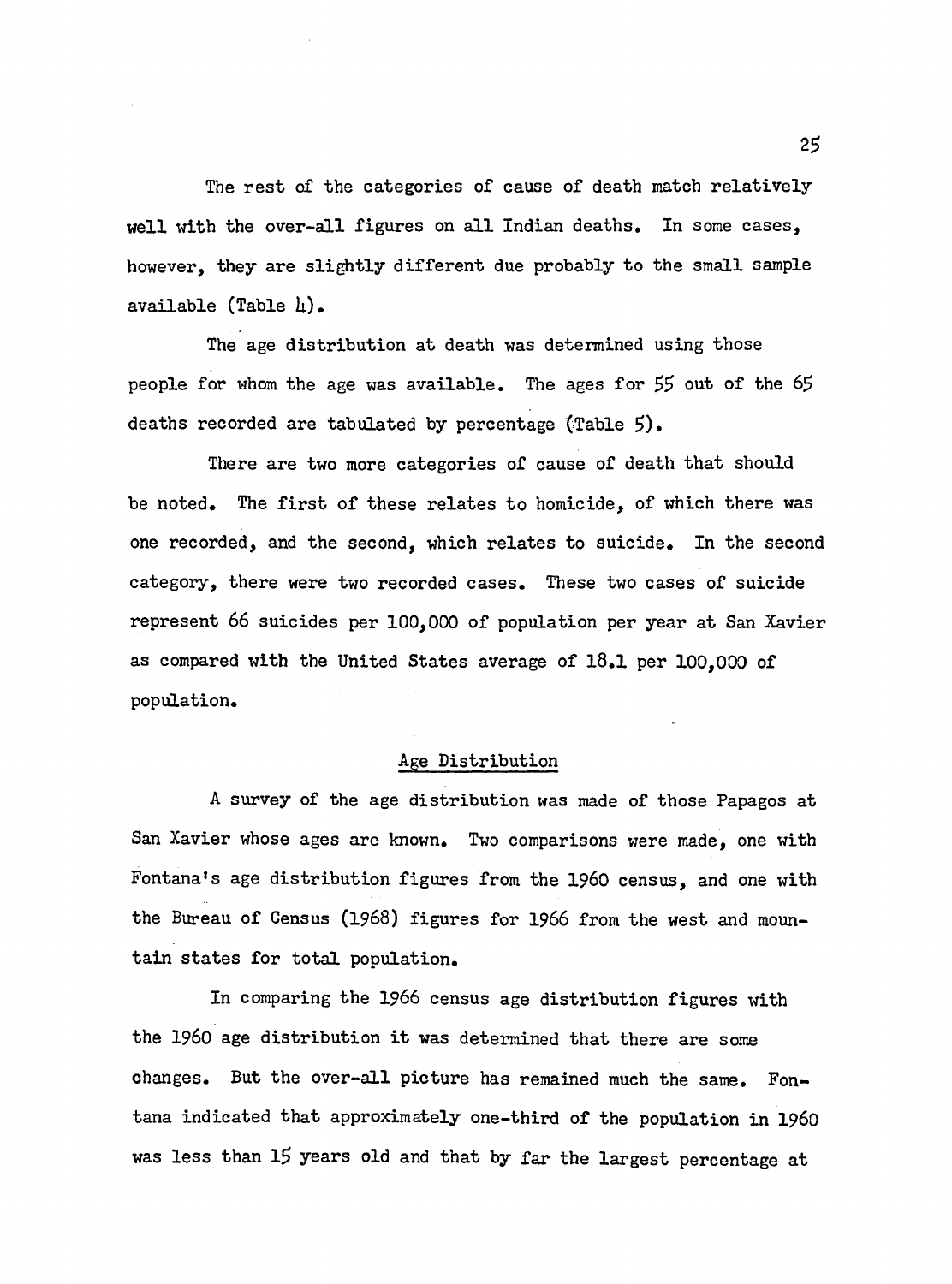| Cause                   | San Xavier $\%$ | All Indian $\%$ | All Races $\%$ |
|-------------------------|-----------------|-----------------|----------------|
| Accidents               | $18.3 -$        | 18.8            | $5 - 8$        |
| Heart Diseases          | $10.6 -$        | 15.9            | 38.9           |
| Malignant Neoplasms     | 1.5             | 8.1             | 16.1           |
| Pneumonia               | 4.5             | 7.0             | $3 - 3$        |
| Infancy                 | $10.6$ .        | 7.0             | 3.4            |
| Vascular Lesions        | 1.5             | 6.1             | 11.0           |
| Cirrhosis of Liver      | 4.5             | 3.1             | 1.3            |
| Internal Infections*    | 7.6             | 2.5             | 0.5            |
| Tuberculosis            | 1.5             | 2.2             | 1.8            |
| Diabetes                |                 | 2.2             | 0.5            |
| Other Causes or Unknown | 39.4            | 26.8            | 17.4           |

Table  $l_{\bullet}$  Percentages of deaths by cause.

\* Gastritis, Colitis, Enteritis, etc.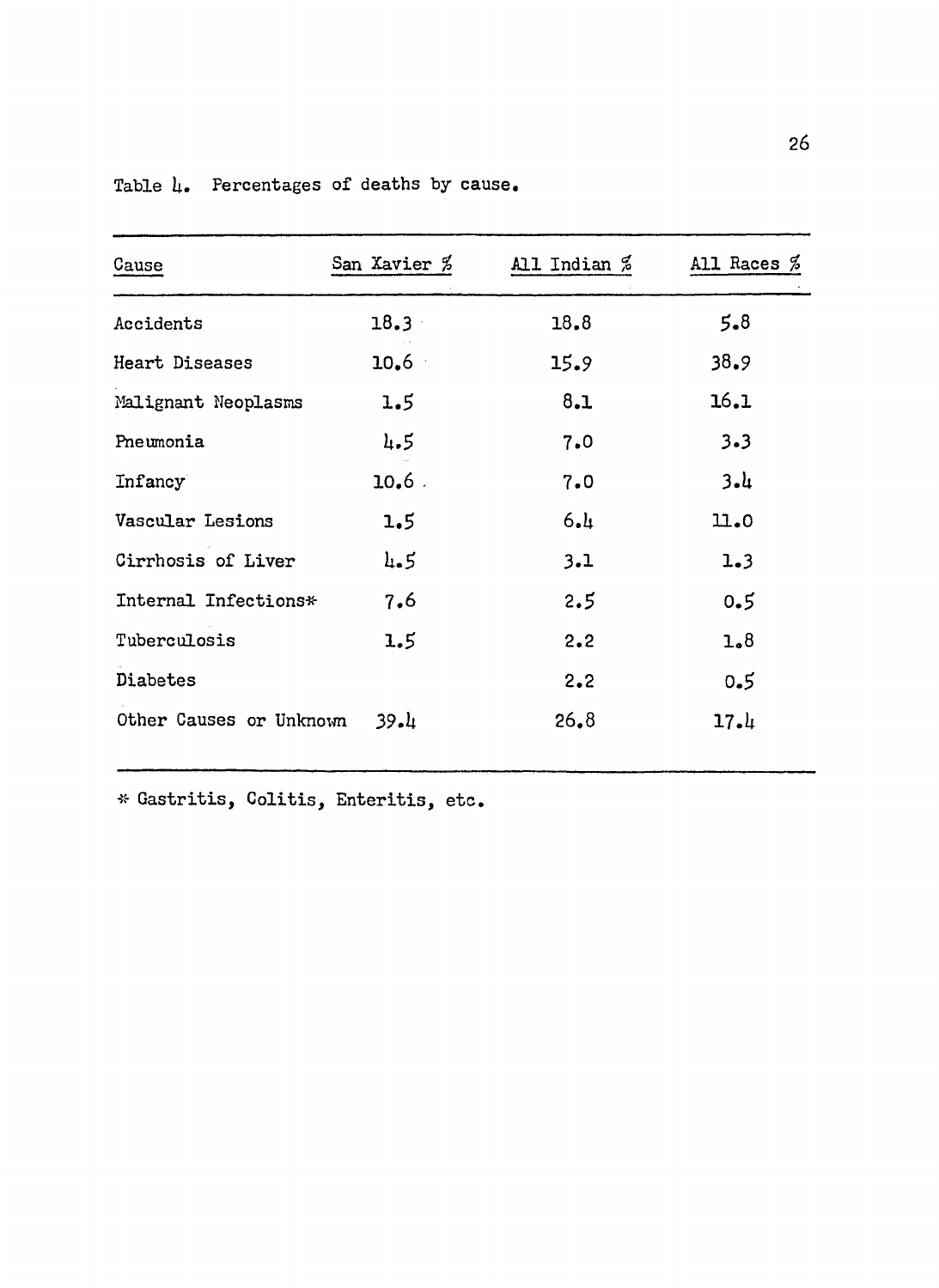| Age Group |       | Number         | Percentage |
|-----------|-------|----------------|------------|
| Under 5   |       | $\overline{7}$ | 12.7       |
| $5 - 15$  |       | $\mathbf 0$    | 0.0        |
| 15-25     |       | $\mathbf{1}$   | 1.8        |
| $25 - 35$ |       | $\overline{7}$ | 12.7       |
| 35-45     |       | 8              | 14.5       |
| 45-55     |       | 5              | 9.1        |
| 55-65     |       | 6              | 10.9       |
| 0ver 65   |       | $\frac{21}{1}$ | 38.2       |
|           | Total | 55             | 100.0      |

 $\sim$   $\sim$ 

Table *5.* Age of specific death rate by number and by percentage.

 $\mathcal{L}^{\text{max}}_{\text{max}}$  and  $\mathcal{L}^{\text{max}}_{\text{max}}$ 

 $\sim$   $\sim$ 

 $\ddot{\phantom{a}}$ 

 $\bar{t}$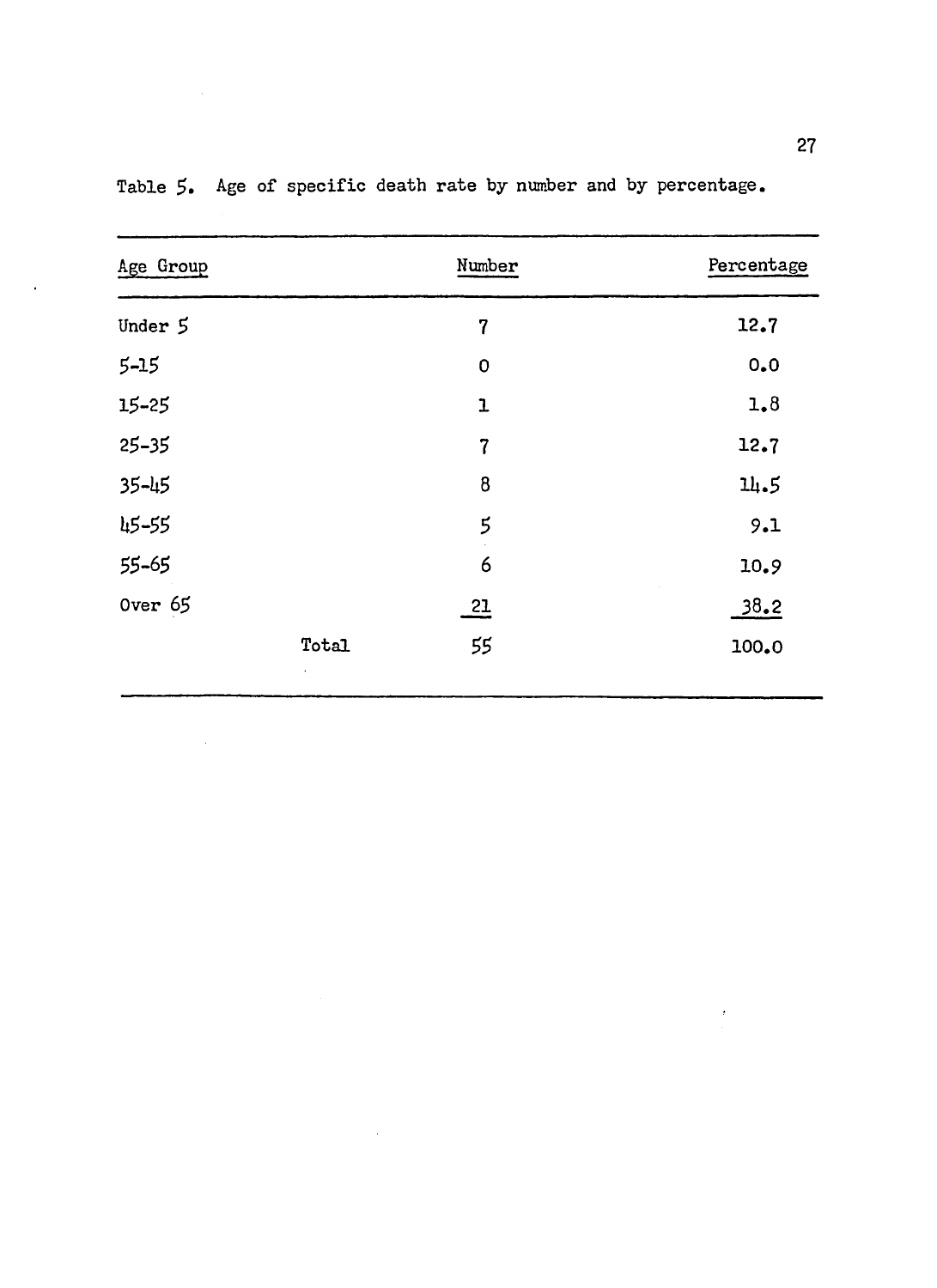that time were in the *\$-lk* age bracket. He also pointed out that in the 1937 census this was also the largest group and that they should have been represented in the 25-34 group by 1960 but more than half had disappeared (Fontana I960: 23). In the 1966 census, *hh,3%* of the population was less than 15 years old.

The large group in the 1960 census, the 5-14 year group, which should be in the 15-24 group in the 1966 census, does in fact appear as a rather large group. That one age group,  $15-24$  is the major discrepancy between the 1960 census age distribution and the 1966 census age distribution (Table 6).

The percentage in the 15-25 group in the 1966 census has dropped from what it was as the 5-15 group in 1960, indicating that the largest migration from the reservation may well be among the young people as Fontana (i960: 25) assumed in i **960**.

Considering the great difference of age distribution at San Xavier compared with the total population in the west and mountain states, as shown in the Bureau of Census (1968: 9) figures, it is suggested that this is true. The largest percentage among the total population is in the  $19-45$  age group, while at San Xavier the largest percentage is among the 6-18 age group (Table 7).

If the problem is looked at another way according to Table  $5$ , there is a large percentage of deaths *(27.2%)* in the group from 25 to  $\mu$ . If this group is equated with the under  $\mu$ 5 group in Table 7, the drop in number could also be a function of the increased death rate. The decrease in percentage at San Xavier of the under 45 group is more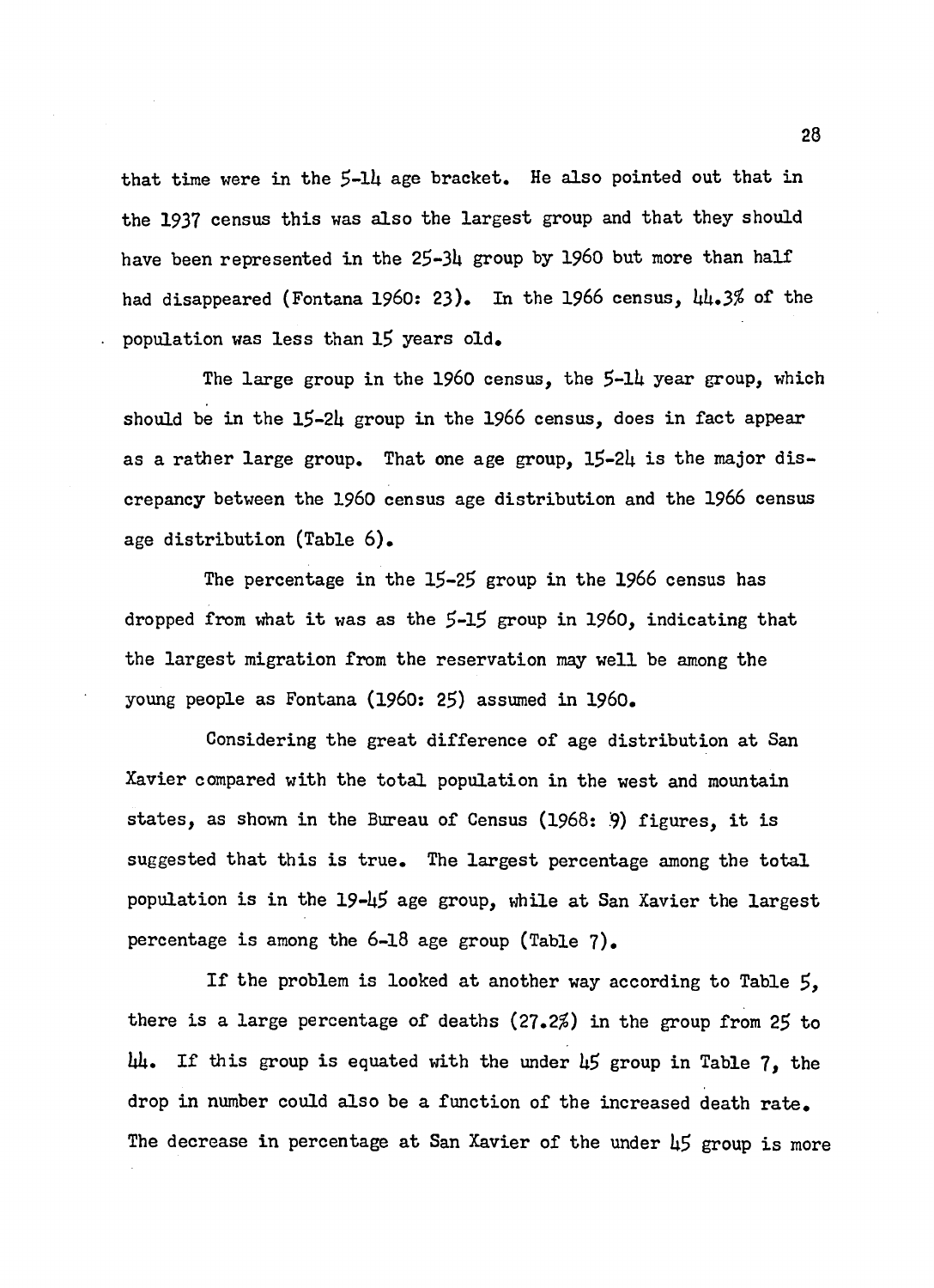<span id="page-37-0"></span>

| Age Group | 1960 Census $%$ | 1966 Census $%$ |
|-----------|-----------------|-----------------|
| Under 5   | 10.0            | 15.7            |
| $5 - 15$  | 27.0            | 28.6            |
| 15.25     | 11.0            | 17.4            |
| $25 - 35$ | 15.0            | 11.9            |
| $35 - 45$ | 10.0            | 8.7             |
| 45-55     | 9.0             | 6.3             |
| 55-65     | 11.0            | 5.7             |
| Over $65$ | 9.0             | 5.7             |

Table 6. Comparison of age distribution between the I960 census and the 1966 census.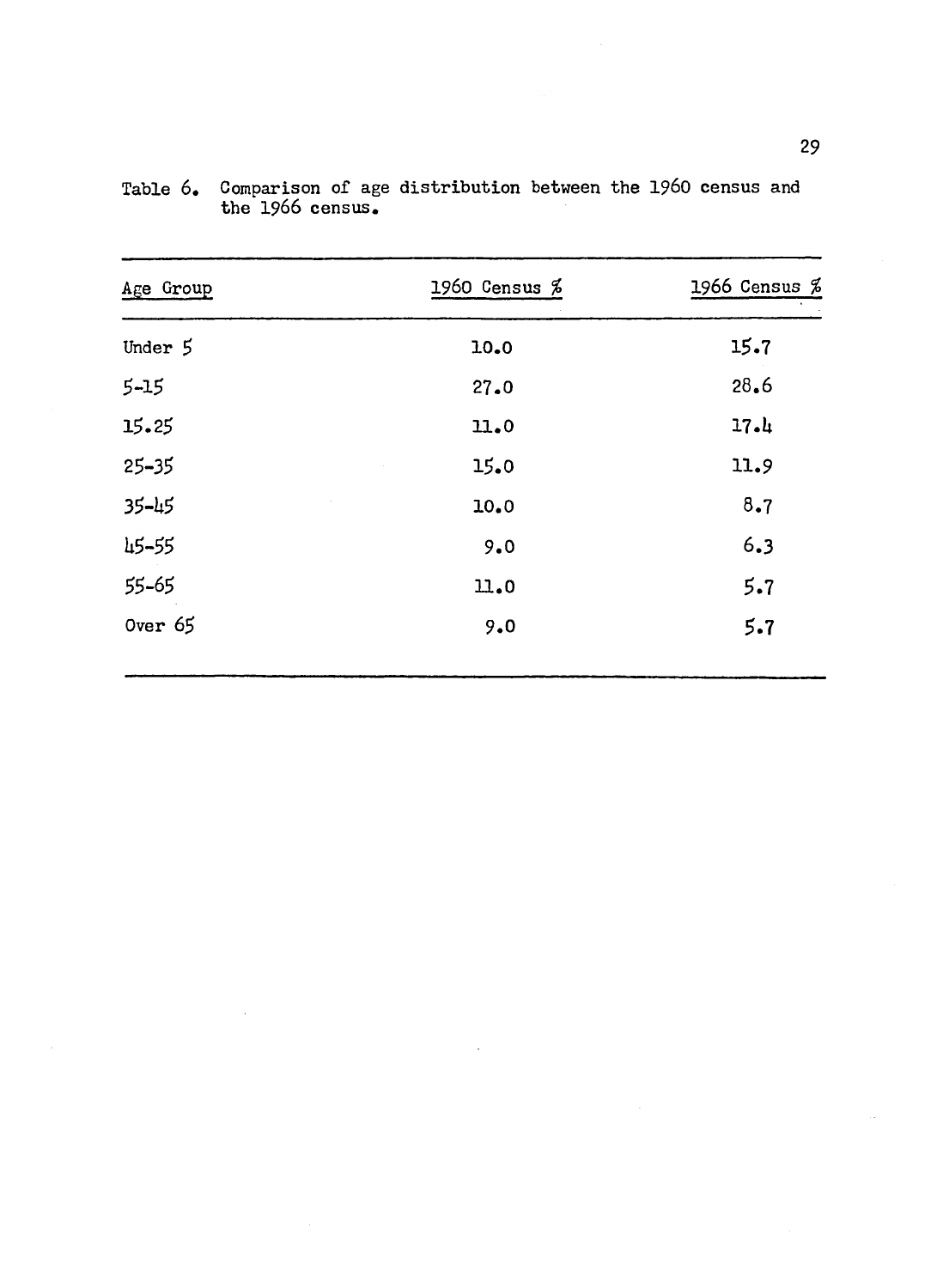| Age Group | <i>%</i> Total Population<br>West and Mountain States | % 1966 San Xavier<br>Census |
|-----------|-------------------------------------------------------|-----------------------------|
| Under 5   | 11.3                                                  | 15.7                        |
| $5 - 18$  | 28.3                                                  | 37.8                        |
| $18 - 45$ | $34 - 4$                                              | 28.9                        |
| 45-65     | 18.0                                                  | 11.9                        |
| Over $65$ | 8.0                                                   | $5 - 7$                     |

Table 7. Comparison of age distribution of the total population in the western and mountain states of the United States with San Xavier Indian population.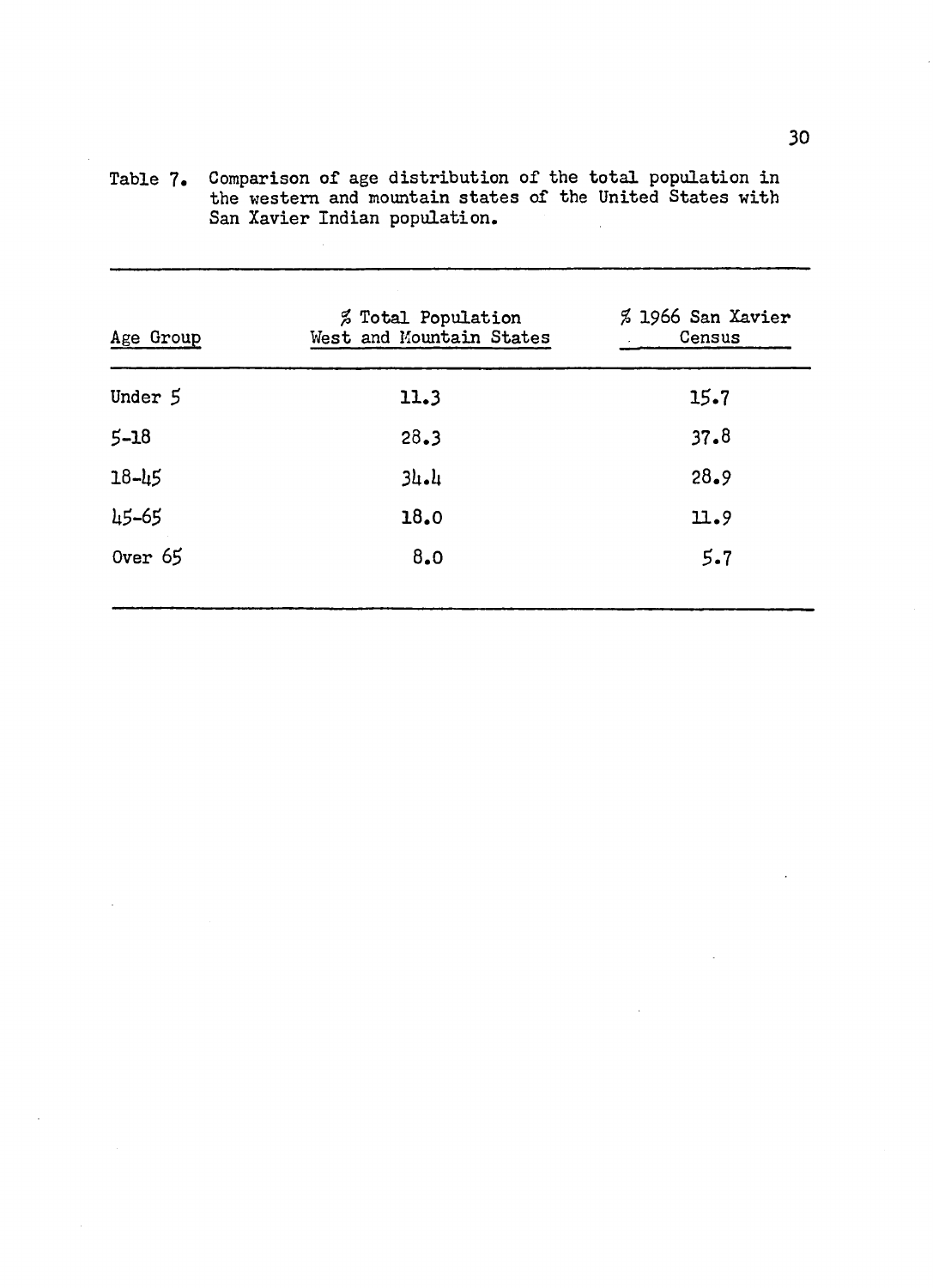likely the result of a combination of migration and death rather than either by itself.

 $\bar{\phantom{a}}$ 

 $\bar{\gamma}$ 

 $\hat{\boldsymbol{\beta}}$ 

 $\mathcal{A}^{\mathcal{A}}$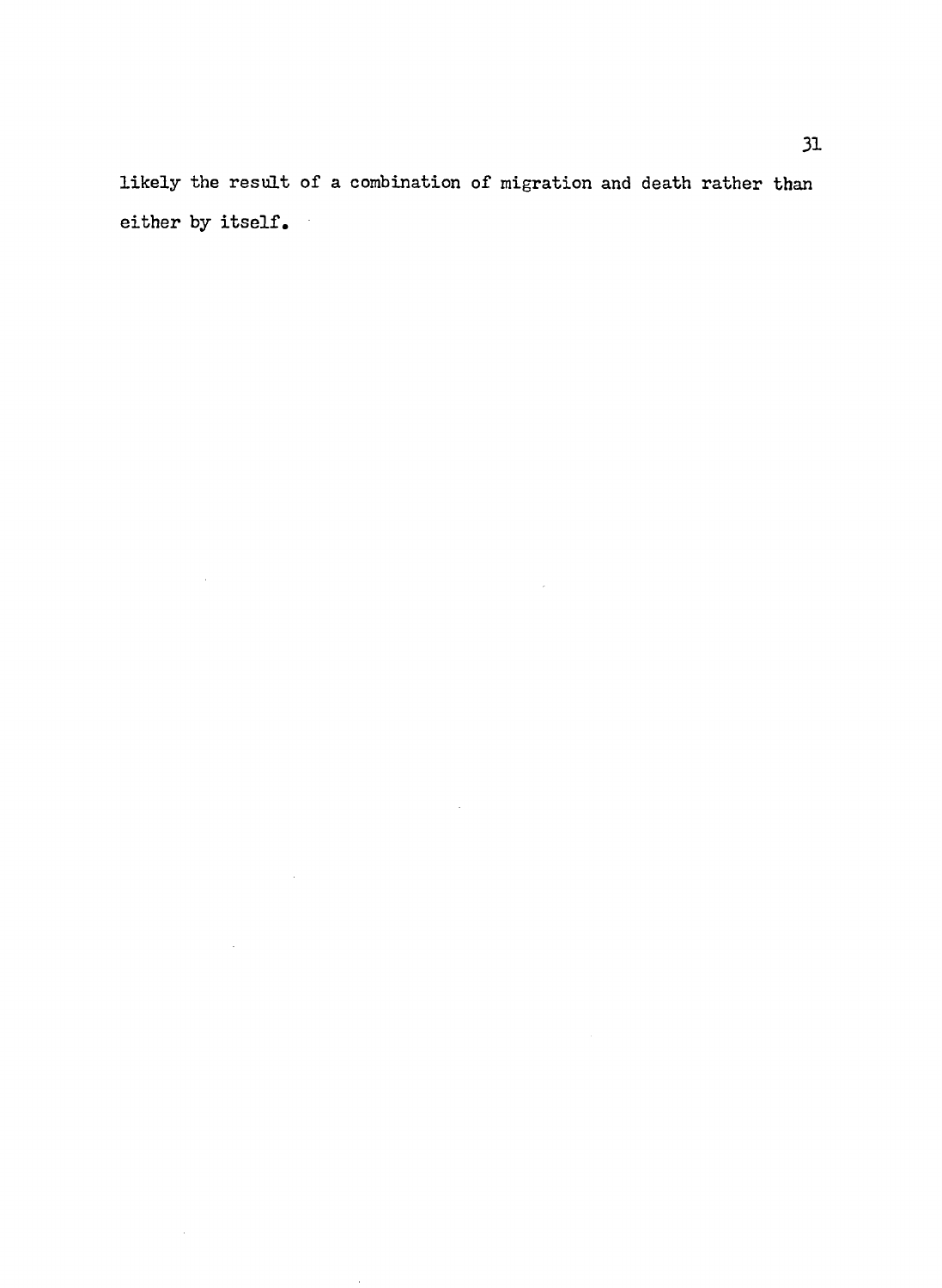## CHAPTER *\$*

## **SUMMARY**

San Xavier, a relatively small, separate extension of the Arizona Papago reservation consists of a population whose number has remained fairly constant at around 500 people. It was an ideal unit for a demographic study because of its size and because other demographic work had been done there very recently. Bernard L. Fontana made the most recent study in I960 and so, most of my work in 1966 was compared with his. This study and the comparisons made with Fontana's should have value as a basis for other types of studies.

The study should point out some of the pitfalls in assuming that modern Indian reservations are population isolates and provide some criteria for determining their actual consistency and isolation. At least the fact that the reservations are viable and mobile populations should be taken into consideration or acknowledged.

There are very real factors of social isolation from the non-Indian community and the fact is, that most of the viability and mobility takes place within the confines of the total Papago reservation. Nevertheless, it does exist. Much of the mobility is related to kinship residence patterns and therefore restricted.

The population at San Xavier has increased slightly since I960, about equally divided between births and new residents. The turnover of population, taking into account immigration, emigration,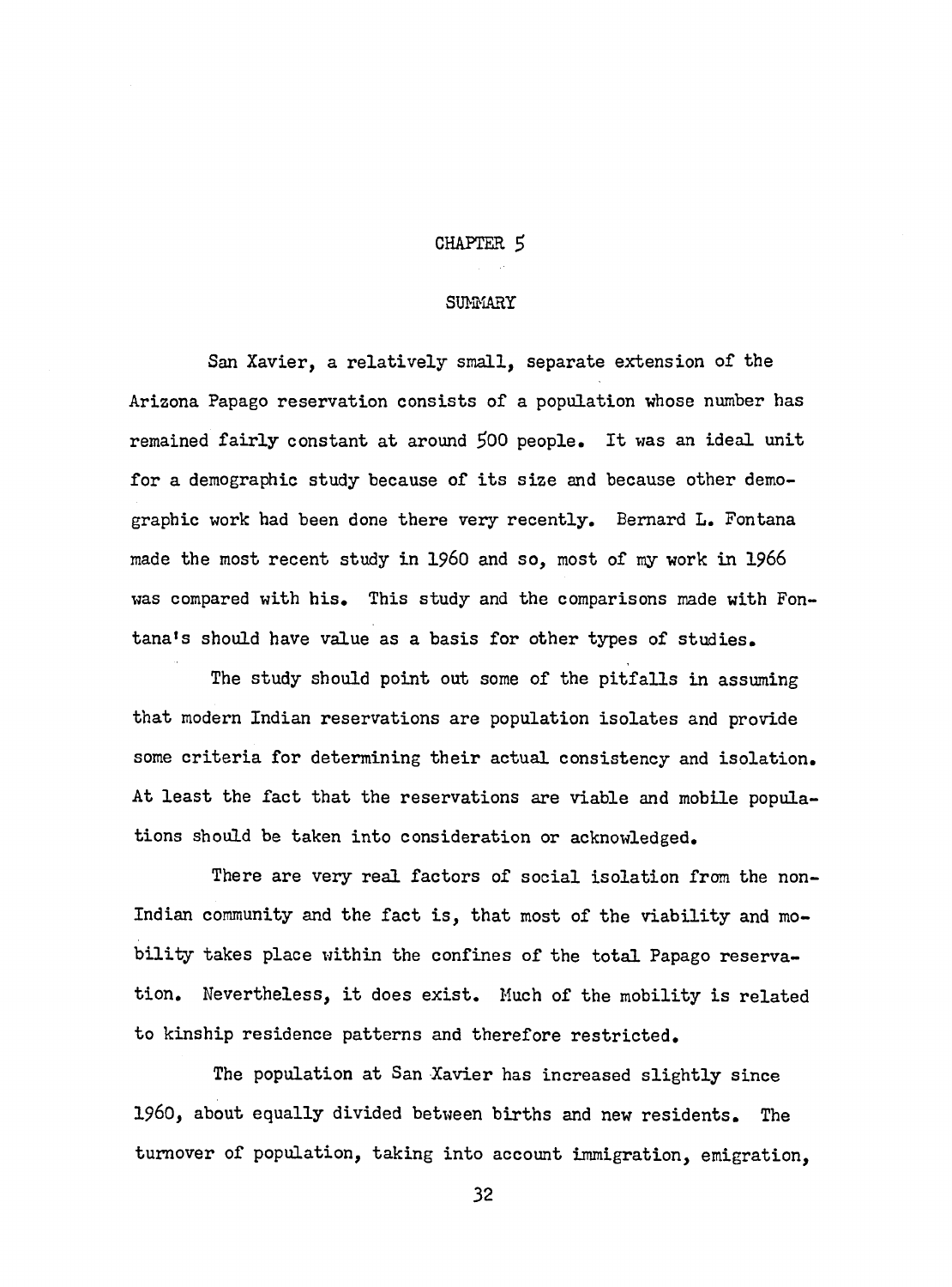births, and deaths, is the most significant point to make in relationship to the relative isolation of the reservation. The turnover rate was 49.5%. Normally births and deaths are not included as mobility by government agencies such as the Bureau of Census but they were included in at least part of the discussion to emphasize the nature of the population.

The reservation community was divided into districts by settlement clusters to determine whether there were areas of greater mobility. I discovered that the mobility was in fact random. When the mobility rate was compared with national averages there was a great deal of similarity. The Papagos do a lot of moving, probably much more than the study reveals. There was undoubtedly much moving onto and off the reservation between the 1960 and 1966 censuses that was not revealed because the people did not appear in either census.

The causes of mobility in most cases appeared to be related to some economic function. Jobs on and off the reservation are acquired and terminated for relatively short periods of time, thus affecting the mobility of the San Xavier Papago. Some portion of the new residents came to the reservation more for personal reasons than economic, but the latter, in most cases, is the overriding consideration.

Birth rates at San Xavier are relatively low compared with other Indian groups and are comparable with the non-Indian rates in the United States. Death rates were considerably different than either the rates for other Indians or for the non-Indian population.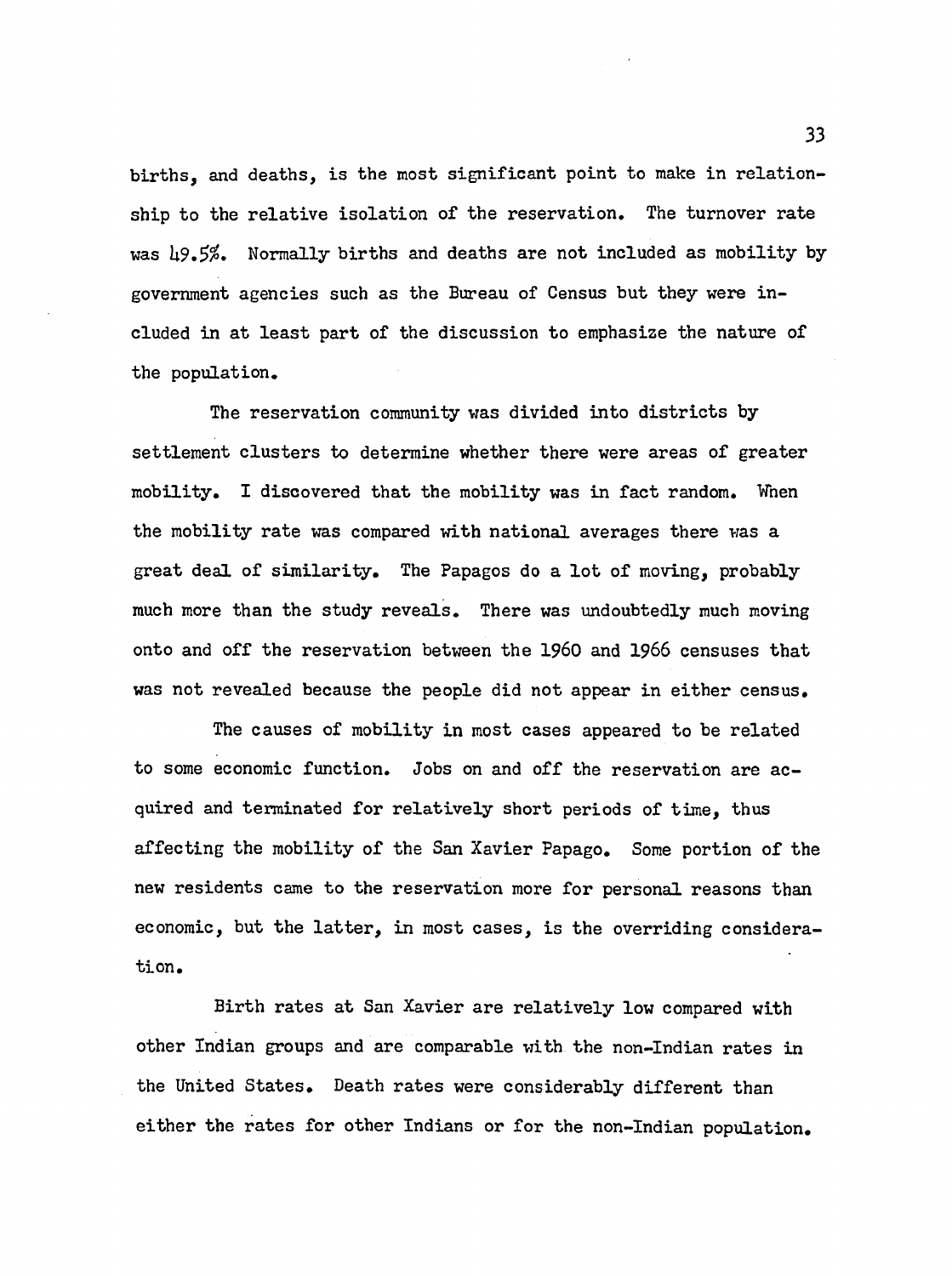Both of the latter two categories are about the same, while the San Xavier Papagos' rates were double. There was no discernible reason for this discrepancy. The Papago Indians at San Xavier also live a shorter life, as do other Indians, than non-Indians. The largest proportion of Indians, by age distribution, are in the age group of less than 25 years. The largest proportion of non-Indians are in the age group of *2\$* to *kS* years. Both the factors of mobility of the young and the early age death rate must be considered in the lower percentage of people present on the reservation in the over 25 year age group.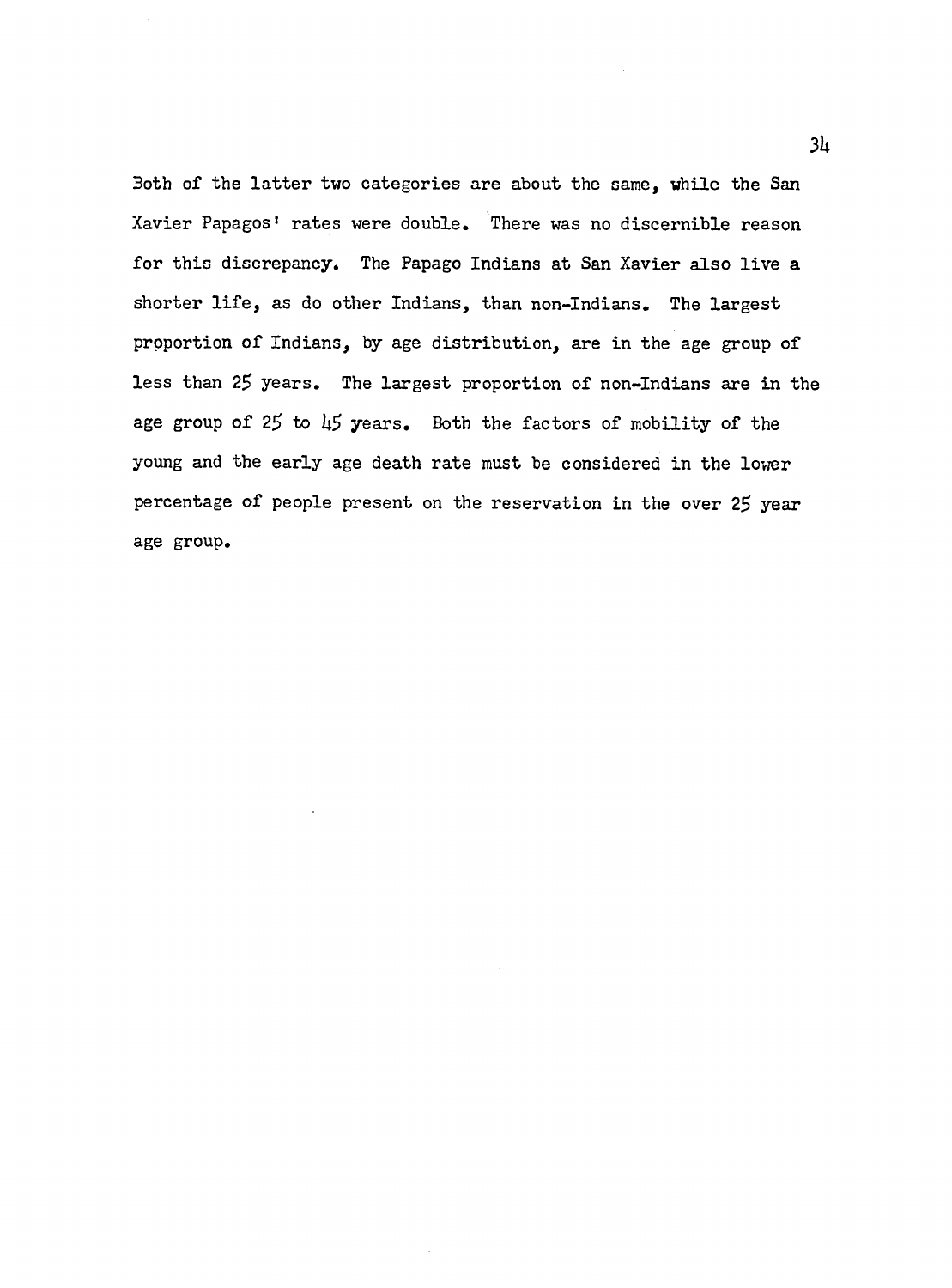## **APPENDIX I**

The census was taken in August of 1966 by William C. Sifton and Thomas Cox. An outline of the information required was given to us by Bernard L. Fontana and a questionnaire was developed from this (Appendix II). Using a house map provided us by Fontana, one that he made from his census in 1960, we systematically visited every house on the reservation. We located a competent, in the sense of knowledgeable about birth dates and names and relationships, member of the household and asked the pertinent questions.

We first asked the names, ages, and amount of schooling of each member of that particular household. Then we asked the relationship of each to the others. Next we asked the parents' names and siblings' names of each of the members of the household. Finally, we asked the work experience of all those in the household. After the sociological questioning was completed, we recorded the house type, mapped it, and then recorded the presence or absence of utilities and various household appliances.

Certain categories on the questionnaire were difficult, if not impossible, to obtain: income earned and sources, and the names of ex-spouses. The other categories were answered with at least *98%* completeness.

The ages of the residents seemingly are accurate to the best of the knowledge of the informants. There was very little discrepancy between the ages given to Fontana in 1960 with those given to me in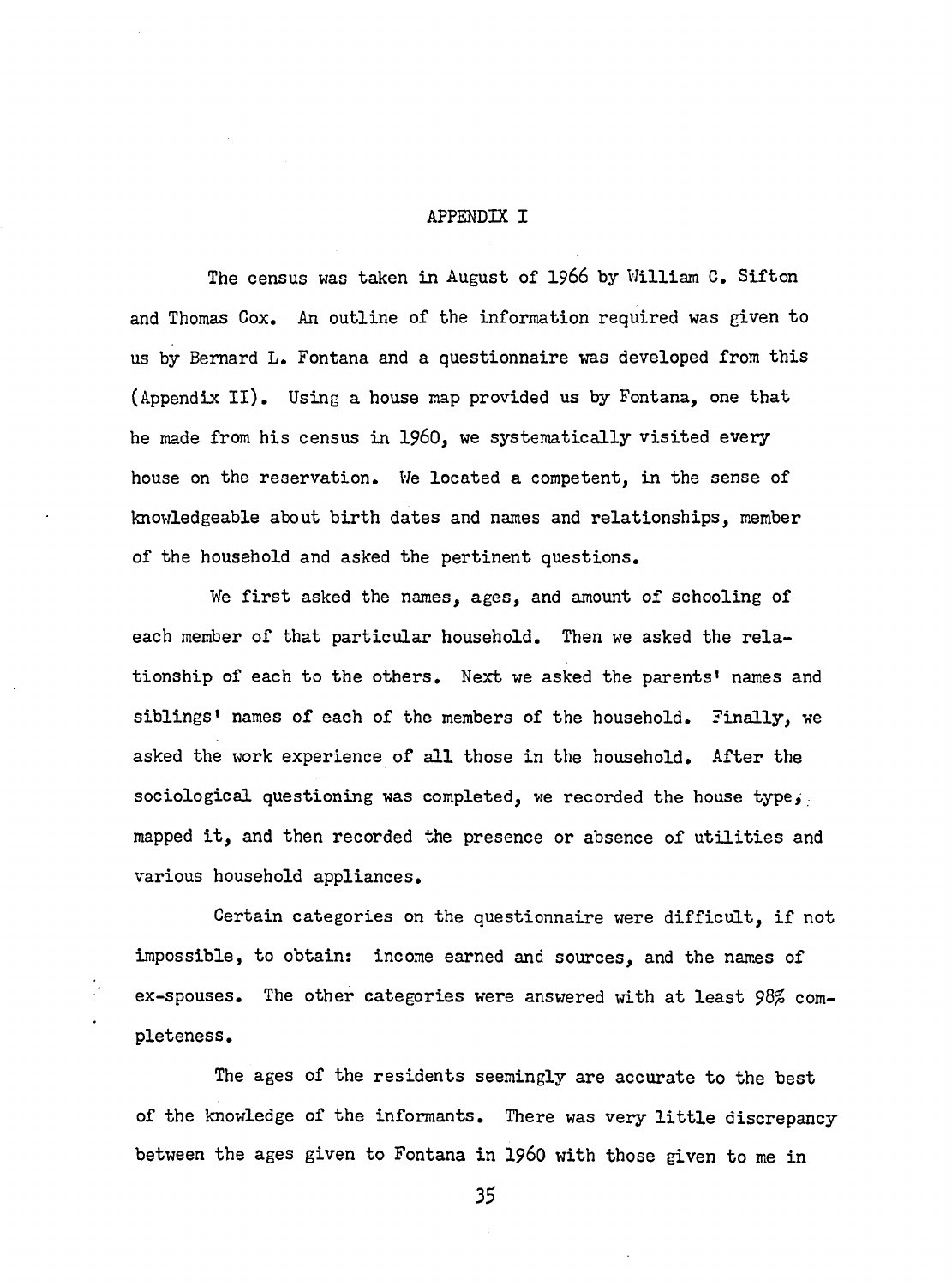1966. Only when the individual was over 50 years of age was there real discrepancy noted, and approximately 30% of those were different. When an individual was over 60 years of age, there might be as much as three years discrepancy. The reliability may be related to the fact that the San Xavier Mission was centrally located and birth records and baptismal records for all of those born on the reservation are retained there. Also many of the residents have worked in Tucson at one time or another, and pertinent dates are necessary for jobs in the Anglo community.

Death rates and causes of death are easily accessible because of the Public Health Service Hospital located in the community.

After the initial census in 1960 was taken, it was compared with Fontana's and the departures and arrivals were noted. Two informants were located that were prominent in the community and who had a great deal of knowledge about most of the residents. These informants were asked about the whereabouts of those absent, and from where the newcomers came. They were also asked about the reasons for the movements. The birth rates came from the census material and the death rates and causes were acquired from the Bureau of Ethnic Research and the U. S. Public Health Service.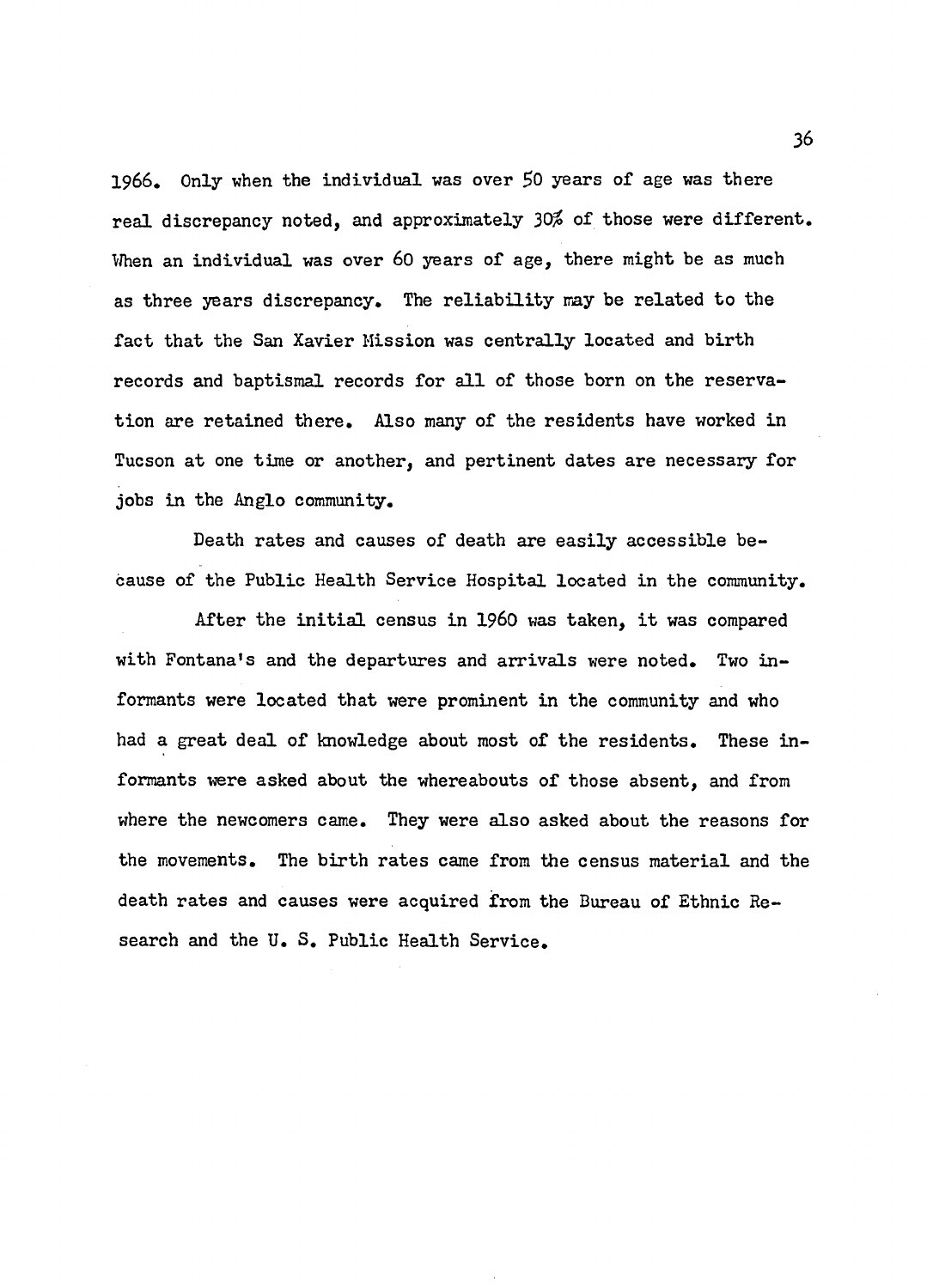# APPENDIX II

 $\ddot{\phantom{a}}$ 

This Appendix is an example of the questionnaire used in the 1966 census.

 $\bullet$ 

 $\sim$   $\sim$ 

 $\label{eq:2} \frac{1}{2} \sum_{i=1}^n \frac{1}{2} \sum_{j=1}^n \frac{1}{2} \sum_{j=1}^n \frac{1}{2} \sum_{j=1}^n \frac{1}{2} \sum_{j=1}^n \frac{1}{2} \sum_{j=1}^n \frac{1}{2} \sum_{j=1}^n \frac{1}{2} \sum_{j=1}^n \frac{1}{2} \sum_{j=1}^n \frac{1}{2} \sum_{j=1}^n \frac{1}{2} \sum_{j=1}^n \frac{1}{2} \sum_{j=1}^n \frac{1}{2} \sum_{j=1}^n \frac{1}{$ 

 $\mathcal{L}^{(1)}$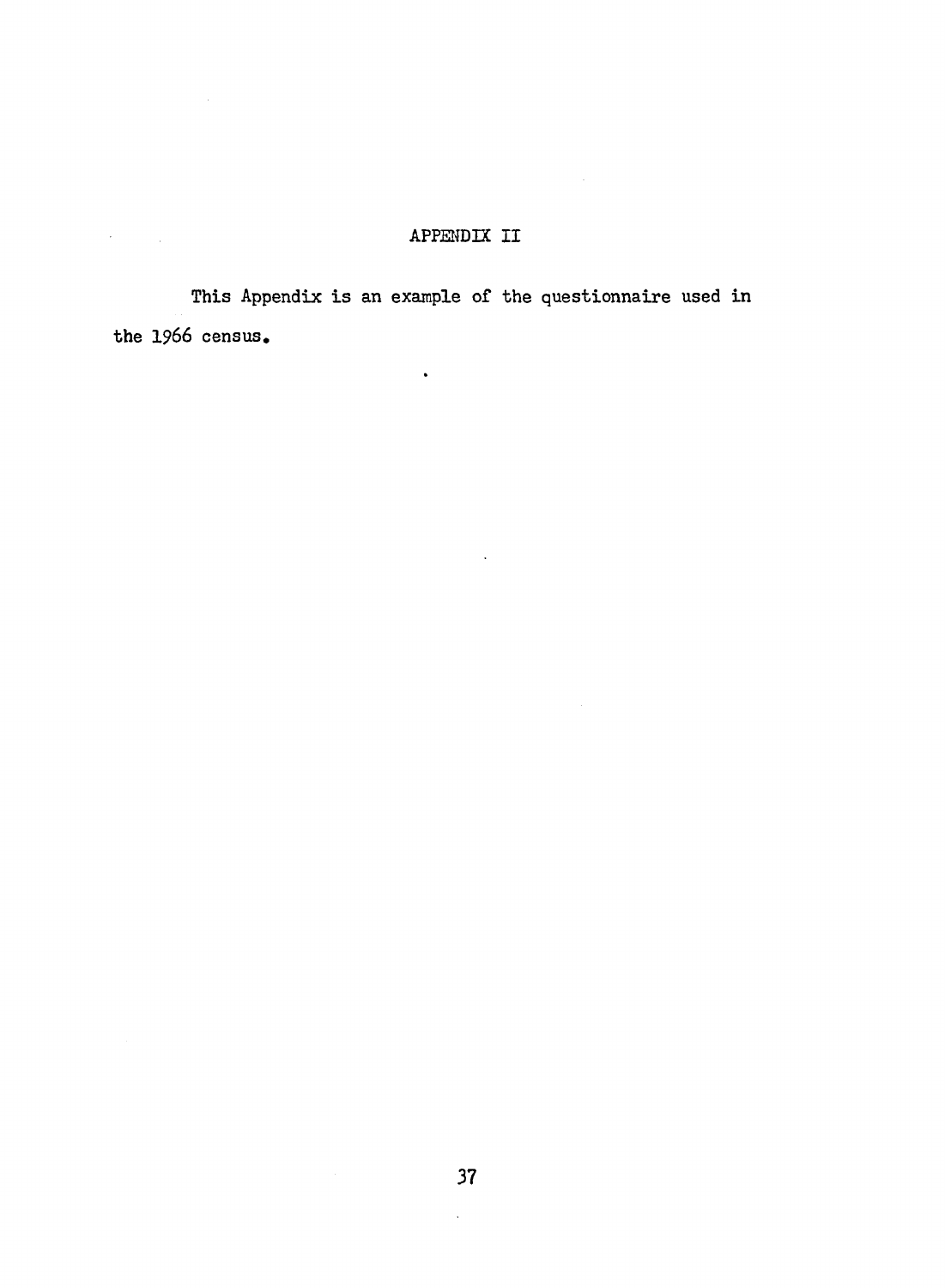| NAME OF INTERVIEWER       | DATE |
|---------------------------|------|
| HOUSE NUMBER              |      |
| NAME OF HEAD OF HOUSEHOLD |      |
| COMMENTS:                 |      |
|                           |      |
|                           |      |
|                           |      |
|                           |      |
|                           |      |

 $\sim$ 

 $\mathcal{L}_{\text{max}}$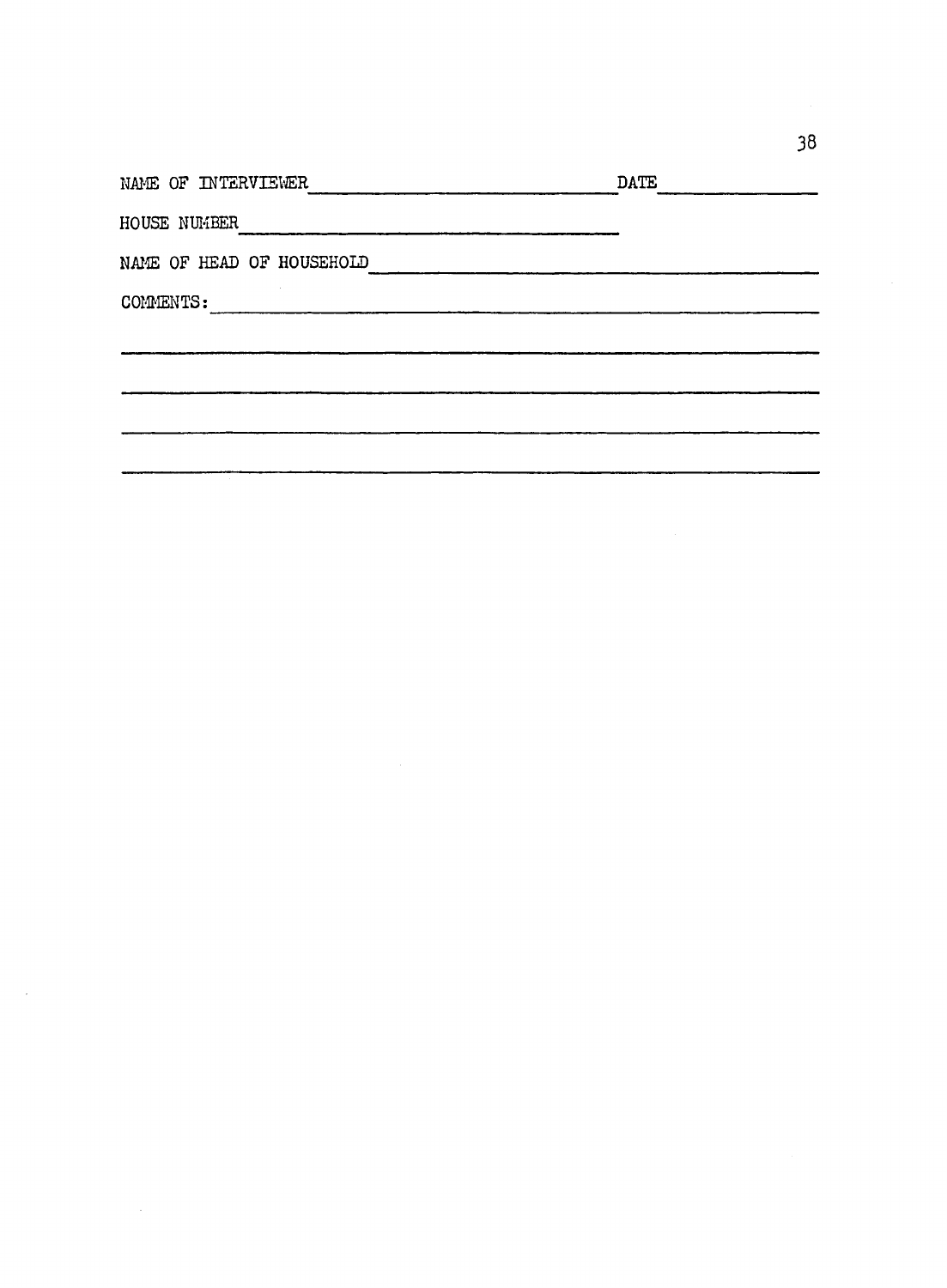|                         |                         |             | (E) EXPIRED                  |                         |               | (D) DIVORCED |  | (S) SEPARATED |  |
|-------------------------|-------------------------|-------------|------------------------------|-------------------------|---------------|--------------|--|---------------|--|
|                         |                         |             | (1) OFF RESERVATION          |                         |               | $(2)$ PAPAGO |  | (3) GILA BEND |  |
| ï                       |                         |             | RESIDENTS                    |                         | HEAD OF HOUSE |              |  |               |  |
|                         |                         |             | 2 FAMILY NAME                |                         |               |              |  |               |  |
|                         |                         |             | LAST                         |                         |               |              |  |               |  |
|                         |                         |             | FIRST &<br>Initial           |                         |               |              |  |               |  |
|                         |                         |             | <b>3 RELATIONSHIP TO</b>     |                         |               |              |  |               |  |
|                         |                         |             | HEAD OF HOUSE                |                         |               |              |  |               |  |
|                         | <b>L DATE OF</b>        |             |                              |                         |               |              |  |               |  |
|                         |                         |             | BIRTH & SEX                  |                         |               |              |  |               |  |
|                         |                         |             | <b>5 LAST SCHOOL</b>         |                         |               |              |  |               |  |
|                         | <b>ATTENDED</b>         |             |                              |                         |               |              |  |               |  |
|                         |                         |             | 6 HIGHEST GRADE<br>COMPLETED |                         |               |              |  |               |  |
|                         | 7 MILITARY              |             |                              |                         |               |              |  |               |  |
|                         |                         |             | <b>EXPERIENCE</b>            |                         |               |              |  |               |  |
| ষ্ট                     |                         |             |                              |                         |               |              |  |               |  |
|                         |                         |             | <b>OCCUPATIONS</b>           |                         |               |              |  |               |  |
| ନ୍ତ                     |                         |             | SPECIAL SKILLS               |                         |               |              |  |               |  |
| $\overline{10}$         |                         |             |                              |                         |               |              |  |               |  |
|                         |                         |             | INCOME ESTIMATE              |                         |               |              |  |               |  |
| $\overline{\mathbf{u}}$ |                         |             | INCOME EARNED                |                         |               |              |  |               |  |
|                         |                         |             | INCOME UNEARNED              |                         |               |              |  |               |  |
|                         | $\overline{12}$         |             | HOME VILLAGE                 |                         |               |              |  |               |  |
|                         | 13 PARENTS              |             |                              |                         |               |              |  |               |  |
|                         |                         |             | FATHER LAST                  |                         |               |              |  |               |  |
|                         |                         |             | FIRST &                      |                         |               |              |  |               |  |
|                         |                         |             | Initial                      |                         |               |              |  |               |  |
|                         |                         |             | MOTHER LAST                  |                         |               |              |  |               |  |
|                         |                         |             | <b>FIRST &amp;</b>           |                         |               |              |  |               |  |
|                         |                         |             | Initial                      |                         |               |              |  |               |  |
|                         | $\overline{\mathbf{u}}$ |             | EX SPOUSES                   |                         |               |              |  |               |  |
|                         | $\overline{15}$         | <b>STES</b> |                              |                         |               |              |  |               |  |
|                         |                         |             |                              | $\mathbf{I}$            |               |              |  |               |  |
|                         |                         |             |                              | $\overline{c}$          |               |              |  |               |  |
|                         |                         |             |                              | $\overline{\mathbf{3}}$ |               |              |  |               |  |
|                         |                         |             |                              | $\mathbf{h}$            |               |              |  |               |  |
|                         |                         |             |                              |                         |               |              |  |               |  |
|                         |                         |             |                              | $\mathbf{5}$            |               |              |  |               |  |
|                         |                         |             |                              | 6                       |               |              |  |               |  |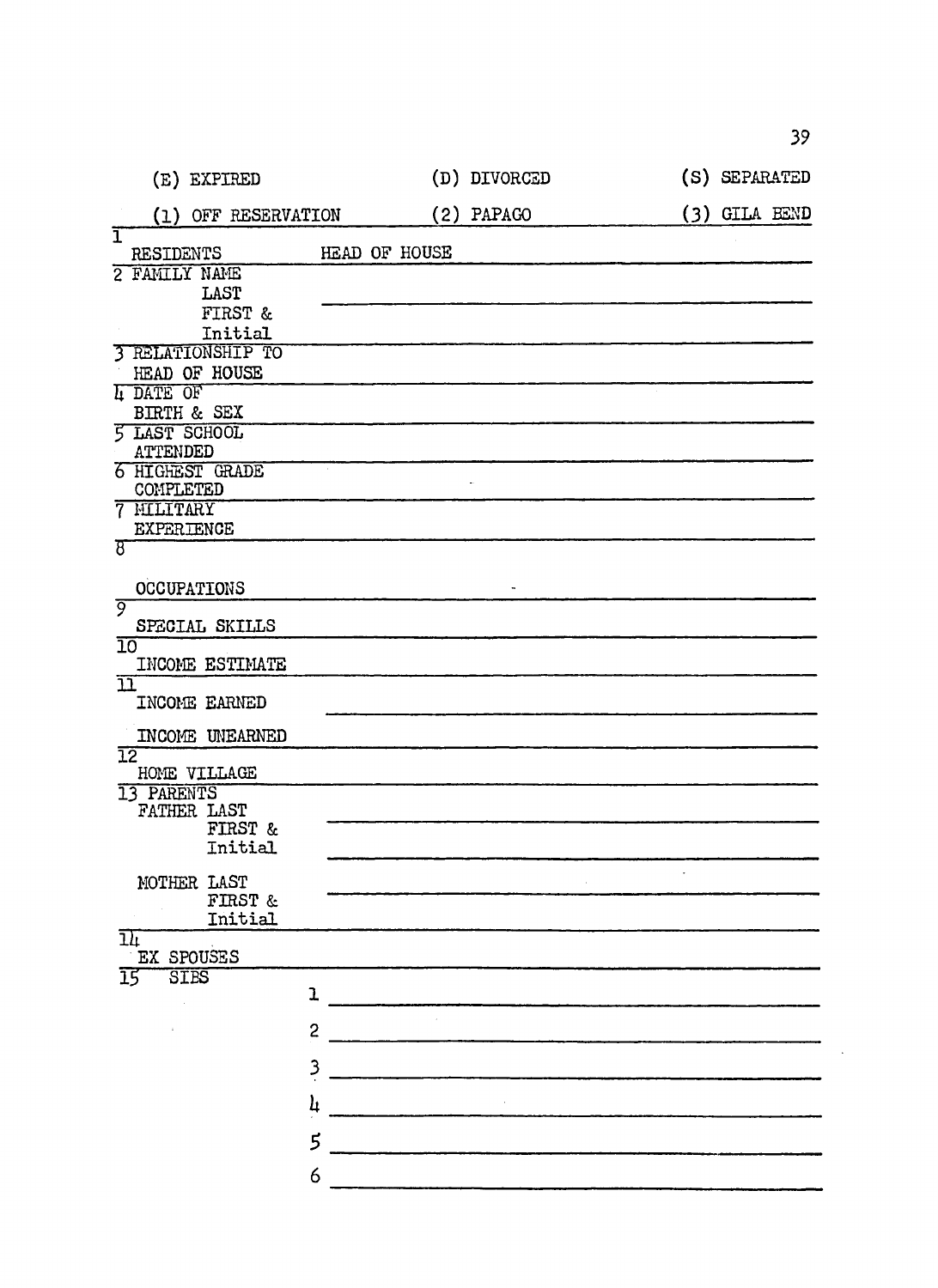

(Continuation for expanded information)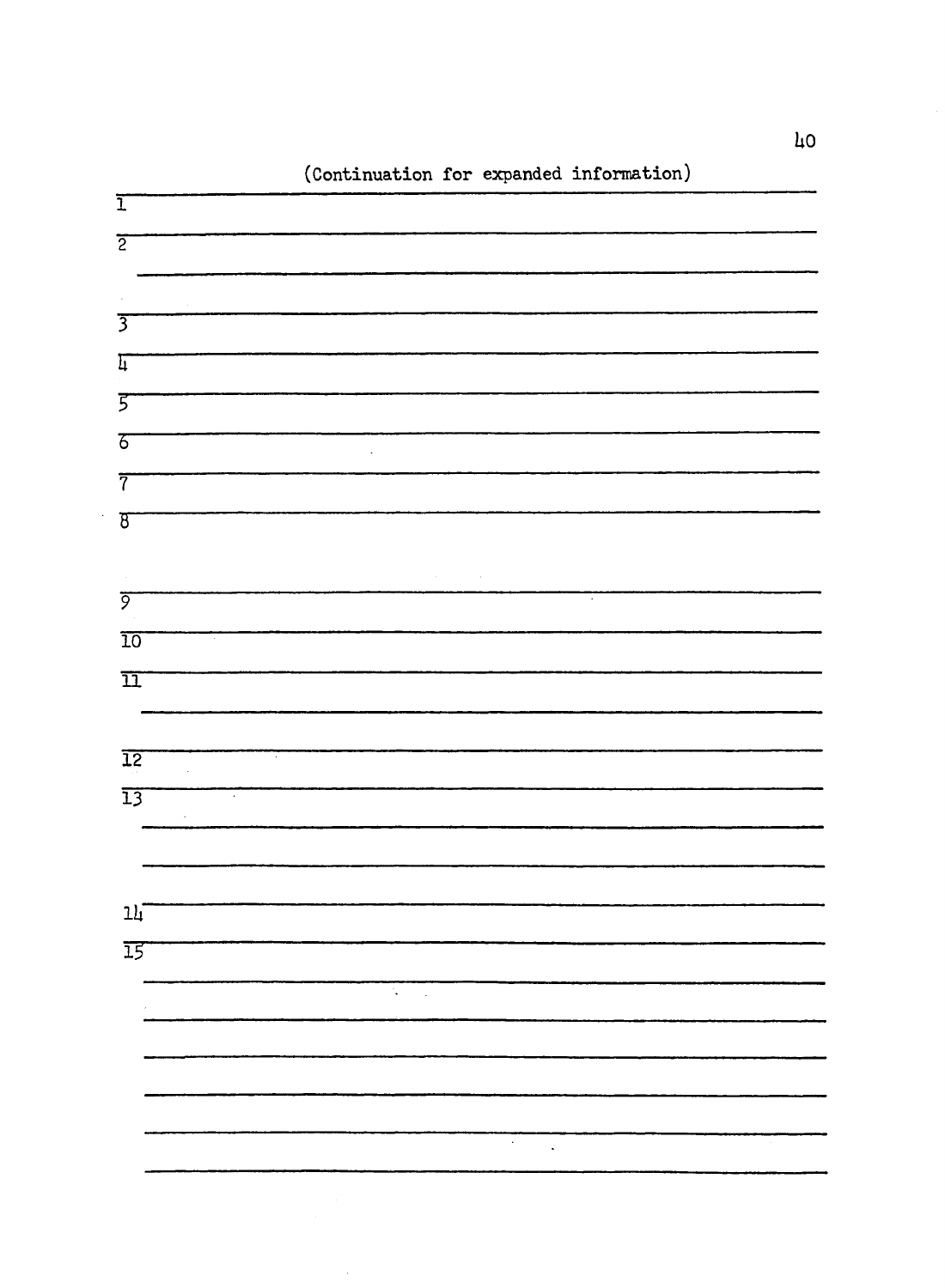| HOUSE DESCRIPTION:                     |                |                |
|----------------------------------------|----------------|----------------|
| CONSTRUCTION:                          |                |                |
| FRAME                                  |                |                |
| ADOBE - SUNDRIED                       |                |                |
| <b>BURNT</b>                           |                |                |
| <b>BLOCK</b>                           |                |                |
| <b>ERICK</b>                           |                |                |
| <b>OTHER</b>                           |                |                |
| the control of the control of the con- |                |                |
| NUMBER OF ROOMS                        |                |                |
| DATE BUILT                             |                |                |
| ELECTRICITY                            |                |                |
| EQUIPMENT:                             | REFRIGERATOR   | <b>TV</b>      |
|                                        | STOVE (GAS)    | RADIO          |
|                                        | STOVE (ELEC.)  | <b>WASHER</b>  |
|                                        | STOVE (WOOD)   | OTHER          |
|                                        | SEWING MACHINE |                |
| WATER SOURCE                           |                |                |
| WHEN INSTALLED                         |                |                |
| HOT                                    | INSIDE         | <b>OUTSIDE</b> |
| TOILET                                 | SHOWER         | <b>BATH</b>    |
| RESIDENCE STABILITY                    |                |                |
|                                        |                |                |

 $\hat{\boldsymbol{\theta}}$ 

 $\overline{\mathfrak{m}}$ 

 $\bar{\phantom{a}}$ 

 $\cdot$ 

 $\cdot$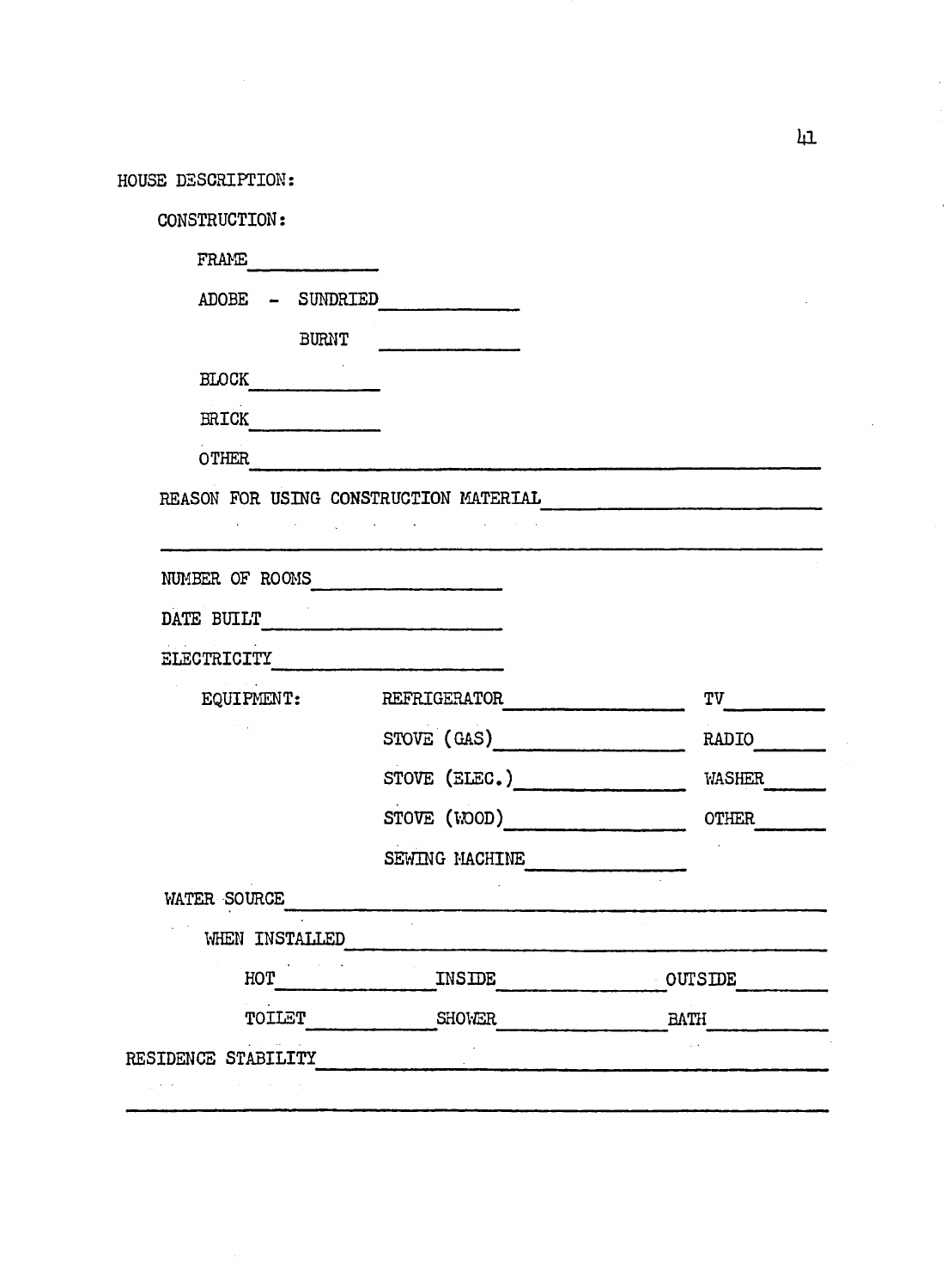## **APPENDIX III**

The following data are available:

- 1. Name
- 2. Sex
- $3.$  Age in most cases, actual birth date
- It. Birthplace
- 5. Identification by residence
- $6.$  Position in genealogy (not complete)
- 7. Year and month of death of deceased persons

Data for the following categories for further studies or

# analysis are available:

- 1. General Fertility
	- a. Crude birth rate
	- b. General fertility rate
	- c. Age-specific birth rates
	- d. Fertility ratio
	- e. Total maternity ratio
	- f. Child-woman ratio
	- g. Gross reproduction rate
- 2. Mortality Life Span Life Tables
	- a. Crude death rate
	- b. Age-specific death rate
	- c. Life-interval rates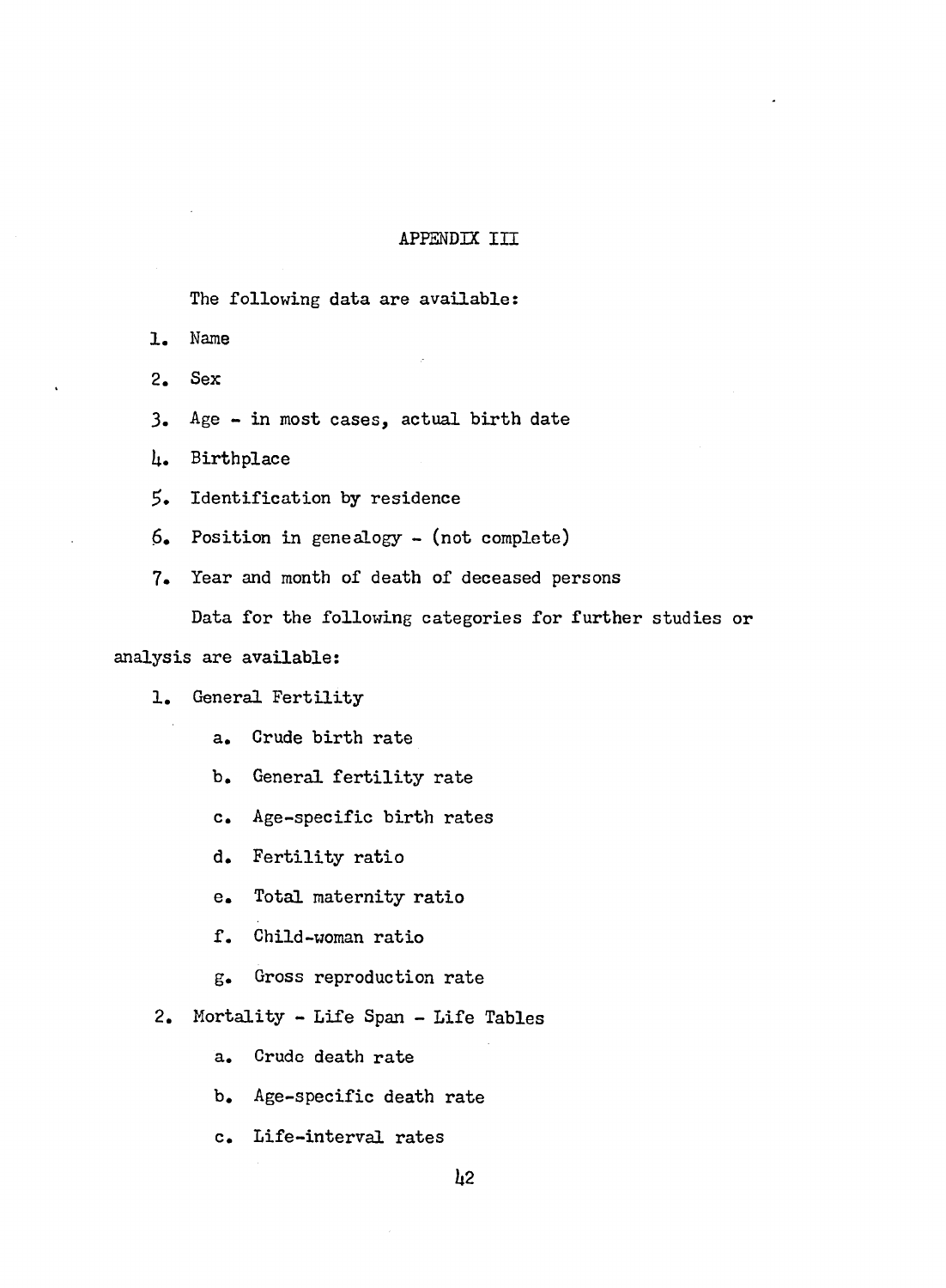- 3. Rate of Replacement
	- a. Population number through time
	- b. Crude rate of natural increase
	- c. Gross reproduction rate
	- d. Net reproduction rate
- 4. Differential Fertility
	- a. Genealogies (incomplete)
	- b. Differences in completed family size
	- c. Generation length
- Sex Ratio
	- a. General population ratio
	- b. Age-specific
	- c. Sex ratio by birth order
	- d. Sex ra tio by parental age
	- c. Shifts in alternate generations
	- f. Sibship ratios
- 6. Average generation length
- 7. Effective breeding size
- 8. Population structure
- 9. Distribution of births and deaths throughout the year
- 10. Sterility rate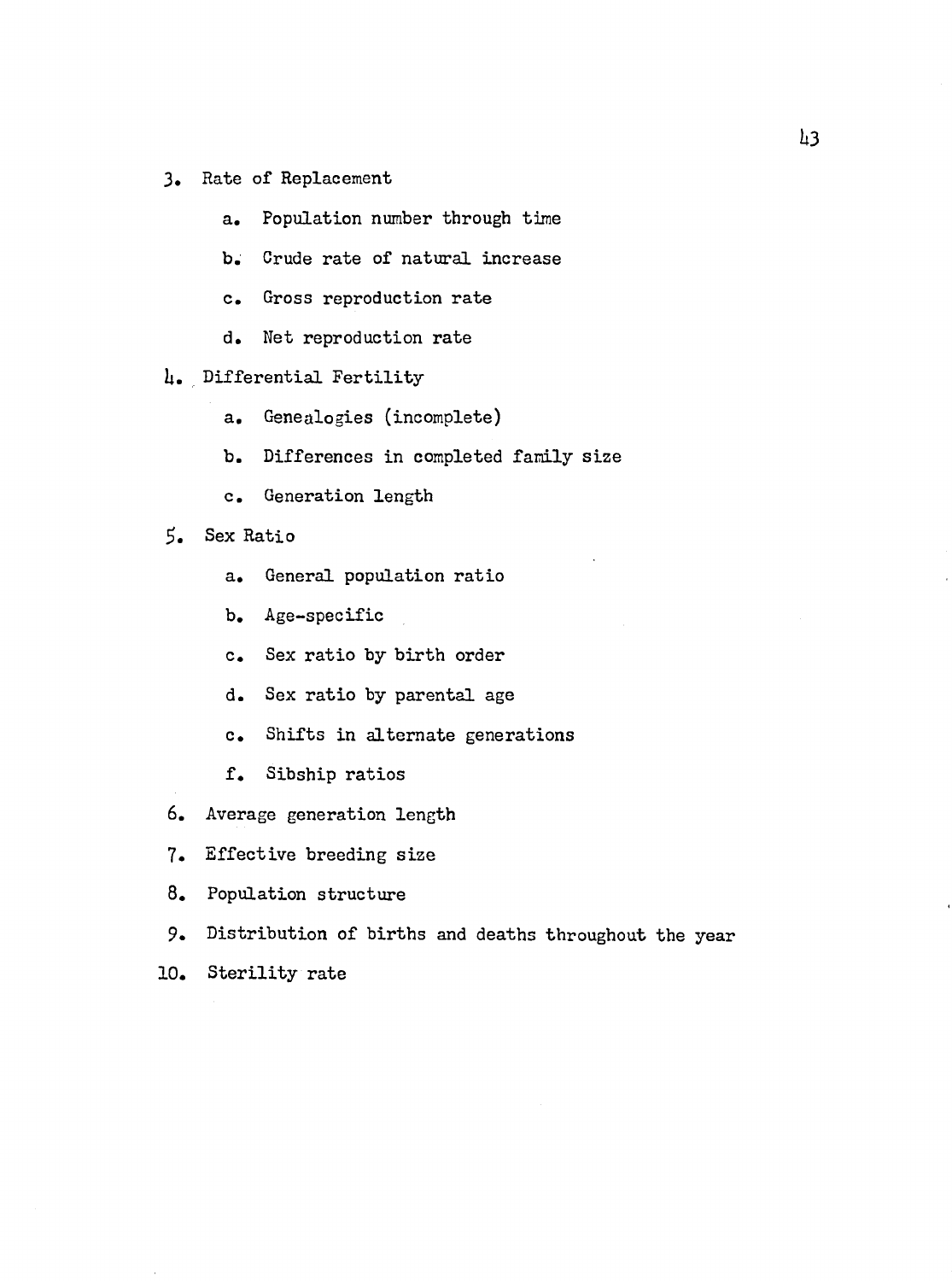#### REFERENCES

#### FONTANA, BERNARD L.

## I960 Assimilative Change; A Papago Indian Case Study. MS, doctoral dissertation. University of Arizona, Tucson.

#### LEWIS, OSCAR

1966 The Culture of Poverty. Scientific American, Vol. 215, No.  $\mu$ , pp. 19-25. New York.

#### STEWARD, JULIAN

- 1955 The Theory of Culture Change. University of Illinois Press, Urbana
- U. S. BUREAU OF THE CENSUS
	- 1966 Population Characteristics. Current Population Reports, Series P.20, No. 156, p. 12. U. S. Department of Commerce, Washington.
	- 1967 Population Characteristics. Current Population Reports, Series P.20, No. 163, p. 4. U. S. Department of Commerce Washington.
	- 1968 Population Characteristics. Current Population Reports, Series P.2\$, No. **38**U, p. 9. U. S. Department of Commerce Washington.

U. S. PUBLIC HEALTH SERVICE

**1966** Indian Health Highlights. U. S. Department of Health, Education, and Welfare, Washington.

UNDERHILL, RUTH M.

1939 Social Organization of the Papago Indians. Columbia University Contributions to Anthropology, Vol. XXX. New York.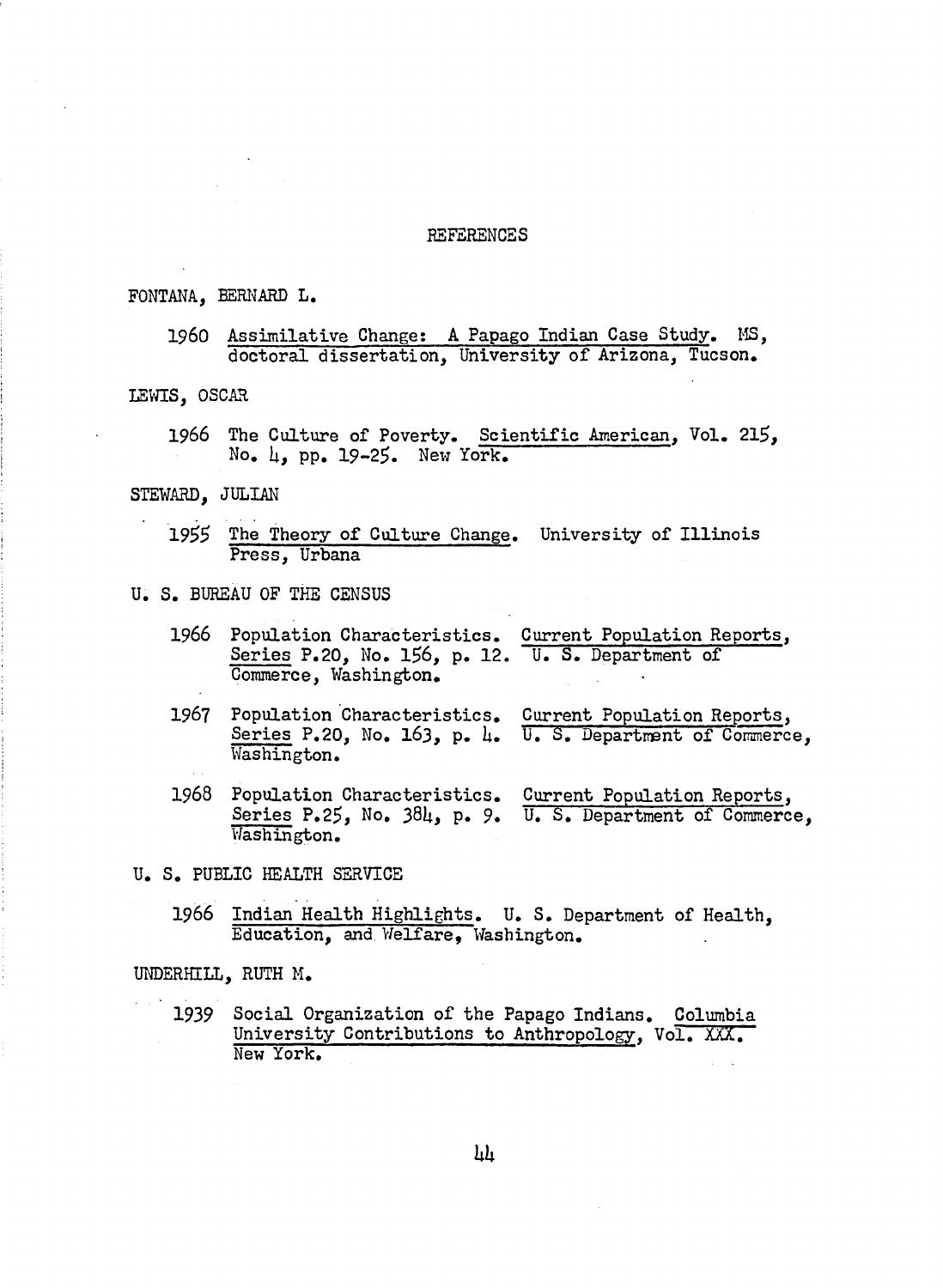$\label{eq:2.1} \frac{1}{\sqrt{2}}\int_{\mathbb{R}^3}\frac{1}{\sqrt{2}}\left(\frac{1}{\sqrt{2}}\right)^2\frac{1}{\sqrt{2}}\left(\frac{1}{\sqrt{2}}\right)^2\frac{1}{\sqrt{2}}\left(\frac{1}{\sqrt{2}}\right)^2\frac{1}{\sqrt{2}}\left(\frac{1}{\sqrt{2}}\right)^2.$ 

 $\label{eq:2.1} \mathcal{L}(\mathcal{L}^{\text{max}}_{\mathcal{L}}(\mathcal{L}^{\text{max}}_{\mathcal{L}}(\mathcal{L}^{\text{max}}_{\mathcal{L}}(\mathcal{L}^{\text{max}}_{\mathcal{L}^{\text{max}}_{\mathcal{L}}(\mathcal{L}^{\text{max}}_{\mathcal{L}^{\text{max}}_{\mathcal{L}^{\text{max}}_{\mathcal{L}^{\text{max}}_{\mathcal{L}^{\text{max}}_{\mathcal{L}^{\text{max}}_{\mathcal{L}^{\text{max}}_{\mathcal{L}^{\text{max}}_{\mathcal{L}^{\text{max}}$ 

 $\mathcal{L}^{\text{max}}$ 

 $\hat{\mathcal{L}}$ 

 $\label{eq:2.1} \mathcal{L}(\mathcal{L}^{\mathcal{L}}_{\mathcal{L}}(\mathcal{L}^{\mathcal{L}}_{\mathcal{L}})) = \mathcal{L}(\mathcal{L}^{\mathcal{L}}_{\mathcal{L}}(\mathcal{L}^{\mathcal{L}}_{\mathcal{L}})) = \mathcal{L}(\mathcal{L}^{\mathcal{L}}_{\mathcal{L}}(\mathcal{L}^{\mathcal{L}}_{\mathcal{L}}))$